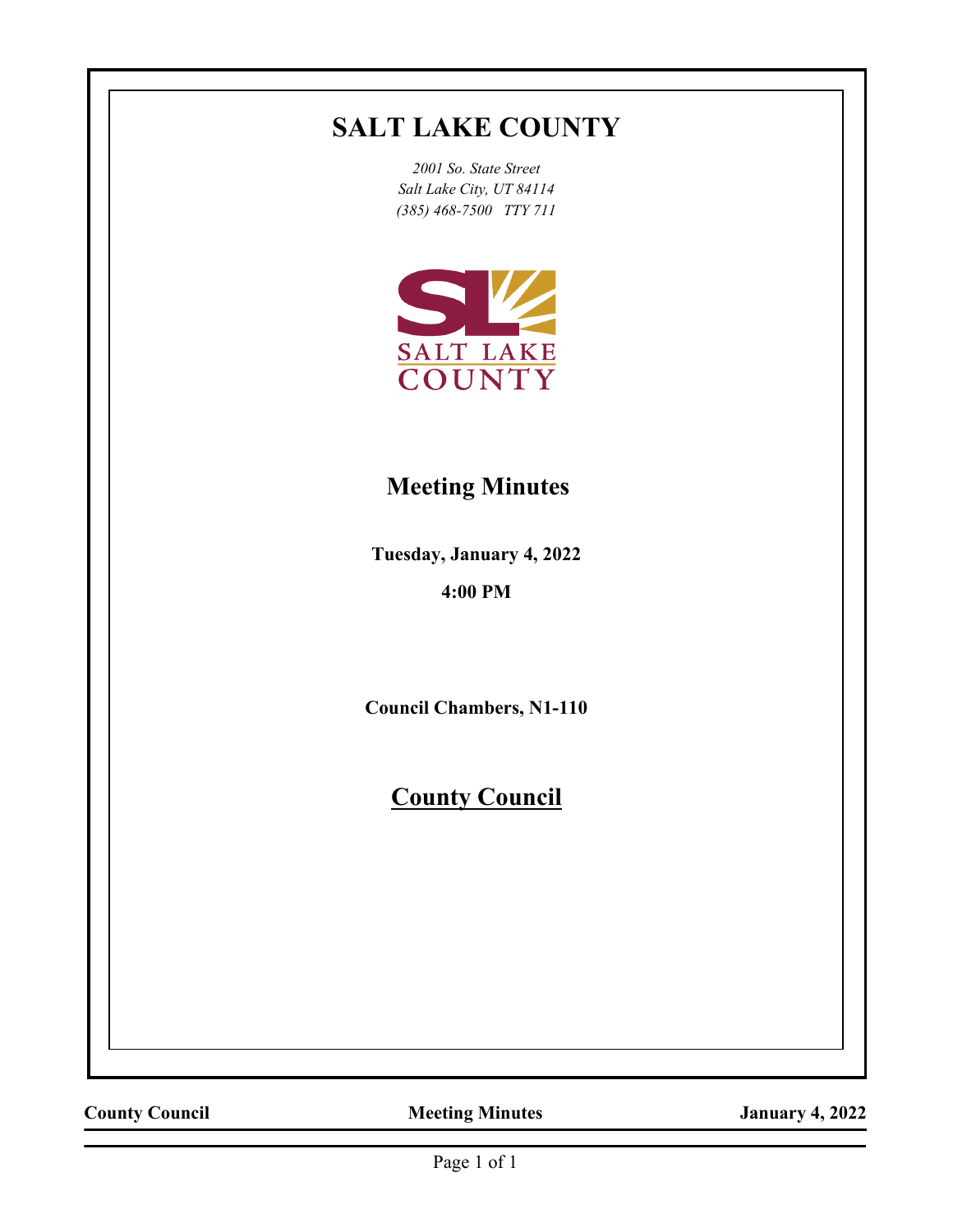#### **1. CALL TO ORDER**

| <b>Present:</b> | Chair Laurie Stringham             |
|-----------------|------------------------------------|
|                 | Council Member Richard Snelgrove   |
|                 | Council Member Jim Bradley         |
|                 | Council Member Arlyn Bradshaw      |
|                 | Council Member Aimee Winder Newton |
|                 | Council Member Ann Granato         |
|                 | <b>Council Member Steve DeBry</b>  |
|                 | Council Member Dea Theodore        |
| Call In:        | Council Member Dave Alvord         |

Invocation - Reading - Thought

Pledge of Allegiance

**Ms. Holly Yocom**, Director, Community Services Department, led the Pledge of Allegiance to the Flag of the United States of America.

#### **2. CITIZEN PUBLIC INPUT**

**Mr. Steve Van Maren** stated in reviewing the Fullmer/Legacy Foundation Interlocal Agreement, he was confused about the \$1 annual rental payment. He requested his be further reviewed.

#### **3. REPORT OF ELECTED OFFICIALS:**

3.1. Council Members

**Council Member Alvord** introduced his new senior policy advisor, Corinne Johnson.

- 3.2. Other Elected Officials
- 3.3. Mayor

#### **4. PROCLAMATIONS, DECLARATIONS, AND OTHER CEREMONIAL OR COMMEMORATIVE MATTERS**

#### **5. PUBLIC HEARINGS AND NOTICES**

**5.1 Public Hearing to Discuss the Disposal of Several Adjacent** [21-1449](http://slco.legistar.com/gateway.aspx?m=l&id=/matter.aspx?key=7203)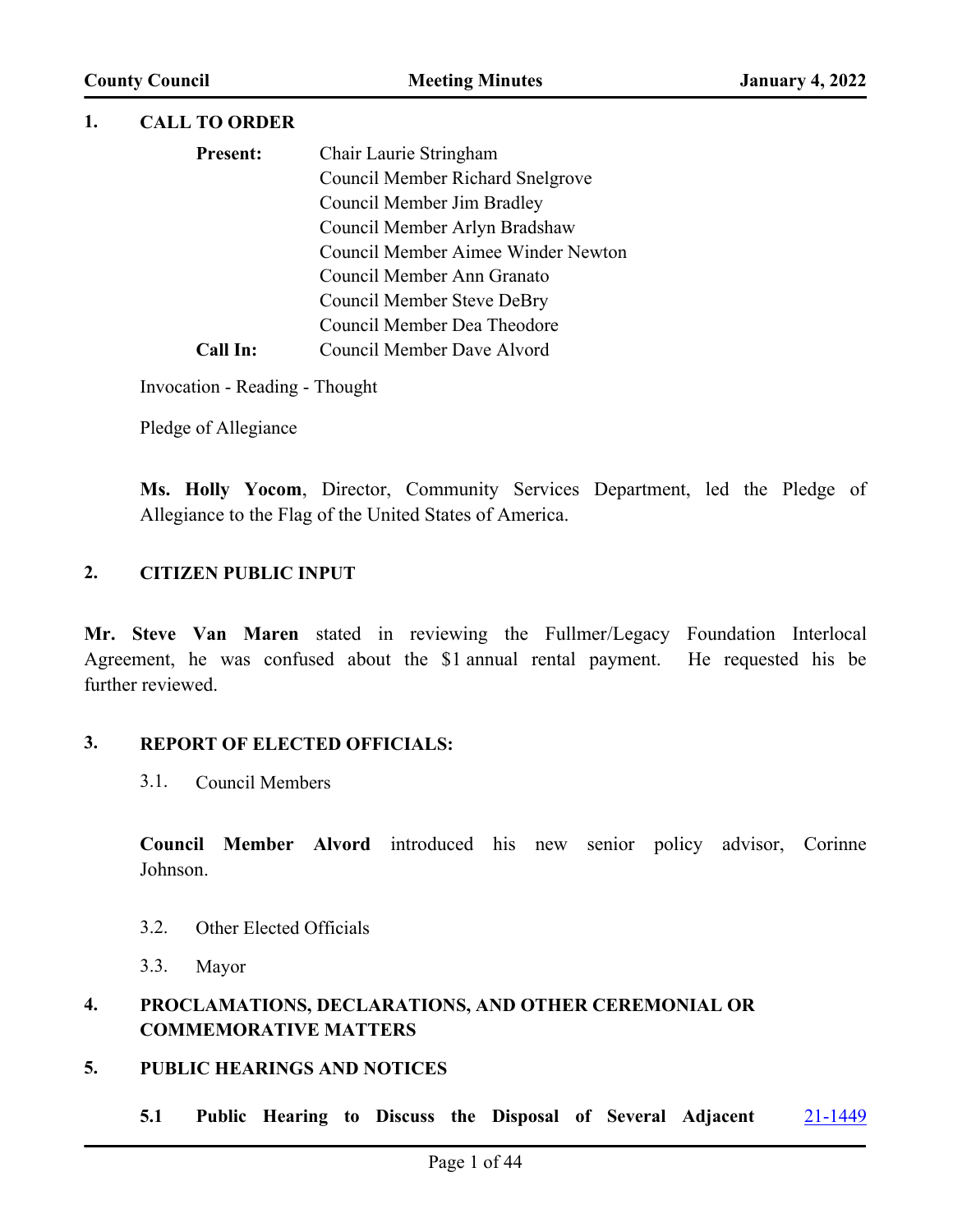**Parcels of Real Property owned by Salt Lake County; The Parcels are Located in South Jordan, Utah, at 11059 South 2200 West (Tax ID Nos. 27-15-351-003, 27-15-351-004; 27-22-101-001, 27-22-101-003, and 27-22-151-005), 11375 South 2200 South (Tax ID No. 27-22-151-008), 11160 South Redwood Road, (Tax ID Nos. 27-22-126-025 and 27-22-176-018), 11158 South Redwood Road (Tax ID No. 27-22-126-026), and 11154 South Redwood Road (Tax ID No. 27-22-126-023); The Parcels Total Approximately 124.52 Acres**

**Ms. Holly Yocom**, Director, Community Services Department, delivered a PowerPoint presentation on the Utah State University (USU) Bastian Proposal. The PowerPoint covered the three key components, the funding/operating agreement, and the purchase.

A motion was made by Council Member Bradshaw, seconded by Council Member Winder Newton, to open the public hearing. The motion carried by a unanimous vote.

The following citizens spoke in favor of the acquisition of the Equestrian Center by Utah State University stating this deal would do the most good for the most people and the benefits outweigh the cost. This deal is the best chance of ensuring the center will continue to operate for years to come.

**Spencer Millerberg Kimberlyn Carter Kimberly McClelland**

The following citizens spoke in opposition to the acquisition of the Equestrian Center by Utah State University stating the loss of the track would cost many jobs and livelihoods, there are no comparable tracks from Ogden to St. George, once the track is gone it is unlikely that there will be another one, many people use the track and pay user fees, which generate revenue and more time is needed to get the word out to the equestrian community that this is happening. There were also concerns over the fair market value of the trade and whether more equestrian services would be cut in the future.

**Glade Vantassell Jay McKee**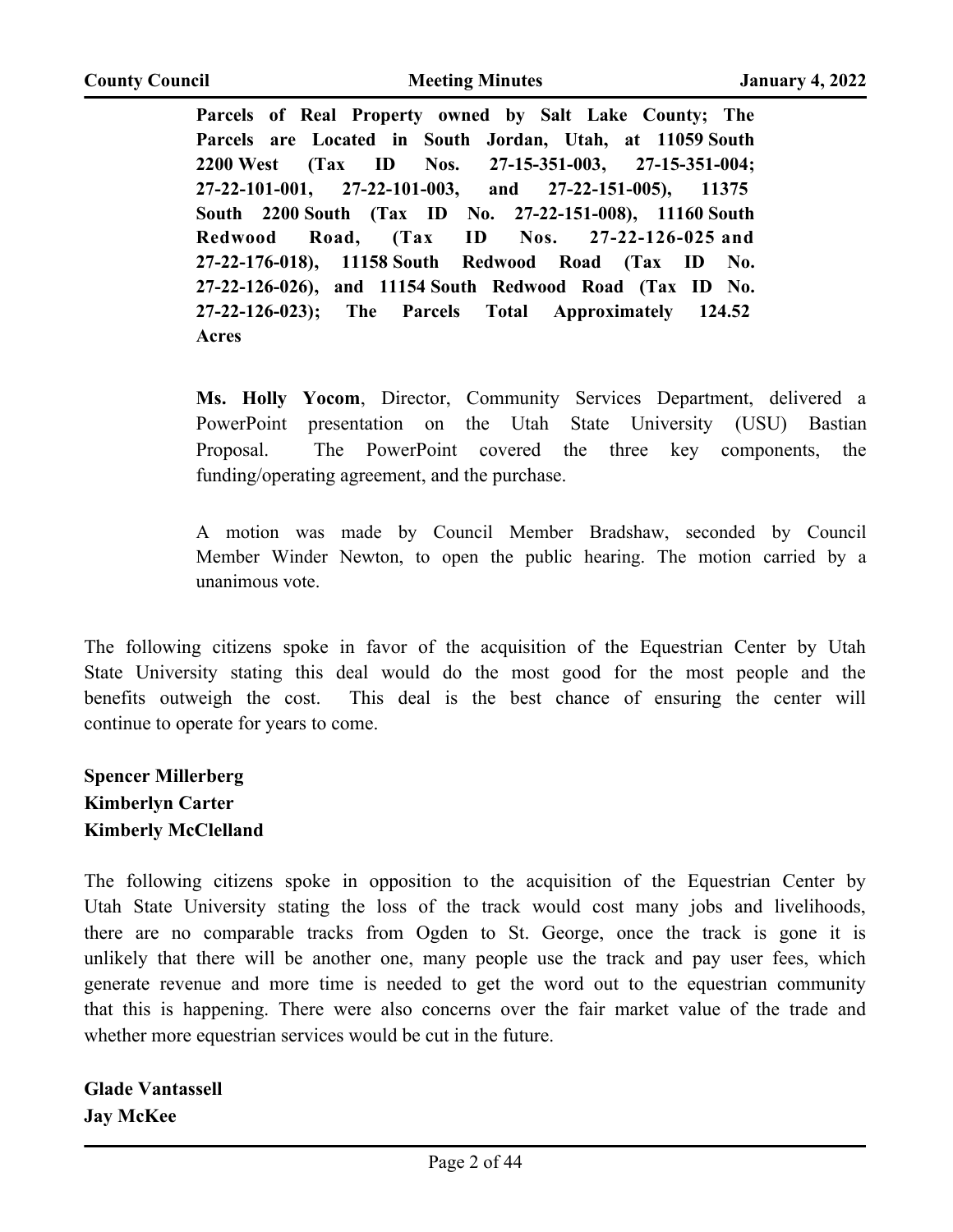**Sarge Fraley Stuart Pope Andi Cornea Stoney Burt Keith Bennett Tammy Clairy Jessica Garcia Jan Bringle Indy Cabb Laris Nageli Julian Zavala Steve Van Maren Sherri Young Monica Zoltanski Mariah O'Malley Leslie Joiner Zane Sanders**

A motion was made by Council Member Winder Newton, seconded by Council Member Granato, to close the public hearing. The motion carried by a unanimous vote.

**Council Member Stringham** asked Ms. Yocom to address the recession clause, the land, and the water rights concerns mentioned during the public hearing.

**Ms. Yocom** stated USU is aware the Equestrian Center is in danger of being closed eventually and it sees this deal as a win-win for the community. Most equestrian services will remain intact, and the County will continue to subsidize those operations. An appraiser has assured the County the land exchange is value-for-value. Ms. Yocom added the interlocal agreement would require the land to remain open space and undeveloped. Should USU decide to no longer be in the equestrian business, Salt Lake County would have first right of refusal to purchase back both the property and water shares.

**Ms. Robin Chalhoub**, Associate Director, Community Services Department, stated the Community Services Department made its best effort to receive public input on the trade being considered. A website was created and on it was a survey for the public, information was shared through board meetings and Facebook posts, and everyone on the equestrian park's mailing list was emailed in early November. Posters were posted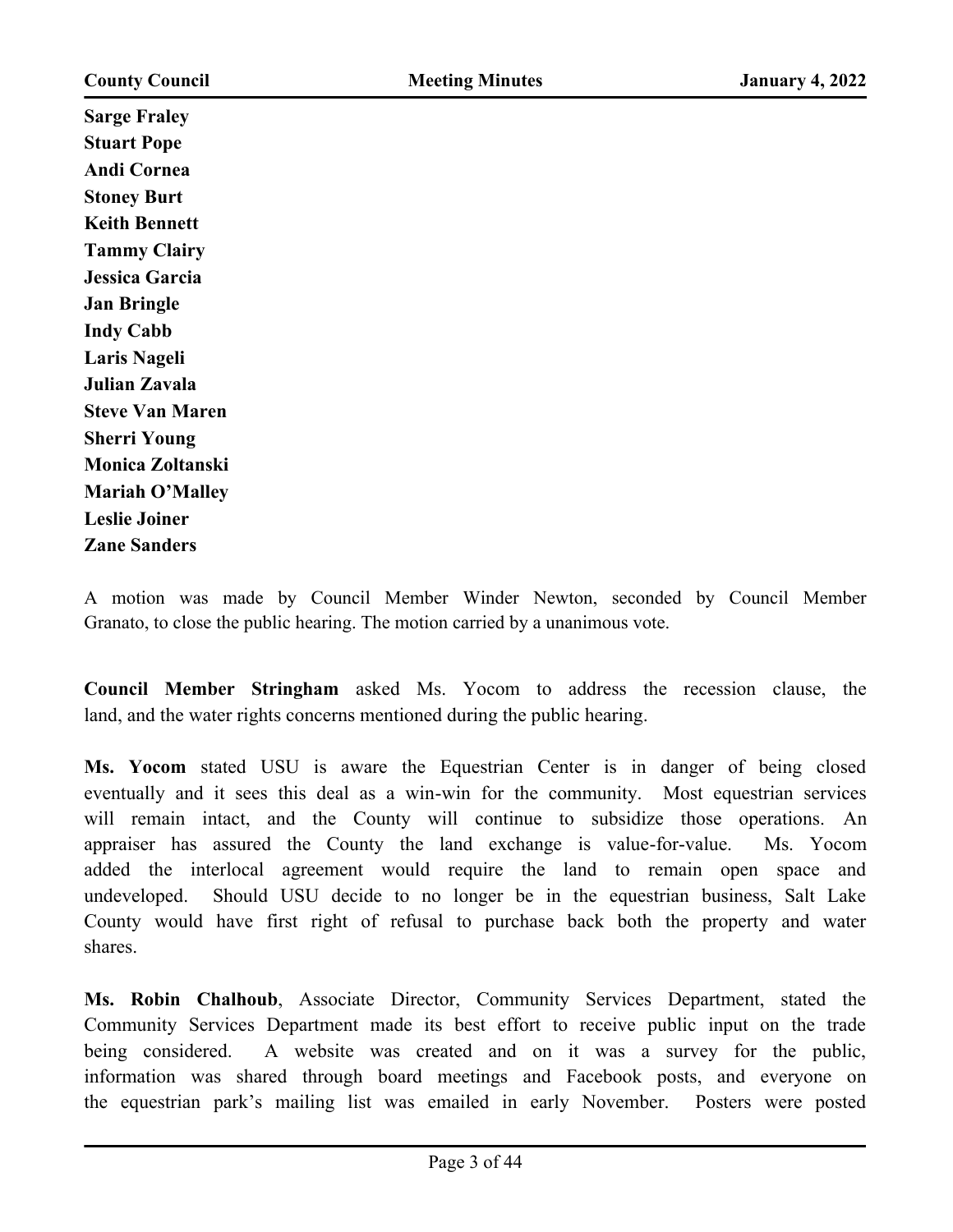throughout the park in both Spanish and English. There has been a banner on the Salt Lake County website for the last sixty days. Per Council Member Bradshaw's request, she presented the results of the user survey on her screen.

**Mr. Ken White**, Vice President of USU Extension and Dean of College of Agriculture and Applied Sciences, stated as the citizens of the Salt Lake Valley become more removed from agriculture, education is crucial. USU is committed to continuing to operate this facility.

#### **6. DISCUSSION ITEMS**

**6.1 A Resolution of the Salt Lake County Council Declaring Surplus Real Property and Authorizing Execution of the Attached Interlocal Cooperation Agreement with Utah State University and Related Documents** [21-1450](http://slco.legistar.com/gateway.aspx?m=l&id=/matter.aspx?key=7204)

**Attachments:** [Staff Report](http://slco.legistar.com/gateway.aspx?M=F&ID=d52002b9-4bc6-48be-979b-74a9111fb54d.pdf) [Resolution for Interlocal and Land Trade with Utah State](http://slco.legistar.com/gateway.aspx?M=F&ID=15d3a4f2-3f19-49a5-86ef-2dc77dfdc62a.pdf)  University (12.20.21) - AATF [22.01.04 Interlocal Agmt SLCO and USU \(final\) - AATF](http://slco.legistar.com/gateway.aspx?M=F&ID=526ad019-7047-4e2c-93c9-7cb6491c2a19.pdf)

#### RESOLUTION NO. 5929

A RESOLUTION OF THE SALT LAKE COUNTY COUNCIL DECLARING SURPLUS REAL PROPERTY AND AUTHORIZING EXECUTION OF THE ATTACHED INTERLOCAL COOPERATION AGREEMENT WITH UTAH STATE UNIVERSITY AND RELATED DOCUMENTS

#### RECITALS

A. Salt Lake County (the "County") owns several parcels of land in South Jordan, Utah, at 11059 South 2200 West (Tax ID Nos. 27-15-351-003, 27-15-351-004; 27-22-101-001, 27-22-101-003, and 27-22-151-005), 11375 South 2200 West (Tax ID No. 27-22-151-008), 11160 South Redwood Road, (Tax ID Nos. 27-22-126-025 and 27-22-176-018), 11158 South Redwood Road (Tax ID No. 27-22-126-026), and 11154 South Redwood Road (Tax ID No. 27-22-126-023). Collectively these parcels are known as the "Equestrian Center Property"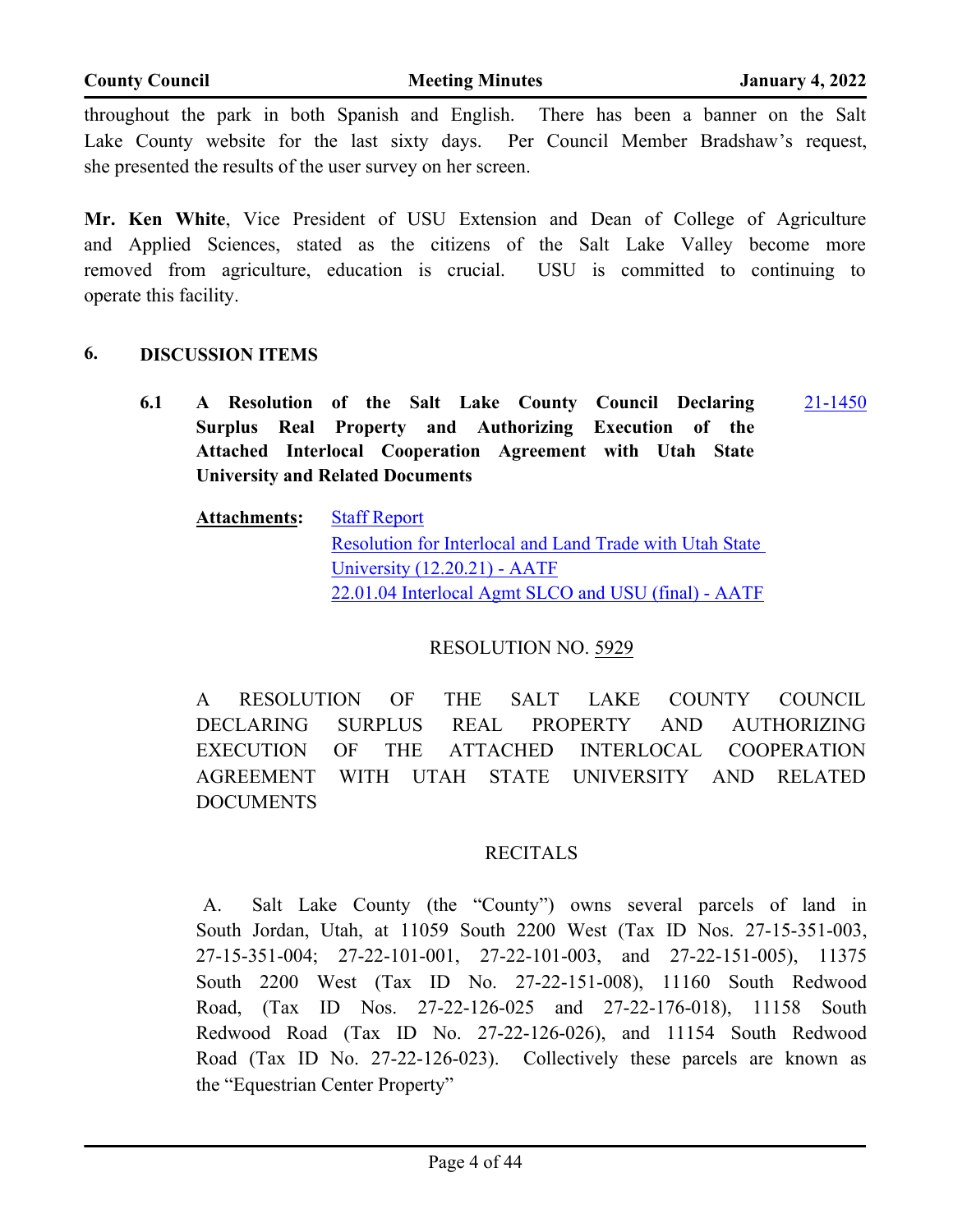B. Utah State University (the "University") acquired title to a portion of several parcels of real property located south of Herriman Highway in an area recently annexed into Herriman City at approximately 8300 W U-111 Highway (Tax ID No. 26-32-400-001), 8101 West U-111 Highway (Tax ID No 26-32-400-002) and 7902 West U-111 Highway (Tax ID No. 26-33-201- 002), consisting of approximately 50.0 acres (collectively the "*Trailhead Property*").

C. The County and the University desire to exchange the properties.

D. In accordance with Title 11, Chapter 13 of the Utah Code, the University and the County have prepared an Interlocal Cooperation Agreement ("Agreement") to accomplish this exchange.

E. In accordance with the terms and conditions of the Agreement, the County will convey to the University the Equestrian Center Property, and in exchange the University will convey to the County the Trailhead Property. The County will retain right to repurchase the Equestrian Center Property under certain circumstances.

F. As part of this transaction, the County will assign a lease with the Fullmer Legacy Foundation and certain use contracts associated with the Equestrian Center Property to the University, and the University will assign a lease associated with the Trailhead Property to the County.

G. In addition and pursuant to the Agreement, the County will transfer 31 water shares in the Utah and Salt Lake Canal Company to the University by a separate purchase agreement. The County will retain the right to repurchase the water shares under certain circumstances.

H. Finally, the County will provide funds to the University in exchange for the University's agreement to continue to provide certain equestrian services at the Equestrian Center for five years and may renew for additional terms.

I. Having provided notice as required by the County Code of Ordinances and held a public hearing on January 4, 2022, the County may now declare the Equestrian Center Property available for disposal to the University.

J. The County has determined that it is in the public interest to enter into the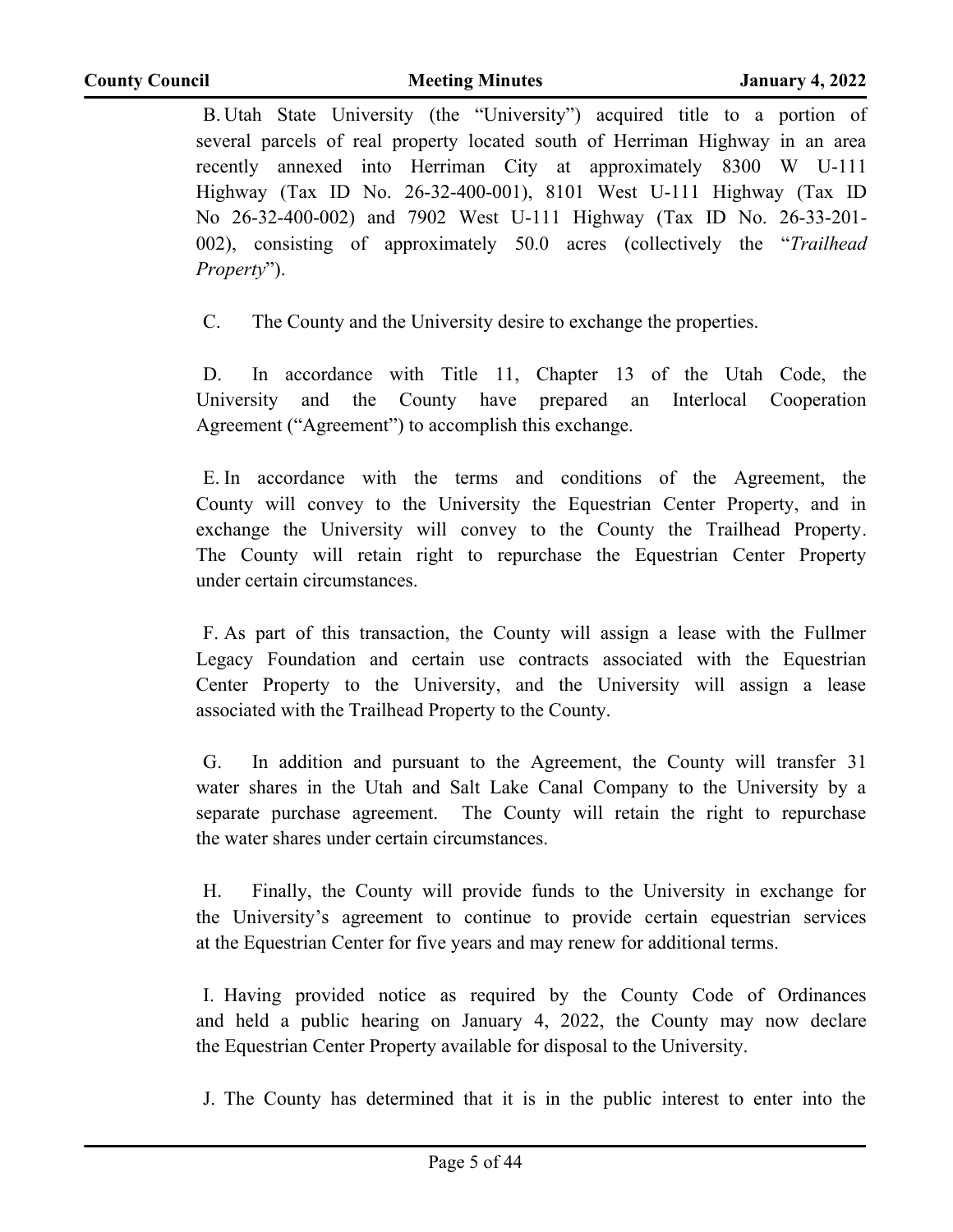Agreement with the University and convey the Equestrian Center Property to the University in exchange for the Trailhead Property as provided in the Agreement.

NOW, THEREFORE, IT IS HEREBY RESOLVED by the Salt Lake County Council that the Equestrian Center Property is hereby declared available for disposal and may be conveyed to the University.

IT IS FURTHER RESOLVED by the Salt Lake County Council that the Agreement, attached hereto as Exhibit 1 and by this reference made a part of this Resolution, is approved; and the Mayor is hereby authorized to execute said Agreement.

IT IS FURTHER RESOLVED by the Salt Lake County Council that if the closing conditions outlined in the Agreement are met, the Mayor and County Clerk are hereby authorized to execute such other documents as may be reasonably necessary to effectuate the closings contemplated by the approved Agreement including but not limited to all documents attached as Exhibits to the Agreement related to the items identified in Paragraphs E, F, G, and H in the Recitals above.

APPROVED and ADOPTED this 4th day of January, 2022

#### SALT LAKE COUNTY COUNCIL

ATTEST:

#### By /s/ LAURIE STRINGHAM

Chair

By /s/ SHERRIE SWENSEN County Clerk

A motion was made by Council Member Winder Newton, seconded by Council Member Granato, that this agenda item be approved. The motion carried by a unanimous vote.

**6.2 A Resolution of the County Council of Salt Lake County, Utah (the "County"), Authorizing the Issuance and Sale of Not More than \$22,000,000 Aggregate Principal Amount of Sales Tax Revenue Refunding Bonds, Series 2024A, and Setting Parameters Therefore; Delegating to Certain Officers of the County the Authority to Approve the Final Terms and**  [21-1454](http://slco.legistar.com/gateway.aspx?m=l&id=/matter.aspx?key=7208)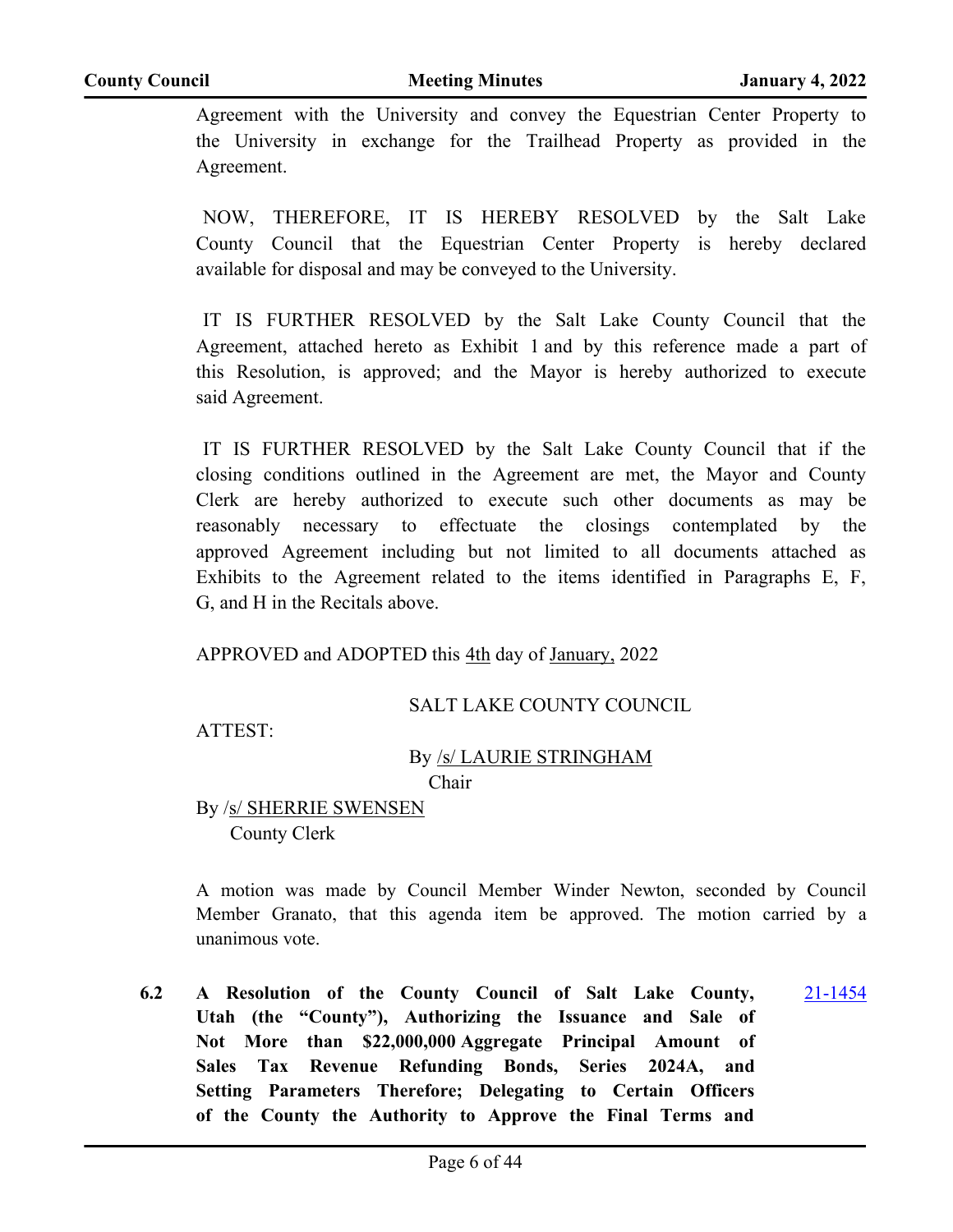**Provisions of the Series 2024A Bonds Within the Parameters Set Forth Herein; Providing for the Publication of a Notice of Bonds to be Issued; Providing for the Running of a Contest Period; Authorizing and Approving a Supplemental Indenture, an Escrow Agreement, and Other Documents Required in Connection Therewith; Authorizing the Taking of All Other Actions Necessary to the Consummation of the Transactions Contemplated by this Resolution; and Related Matters**

**Attachments:** [Staff Report](http://slco.legistar.com/gateway.aspx?M=F&ID=85a1a7be-92a1-4e35-9c65-051a6f92e218.pdf)

[Parameters Resolution \(Forward Purchase\) - Salt Lake](http://slco.legistar.com/gateway.aspx?M=F&ID=4a54c133-e8fe-42f7-a3de-f3c8268911dc.pdf)  County - STRR 2022

#### RESOLUTION NO. 5930

A RESOLUTION OF THE SALT LAKE COUNTY COUNCIL OF SALT LAKE COUNTY, UTAH (THE "COUNTY"), AUTHORIZING THE ISSUANCE AND SALE OF NOT MORE THAN \$22,000,000 AGGREGATE PRINCIPAL AMOUNT OF SALES TAX REVENUE REFUNDING BONDS, SERIES 2024A, AND SETTING PARAMETERS THEREFORE; DELEGATING TO CERTAIN OFFICERS OF THE COUNTY THE AUTHORITY TO APPROVE THE FINAL TERMS AND PROVISIONS OF THE SERIES 2024A BONDS WITHIN THE PARAMETERS SET FORTH HEREIN; PROVIDING FOR THE PUBLICATION OF A NOTICE OF BONDS TO BE ISSUED; PROVIDING FOR THE RUNNING OF A CONTEST PERIOD; AUTHORIZING AND APPROVING A SUPPLEMENTAL INDENTURE, AN ESCROW AGREEMENT, AND OTHER DOCUMENTS REQUIRED IN CONNECTION THEREWITH; AUTHORIZING THE TAKING OF ALL OTHER ACTIONS NECESSARY TO THE CONSUMMATION OF THE TRANSACTIONS CONTEMPLATED BY THIS RESOLUTION; AND RELATED MATTERS.

WHEREAS, the County Council of the County (the "Council") desires to (a) refund all or a portion of the County's currently outstanding Sales Tax Revenue Bonds, Series 2014 (the "Refunded Bonds") and (b) pay costs of issuance with respect to the Series 2024A Bonds herein described; and

WHEREAS, to accomplish the purposes set forth in the preceding recital, and subject to the limitations set forth herein, the County desires to issue its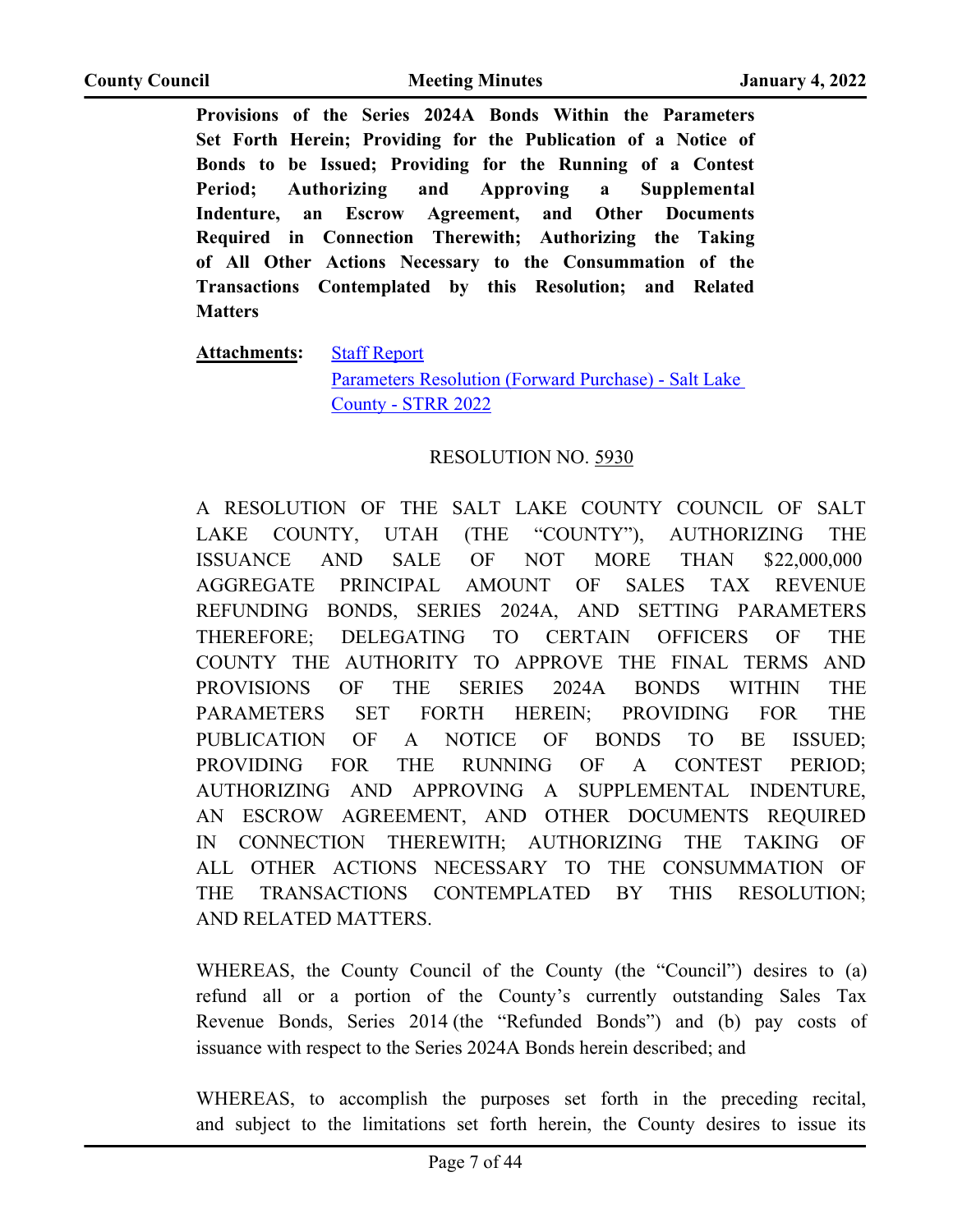Sales Tax Revenue Refunding Bonds, Series 2024A (the "Series 2024 A Bonds") (to be issued from time to time as one or ore series and with such other series or title designation(s) as may be determined by any of the hereinafter defined Designated Officers), pursuant to (a) the Utah Refunding Bond Act, Title 11, Chapter 27, Utah Code Annotated 1953, as amended (the "Act"), (b) this Resolution, and (c) the General Indenture of Trust dated as of November 15, 2021, as previously amended and supplemented (the "General Indenture"), and a Twelfth Supplemental Indenture to be entered into in connection with the Series 2024A Bonds (the "Supplemental Indenture" and together with the General Indenture, the "Indenture"), with such Supplemental Indenture in substantially the form attached hereto as Exhibit B; and

WHEREAS, the Council has determined that it would be in the County's best interest for the Series 2024A Bonds to be sold via direct placement to JPMorgan Chase Bank, N.A. and/or one of its affiliates including DNT Asset Trust (the "Purchaser"); and

WHEREAS, in order to facilitate the direct placement of the Series 2024A Bonds, the Council desires to approve an Escrow Deposit Agreement (the "Escrow Agreement") to be entered into between the County and Zion's Bancorporation, National Association, as escrow agent, in substantially the form attached hereto as Exhibit C; and

WHEREAS, in order to allow the County (in consultation with the County's Municipal Advisor, Zion's Public Finance, Inc. (the "Municipal Advisor")) flexibility in setting the pricing date or dates of the Series 2024A Bonds to optimize debt service costs to the County, the Council desires to grant to any one of the Mayor or her designee (collectively, the "Mayor"), the Chief Financial Officer or the Treasurer of the County (each a "Designated Officer"), the authority to (a) approve the principal amounts, interest rates, terms, maturities, redemption features, and purchase price at which the Series 2024A Bonds shall be sold; (b) select the outstanding sales tax revenue bonds that will constitute the Refunded Bonds; and (c) make any changes with respect to the terms which were before the Council at the time of adoption of this Resolution, provided such terms do not exceed the parameters set forth for such terms in this Resolution (the "Parameters").

NOW, THEREFORE, BE IT RESOLVED by County Council OF Salt Lake County, Utah, as follows: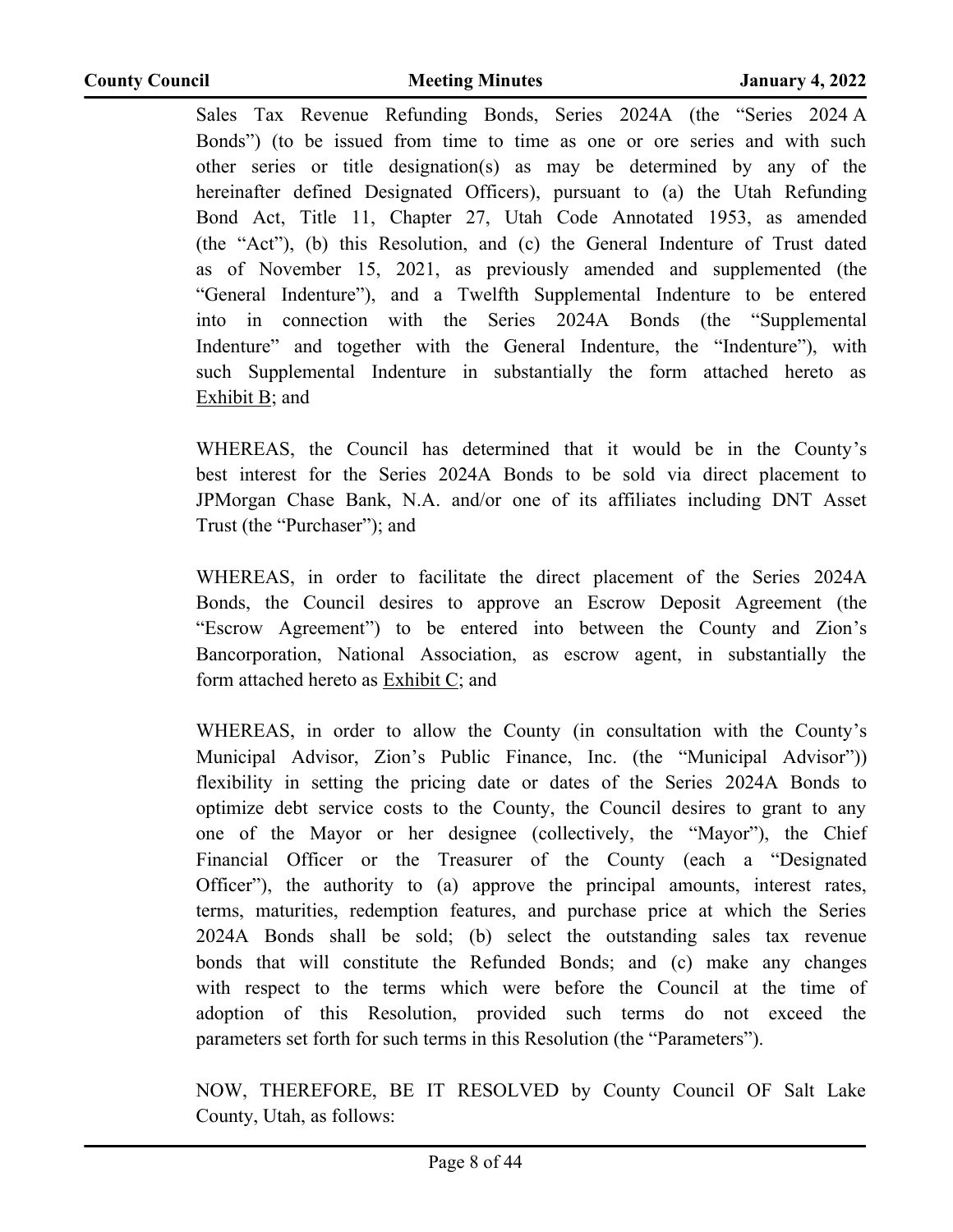Section 1. For the purpose of (a) refunding the Refunded Bonds and (b) paying costs of issuance of the Series 2024A Bonds which shall be designated "Salt Lake County, Utah Sales Tax Revenue Refunding Bonds, Series 2024A" (to be issued from time to time as one or more series and with such other series or title designation(s) as may be determined by the Designated Officer) in the aggregate principal amount of not to exceed \$22,000,000. The Series 2024A Bonds shall mature in not more than sixteen (16) years from their date or dates, shall be sold at a price not less than ninety-eight percent (98%) of the total principal amount thereof, shall bear interest at a rate or rates of not to exceed five percent (5.0%) per annum, as shall be approved by the Designated Officer, all within the Parameters set forth herein.

Section 2. Any Designated Officer is hereby authorized to determine the final principal amounts, terms, discounts, maturities, interest rates, redemption features, and purchase price with respect to the Series 2024A Bonds and the outstanding sales tax revenue bonds that will constitute the Refunded Bonds for and on behalf of the County and to execute any agreement or term sheet evidencing any such terms, provided that such terms are within the Parameters set by this Resolution and any Designated Officer is hereby authorized to execute the Supplemental Indenture in the form attached hereto as Exhibit B. The determination of the final terms and provisions for the Series 2024A Bonds by the Designated Officer shall be evidenced by the execution by the Designated Officer of an agreement between the County and the Purchaser and shall be reflected in the Supplemental Indenture in substantially the form attached hereto as Exhibit B. The form of the Supplemental Indenture is hereby authorized, approved, and confirmed.

Section 3. The Escrow Agreement, in substantially the form presented to this meeting and attached hereto as Exhibit C, is hereby authorized, approved, and confirmed. The Mayor, any other Designated Officer, and the County Clerk or the Deputy County Clerk (the "County Clerk) are hereby authorized to execute and deliver the Escrow Agreement in substantially the form and with substantially the content as the form presented at this meeting for and on behalf of the County, with final terms as may be established by the Designated Officer, within the Parameters set forth herein, and with such alterations, changes, or additions as may be necessary or as may be authorized by Section 4 hereof.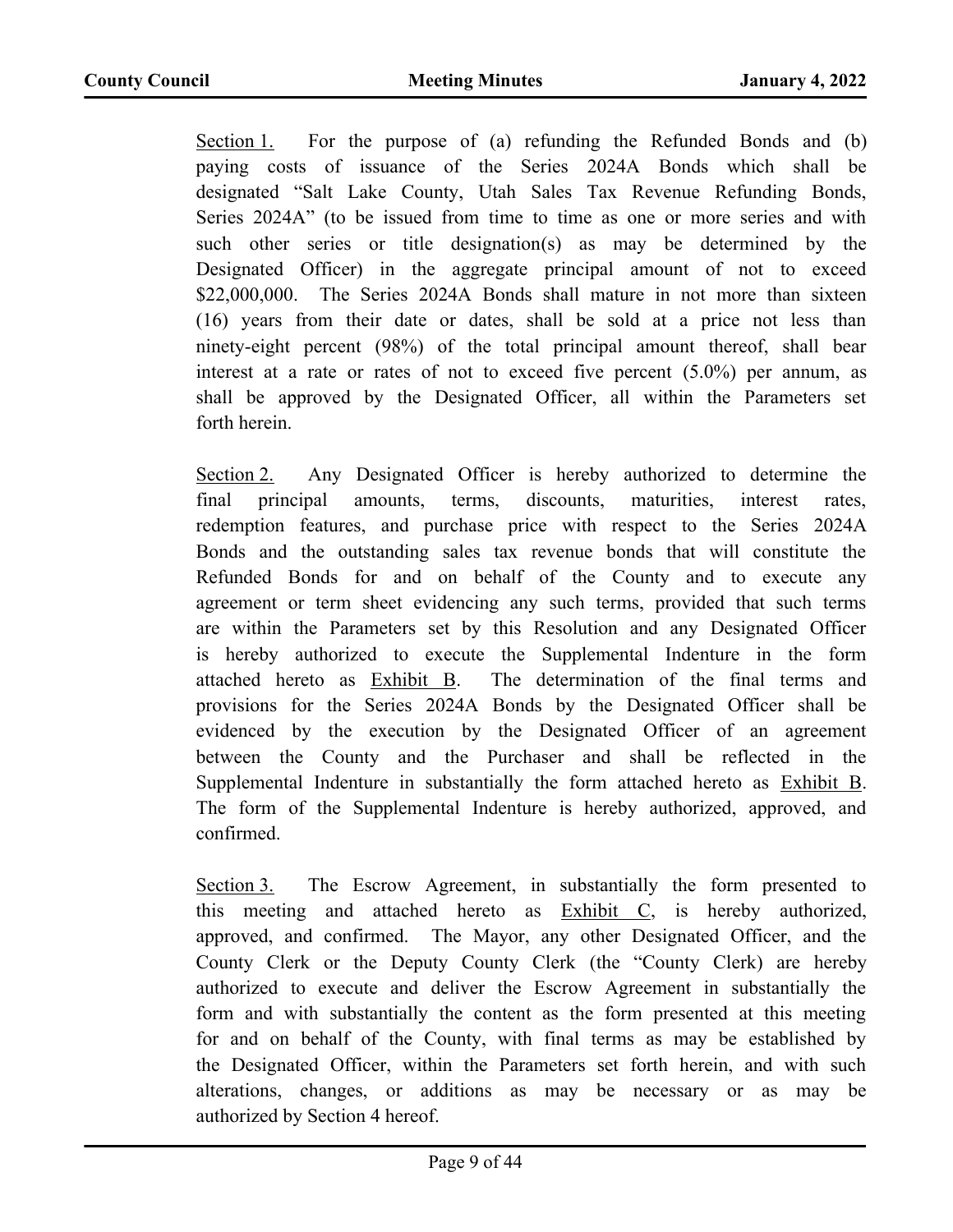Section 4. The Mayor or other Designated Officer or other appropriate officials of the County are authorized to make any alterations, changes or additions to the Indenture, the Series 2024A Bonds, the Escrow Agreement, or any other document herein authorized and approved which may be necessary to conform the same to the final terms of the Series 2024A Bonds (within the Parameters set by this Resolution), to conform to any applicable bond insurance or reserve instrument or to remove the same, to correct errors or omissions therein, to complete the same, to remove ambiguities therefrom, or to conform the same to other provisions of said instruments, to the provisions of this Resolution or any resolution adopted by the Council or the provisions of the laws of the State of Utah or the United States.

Section 5. The form, terms, and provisions of the Series 2024A Bonds and the provisions for the signatures, authentication, payment, registration, transfer, exchange, redemption, and number shall be as set forth in the Indenture. The Mayor and the County Clerk are hereby authorized and directed to execute and seal the Series 2024A Bonds and to deliver said Series 2024A Bonds to the Trustee for authentication. The signatures of the Mayor and the County Clerk may be by facsimile or manual execution.

Section 6. The Mayor or other Designated Officer or other appropriate officials of the County are hereby authorized and directed to execute and deliver to the Trustee the written order of the County for authentication and delivery of the Series 2024A Bonds in accordance with the provisions of the Indenture.

Section 7. Upon their issuance, the Series 2024A Bonds will constitute special limited obligations of the County payable solely from and to the extent of the sources set forth in the Series 2024A Bonds and the Indenture. No provision of this Resolution, the Indenture, the Series 2024A Bonds, the Escrow Agreement, or any other instrument, shall be construed as creating a general obligation of the County, or of creating a general obligation of the State of Utah or any political subdivision thereof, or as incurring or creating a charge upon the general credit of the County or its taxing powers.

Section 8. The Mayor or other Designated Officer or other appropriate officials of the County are hereby authorized and directed to execute and deliver for and on behalf of the County, any or all additional certificates, documents, and other papers (including, without limitation, any tax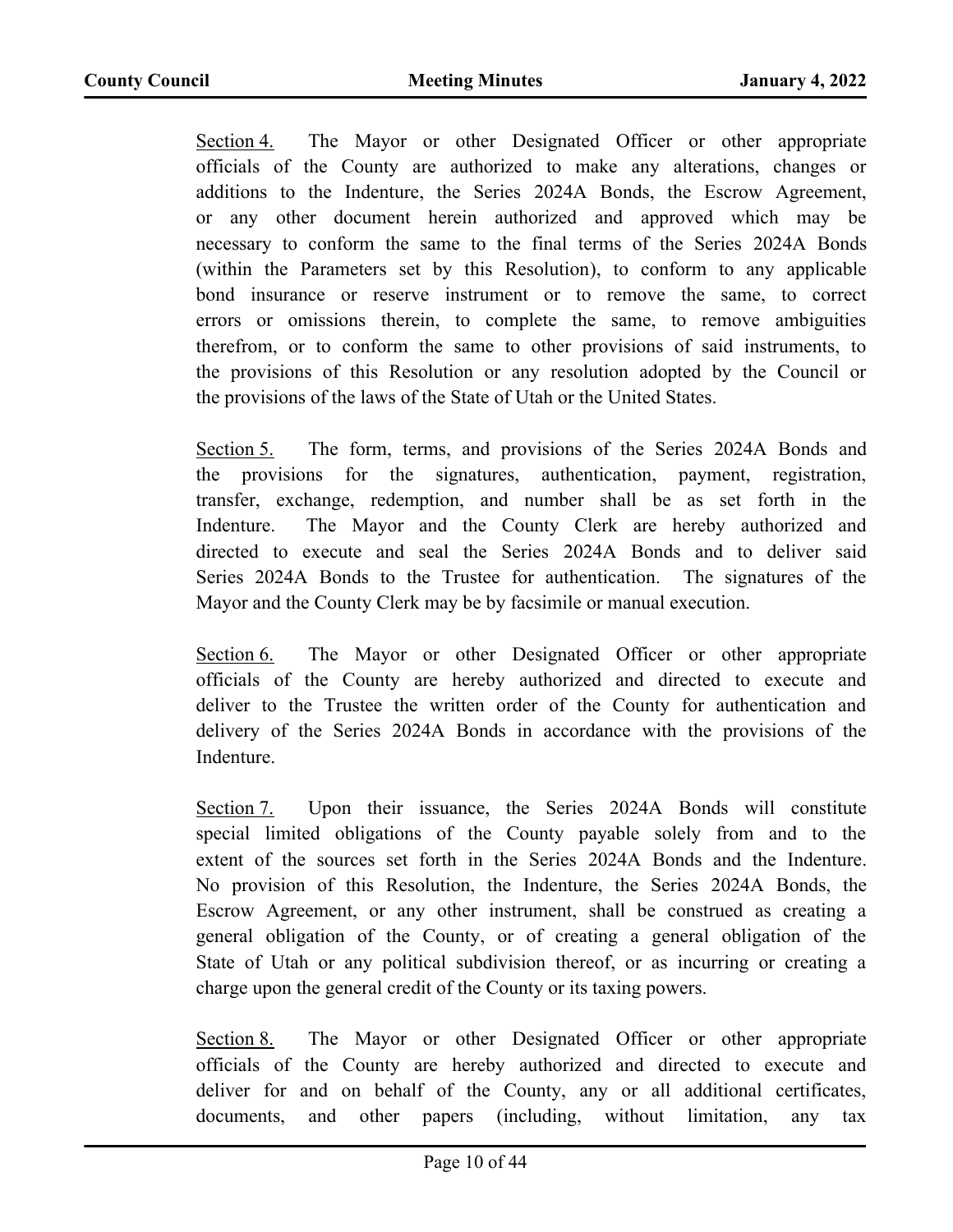compliance policies or reserve instrument guaranty agreements permitted by the Indenture) and to perform all other acts they may deem necessary or appropriate in order to implement and carry out the matters authorized in this Resolution and the documents authorized and approved herein.

Section 9. After the Series 2024A Bonds are delivered by the Trustee to the Purchaser, and upon receipt of payment therefor, this Resolution shall be and remain irrepealable until the principal of, premium, if any, and interest on the Series 2024A Bonds are deemed to have been duly discharged in accordance with the terms and provisions of the Indenture.

Section 10. In accordance with the provisions of the Act, the County will cause the following "Notice of Bonds to be Issued" to be (i) published one (1) time in the Deseret News, a newspaper of general circulation in the County, (ii) posted on the Utah Public Notice Website created under Section 63F-1-701, Utah Code Annotated 1953, as amended, and (iii) posted on the Utah Legal Notices website (www.utahlegals.com) created under Section 45- 1-101, Utah Code Annotated 1953, as amended. The County Clerk shall cause a copy of this Resolution (together with all exhibits hereto) to be kept on file in the County offices, for public examination during the regular business hours of the County until at least thirty (30) days from and after the last date of the newspaper publication thereof. The County directs its officers and staff to publish a "Notice of Bonds to be Issued" in substantially the following form:

#### NOTICE OF BONDS TO BE ISSUED

NOTICE IS HEREBY GIVEN pursuant to the provisions of the Utah Refunding Bond Act, Title 11, Chapter 27, Utah Code Annotated 1953, as amended (the "Act"), that on January 4, 2022, the County Council (the "Council") of Salt Lake County, Utah (the "County"), adopted a resolution (the "Resolution") in which it authorized the issuance of the County's Sales Tax Revenue Refunding Bonds, Series 2024A (the "Bonds") (to be issued in one or more series and with such other series or title designation(s) as may be determined by authorized officials of the County).

#### PURPOSE FOR ISSUING THE BONDS

The Bonds will be issued for the purpose of (a) refunding a portion of the County's outstanding sales tax revenue bonds (the "Refunded Bonds") in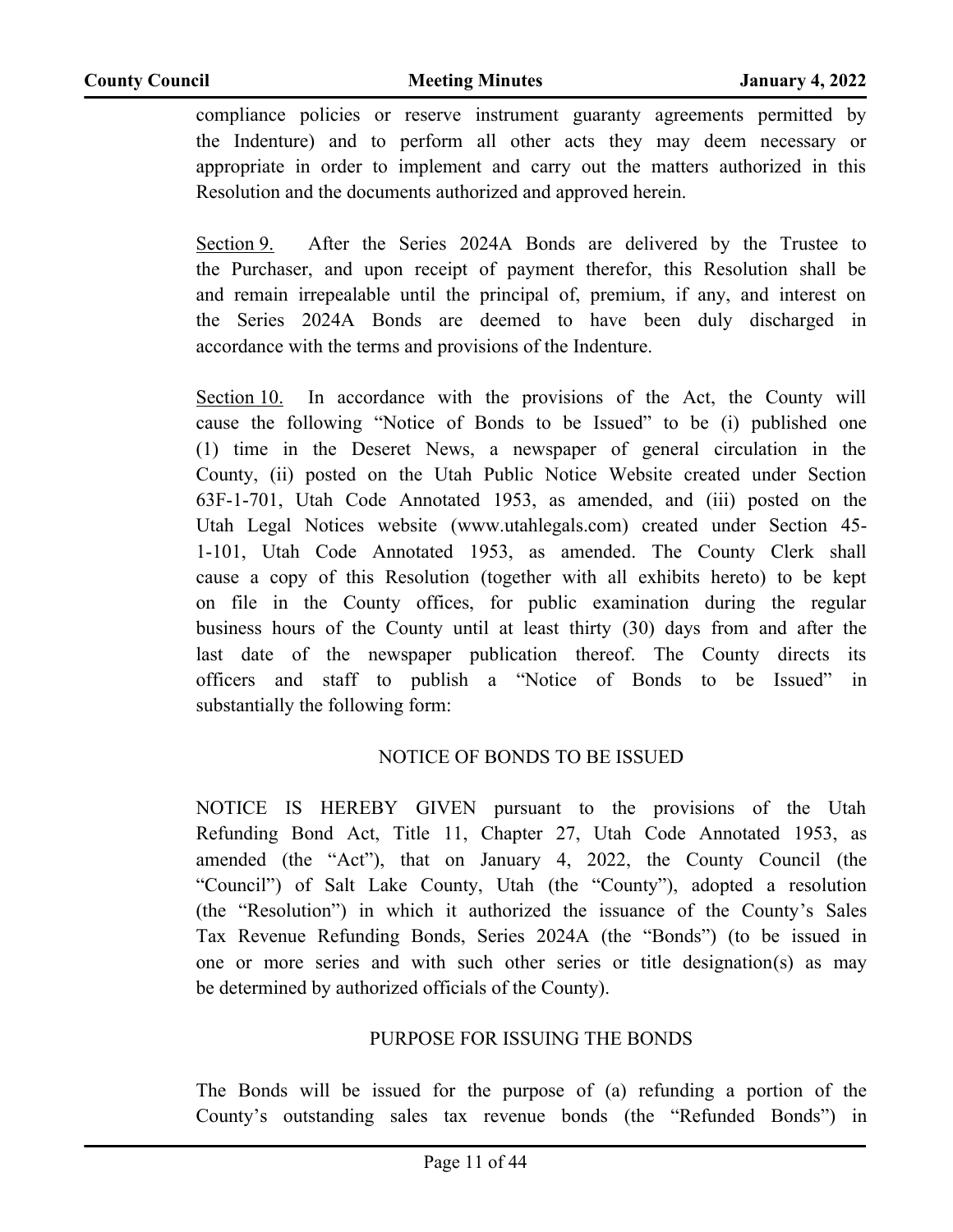order to achieve a debt service savings and (b) paying costs of issuance of the Bonds.

#### PARAMETERS OF THE BONDS

The County intends to issue the Bonds in the aggregate principal amount of not more than Twenty-Two Million Dollars (\$22,000,000), to mature in not more than sixteen (16) years from their date or dates, to be sold at a price not less than ninety-eight percent (98%) of the total principal amount thereof, and bearing interest at a rate or rates of not to exceed five percent (5.0%) per annum (except while in default). The Bonds are to be issued and sold by the County pursuant to the Resolution, including as part of said Resolution, a General Indenture of Trust (previously entered into) and a Supplemental Indenture of Trust (collectively, the "Indenture") which were before the Council in substantially final form at the time of the adoption of the Resolution.

#### SALES AND USE TAXES PROPOSED TO BE PLEDGED

The County proposes to pledge all of the revenues produced by the sales and use taxes levied by the County under the County Option Sales and Use Tax Act, Title 59, Chapter 12, Part 11, Utah Code Annotated 1953, as amended, for the Bonds (the "Revenues").

A copy of the Resolution and the Indenture are on file in the office of the County Clerk in Room N2-700 of the County Government Center, 2001 S. State Street, Salt Lake City, Utah, where they may be examined during regular business hours of the County Clerk from 8:00 a.m. to 5:00 p.m. Monday through Friday, for a period of at least thirty (30) days from and after the date of publication of this notice.

NOTICE IS FURTHER GIVEN that a period of thirty (30) days from and after the date of the publication of this notice is provided by law during which (i) any person in interest shall have the right to contest the legality of the Resolution, the Indenture (only as it pertains to the Bonds), or the Bonds, or any provision made for the security and payment of the Bonds, and that after such time, no one shall have any cause of action to contest the regularity, formality, or legality thereof for any cause whatsoever.

DATED this 4th day of January, 2022.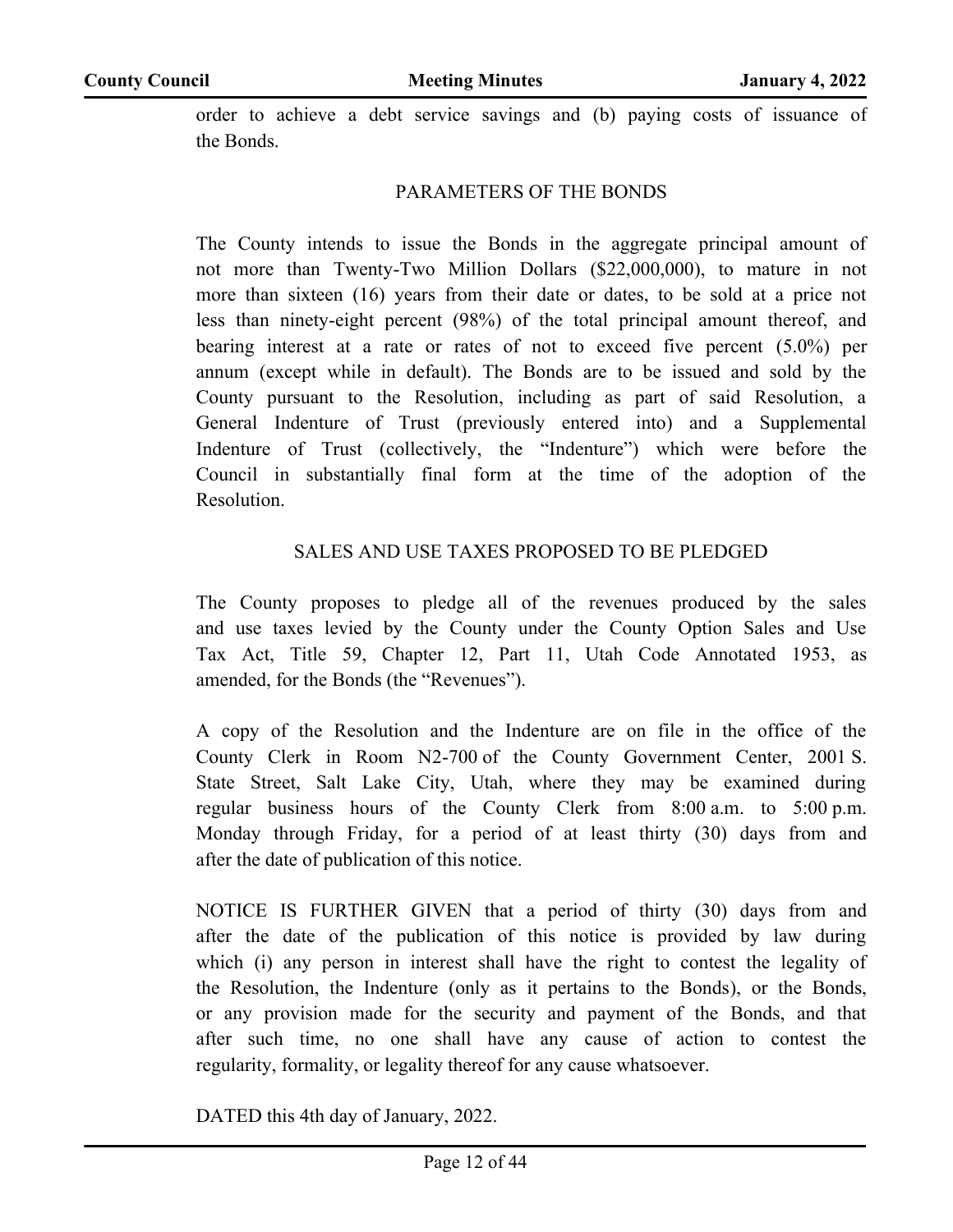/s/ SHERRIE SWENSEN County Clerk

Section 11. All resolutions or parts thereof in conflict herewith are, to the extent of such conflict, hereby repealed and this Resolution shall be in full force and effect immediately upon its approval and adoption.

APPROVED and ADOPTED this 4th day of January, 2022

#### SALT LAKE COUNTY COUNCIL

ATTEST:

#### By /s/ LAURIE STRINGHAM Chair

#### By /s/ SHERRIE SWENSEN County Clerk

A motion was made by Council Member Bradshaw, seconded by Council Member Theodore, that this agenda item be approved. The motion carried by a unanimous vote.

**6.3 A Resolution of the County Council (The "Council") of Salt Lake County, Utah ("County") Authorizing the Issuance and Sale by the County of Not More Than \$16,000,000 Aggregate Principal Amount of its General Obligation Refunding Bonds, Series 2024A (The "Series 2024A Bonds") (to be Issued From Time to Time as One or More Series and with Such Other Series or Title Designation(s) as May be Determined by the Designated Officer); Delegating to Certain Officers of the County the Authority to Approve the Final Terms and Provisions of the Series 2024A Bonds Within the Parameters Set Forth Herein; Prescribing the Form of Series 2024A Bonds; Providing for the Manner of Execution and Delivery of the Series 2024A Bonds; Providing How the Proceeds of the Series 2024A Bonds Will Be Used and How Payment of the Series 2024A Bonds Will be Made; Authorizing the Publication of a Notice of Bonds to be Issued; Providing for the Running of a Contest Period; Authorizing and Approving the Execution of a Terms Certificate, an Escrow Agreement, and Other Documents Required in Connection Therewith; Authorizing the Taking**  [21-1455](http://slco.legistar.com/gateway.aspx?m=l&id=/matter.aspx?key=7209)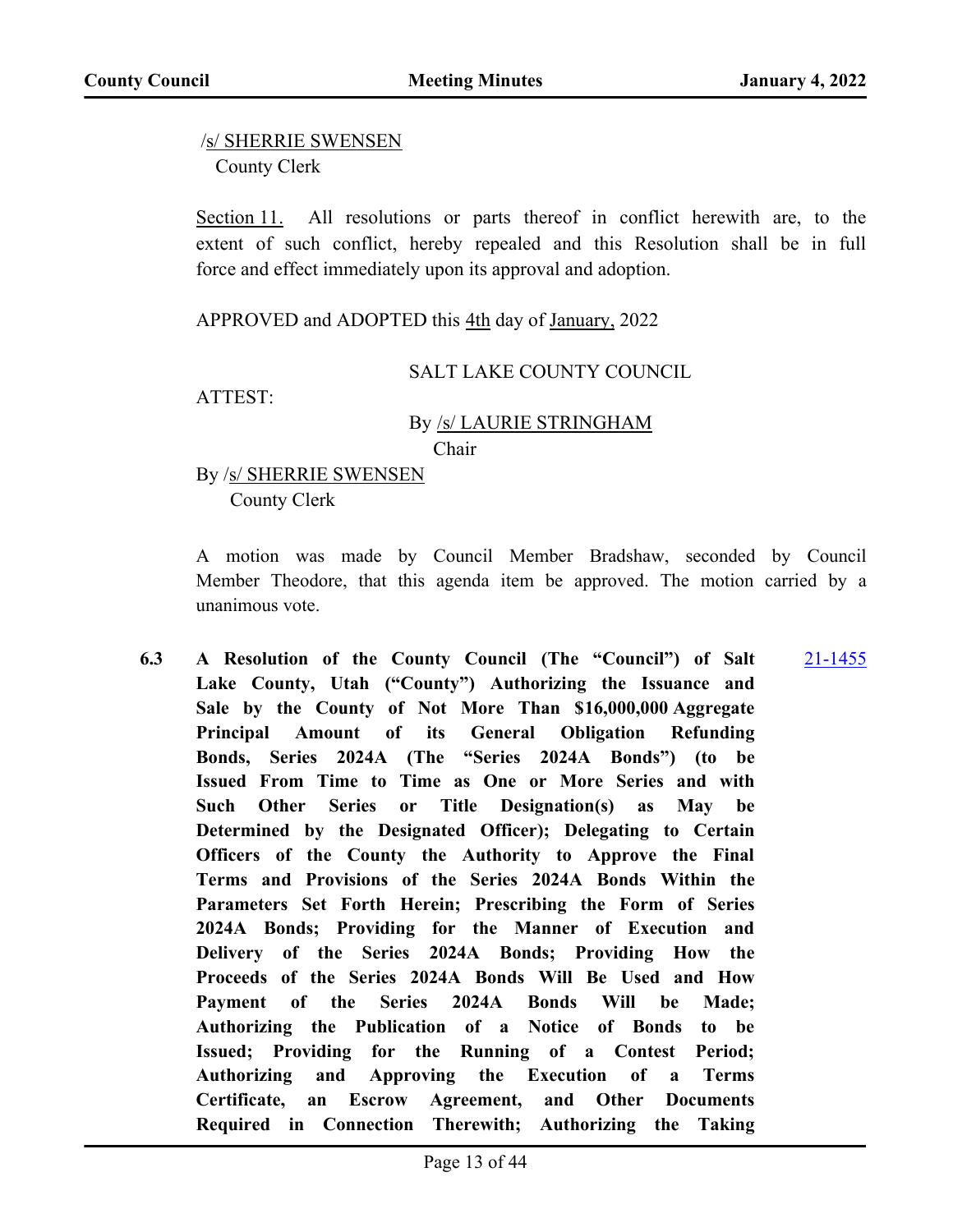**of All Other Actions Necessary for the Consummation of the Transactions Contemplated by this Resolution; and Related Matters**

**Attachments:** [Staff Report](http://slco.legistar.com/gateway.aspx?M=F&ID=3f341d62-90eb-4d93-916e-6f82162a32d2.pdf) [Bond Resolution \(Forward Purchase\) - Salt Lake County](http://slco.legistar.com/gateway.aspx?M=F&ID=086d3969-b05f-4834-81dc-8f7300cdb48d.pdf)  GO Refunding 2022

#### RESOLUTION NO. 5931

A RESOLUTION OF THE COUNTY COUNCIL (THE "COUNCIL") OF SALT LAKE COUNTY, UTAH ("COUNTY") AUTHORIZING THE ISSUANCE AND SALE BY THE COUNTY OF NOT MORE THAN \$16,000,000 AGGREGATE PRINCIPAL AMOUNT OF ITS GENERAL OBLIGATION REFUNDING BONDS, SERIES 2024A (THE "SERIES 2024A BONDS") (TO BE ISSUED FROM TIME TO TIME AS ONE OR MORE SERIES AND WITH SUCH OTHER SERIES OR TITLE DESIGNATION(S) AS MAY BE DETERMINED BY THE DESIGNATED OFFICER); DELEGATING TO CERTAIN OFFICERS OF THE COUNTY THE AUTHORITY TO APPROVE THE FINAL TERMS AND PROVISIONS OF THE SERIES 2024A BONDS WITHIN THE PARAMETERS SET FORTH HEREIN; PRESCRIBING THE FORM OF SERIES 2024A BONDS; PROVIDING FOR THE MANNER OF EXECUTION AND DELIVERY OF THE SERIES 2024A BONDS; PROVIDING HOW THE PROCEEDS OF THE SERIES 2024A BONDS WILL BE USED AND HOW PAYMENT OF THE SERIES 2024A BONDS WILL BE MADE; AUTHORIZING THE PUBLICATION OF A NOTICE OF BONDS TO BE ISSUED; PROVIDING FOR THE RUNNING OF A CONTEST PERIOD; AUTHORIZING AND APPROVING THE EXECUTION OF A TERMS CERTIFICATE, AN ESCROW AGREEMENT, AND OTHER DOCUMENTS REQUIRED IN CONNECTION THEREWITH; AUTHORIZING THE TAKING OF ALL OTHER ACTIONS NECESSARY FOR THE CONSUMMATION OF THE TRANSACTIONS CONTEMPLATED BY THIS RESOLUTION; AND RELATED MATTERS.

WHEREAS, pursuant to the provisions of the Utah Refunding Bond Act, Title 11, Chapter 27, Utah Code Annotated 1953, as amended (the "Act"), the County desires to issue its General Obligation Refunding Bonds, Series 2024A (to be issued from time to time as one or more series and with such other series or title designation(s) as may be determined by the County), in the aggregate principal amount of not to exceed \$16,000,000 (the "Series 2024A Bonds") (1) to refund all or a portion of the County's currently outstanding General Obligation Bonds, Series 2015 (the "Refunded Bonds") and (2) to pay expenses reasonably incurred in connection with the authorization and issuance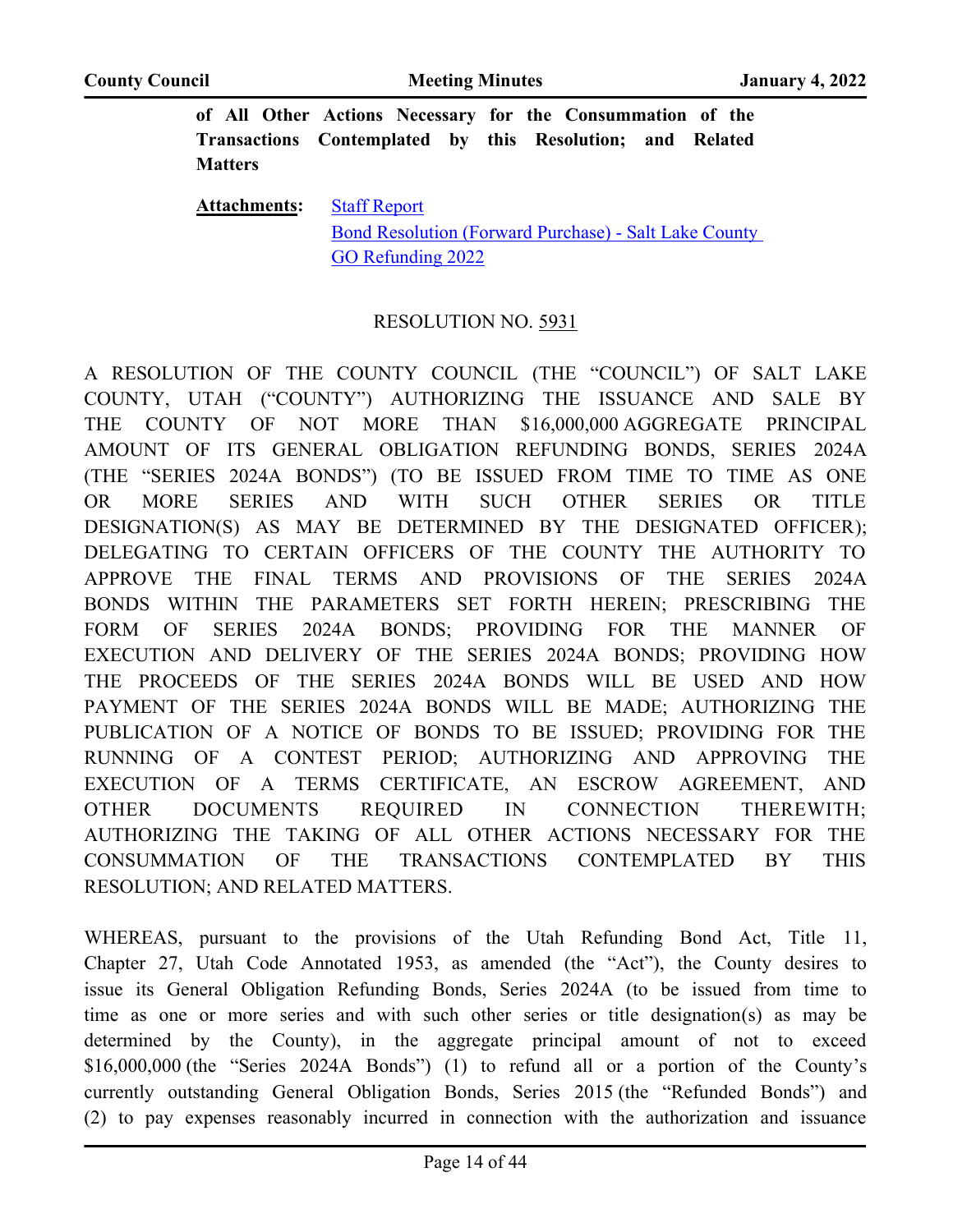of the Series 2024A Bonds; and

WHEREAS, the Act provides for the publication of a Notice of Bonds to be Issued, and the County desires to publish such a notice at this time in compliance with the Act with respect to the Series 2024A Bonds; and

WHEREAS, the Council has determined that it would be in the County's best interest for the Series 2024A Bonds to be sold via direct placement to JPMorgan Chase Bank, N.A. and/or one of its affiliates including DNT Asset Trust (the "Purchaser"); and

WHEREAS, in order to facilitate the refunding of the Refunded Bonds, the Council desires to approve an Escrow Deposit Agreement (the "Escrow Agreement") to be entered into between the County and an escrow agent, in substantially the form attached hereto as Exhibit C; and

WHEREAS, in order to allow the County (in consultation with the County's Municipal Advisor, Zions Public Finance, Inc. (the "Municipal Advisor")) flexibility in setting the pricing date or dates of the Series 2024A Bonds to optimize debt service costs to the County, the Council desires to grant to any one of the Mayor or his/her designee (collectively, the "Mayor"), the Chief Financial Officer or the Treasurer of the County (each a "Designated Officer"), the authority to (a) approve the principal amounts, interest rates, terms, maturities, redemption features, and purchase price at which the Series 2024A Bonds shall be sold; (b) select the outstanding general obligation bonds that will constitute the Refunded Bonds; and (c) make any changes with respect to the terms which were before the Council at the time of adoption of this Resolution, provided such terms do not exceed the parameters set forth for such terms in this Resolution (the "Parameters").

#### ARTICLE I

#### DEFINITIONS; AUTHORITY

1.1 Definitions. As used in this Resolution, the following terms shall have the following meanings:

"Act" means the Utah Refunding Bond Act, Title 11, Chapter 27, Utah Code Annotated 1953, as amended.

"Bond Fund" means the fund established under Section 4.2 hereof.

"Bondowner," "Bondholder," "Owner" or "Registered Owner" means the registered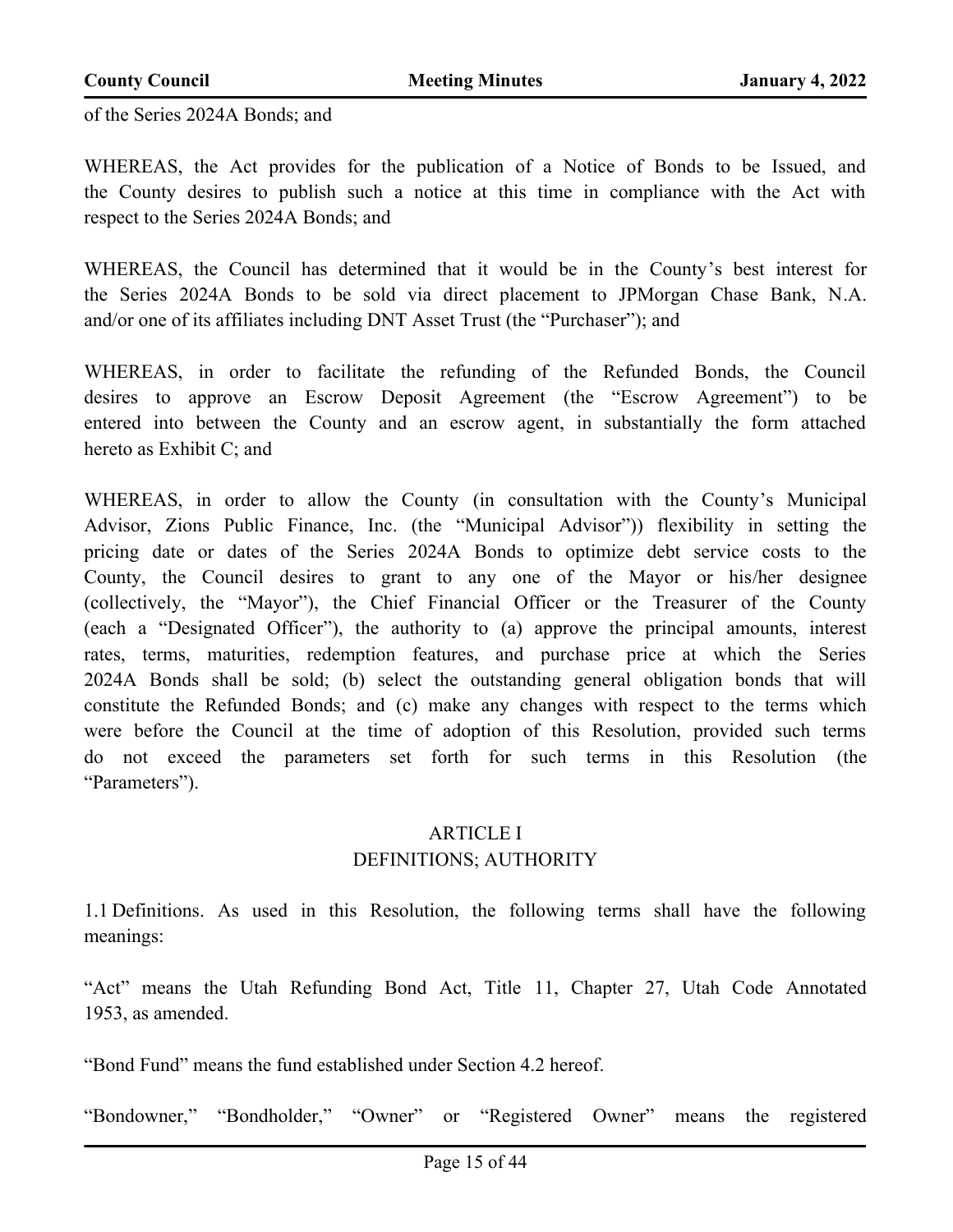owner of any Series 2024A Bond as shown on the registration books of the County kept by the Bond Registrar.

"Bond Registrar" means each Person appointed by the County as registrar and agent for the transfer, exchange and authentication of the Series 2024A Bonds pursuant to Section 2.5 hereof. The initial Bond Registrar shall be The Bank of New York Mellon Trust Company, N.A. unless otherwise specified in the Terms Certificate.

"Business Day" means a legal business day on which banking business is transacted in the city in which the Paying Agent has its principal corporate trust office.

"Chief Financial Officer" means the Chief Financial Officer of the County.

"Code" means the Internal Revenue Code of 1986, as amended.

"Council" means, the County Council of Salt Lake County, Utah.

"County" means Salt Lake County, Utah.

"County Clerk" means the County Clerk of the County or any designated Deputy County Clerk.

"Designated Officers" means any one of the following three: (i) the Mayor, (ii) the Chief Financial Officer and (iii) the Treasurer.

"Escrow Agreement" means the Escrow Deposit Agreement by and between the County and the Escrow Agent providing for payment of the interest on and the principal and the redemption price of the Refunded Bonds through the redemption date therefor, in substantially the form attached hereto as Exhibit C.

"Escrow Agent" means The Bank of New York Mellon Trust Company, N.A. or any other Escrow Agent named by the County in the Terms Certificate.

"Government Obligations" means direct obligations of the United States of America, or other securities, the principal of and interest on which are unconditionally guaranteed by the United States of America.

"Interest Payment Date" means the dates provided in the Terms Certificate.

"Mayor" means the Mayor of the County or his/her designee or deputy.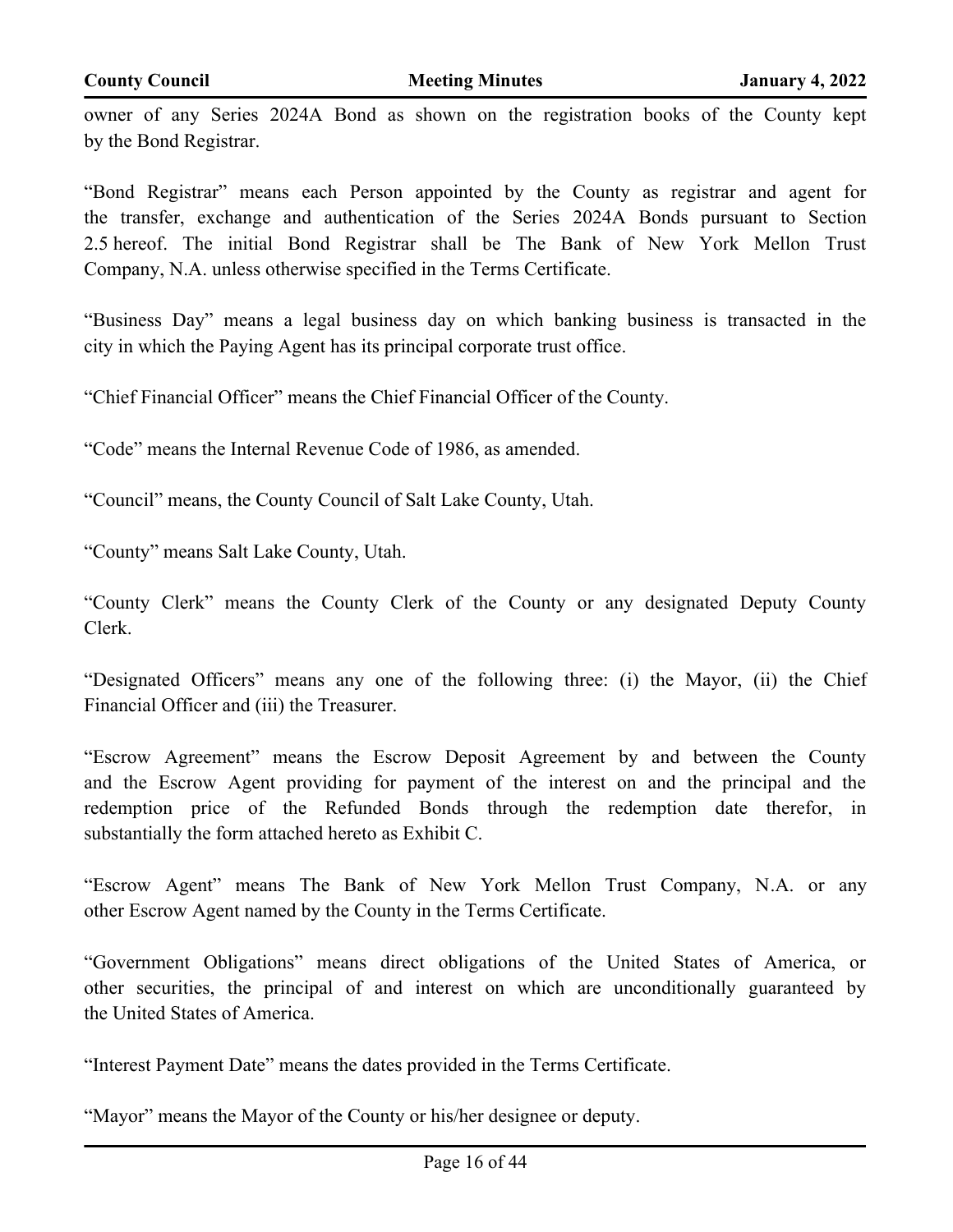"Original Issue Date" means the date of delivery of the Series 2024A Bonds.

"Paying Agent" means each Person appointed by the County as paying agent with respect to the Series 2024A Bonds pursuant to Section 2.5 hereof. The initial Paying Agent shall be Bank of New York Mellon Trust Company, N.A. unless otherwise specified in the Terms Certificate.

"Person" means natural persons, firms, partnerships, associations, corporations, trusts, public bodies and other entities.

"Purchaser" means the purchaser for the Series 2024A Bonds identified in the Terms Certificate.

"Record Date" means (i) with respect to each Interest Payment Date, the fifteenth day immediately preceding such Interest Payment Date, or if such day is not a regular Business Day of the Bond Registrar, the next preceding day which is a regular Business Day of the Bond Registrar, and (ii) with respect to any redemption of any Series 2024A Bond, such Record Date as shall be specified by the Bond Registrar in the notice of redemption, provided that such Record Date shall not be less than 15 calendar days before the mailing of such notice of redemption.

"Refunded Bonds" means the bonds of the County to be refunded as more specifically identified in the related Terms Certificate.

"Resolution" means this Resolution authorizing the issuance and sale of the Series 2024A Bonds.

"Series 2024A Bonds" means the General Obligation Refunding Bonds, Series 2024A (to be issued from time to time as one or more series and with such other series or title designation(s) as may be determined by the County), of the County authorized hereby.

"State" means the State of Utah.

"Terms Certificate" shall mean the certificate of the County setting forth the final terms for the Series 2024A Bonds (within the parameters set forth herein), to be executed by the Designated Officer, in substantially the form attached hereto as Exhibit B.

"Treasurer" means the County Treasurer of the County.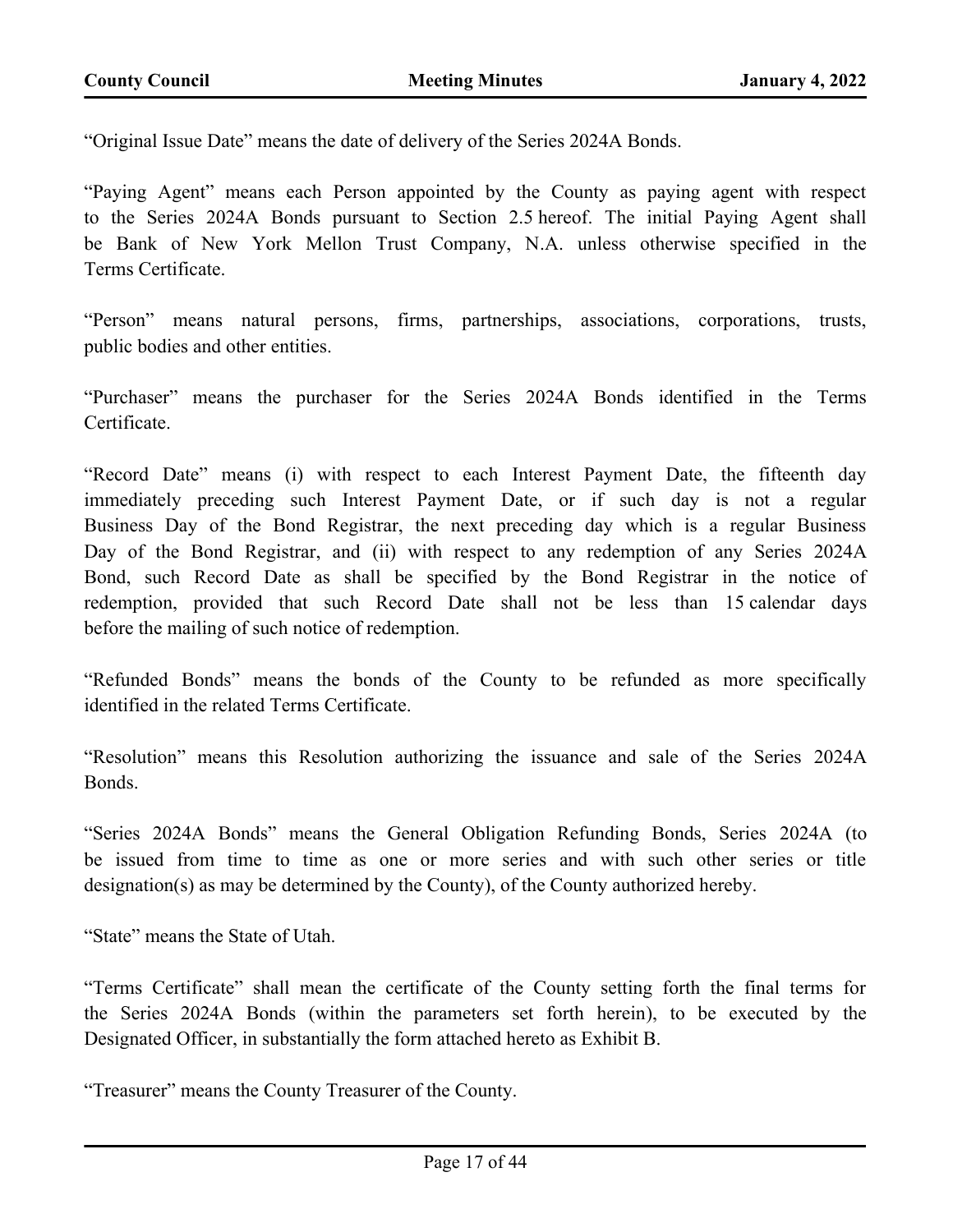Unless the context clearly indicates to the contrary, the terms "hereby," "hereof," "hereto," "herein," "hereunder," and any similar terms as used in this Resolution, refer to this Resolution in its entirety.

1.2 Authority for Resolution. This Resolution is adopted pursuant to the Act

#### ARTICLE II

#### AUTHORIZATION, TERMS AND ISSUANCE OF BONDS

2.1 Authorization of Series 2024A Bonds, Principal Amount, Designation and Series. In accordance with and subject to the terms, conditions and limitations established by the Act and in this Resolution, a series of General Obligation Refunding Bonds of the County is hereby authorized to be issued in the aggregate principal amount of not to exceed \$16,000,000. Such series of bonds shall be designated "Salt Lake County, Utah General Obligation Refunding Bonds, Series 2024A." The name of the Series 2024A Bonds may be revised in the Terms Certificate. The Series 2024A Bonds may be issued in one or more series and at any time and from time to time, all within the parameters established hereby.

The Series 2024A Bonds shall be issued as fully registered Bonds.

The Series 2024A Bonds shall be general obligations of the County for the payment of which the full faith, credit and taxing power of the County are hereby pledged, and the County hereby agrees and covenants that it will annually cause to be levied a tax sufficient to pay the principal of, premium, if any, and interest on the Series 2024A Bonds as they fall due and payable, and also to constitute a sinking fund to pay the principal, premium, if any, and interest when due.

2.2 Purpose. The Series 2024A Bonds are hereby authorized to be issued for the purpose of (a) refunding the Refunded Bonds and (b) paying expenses reasonably incurred in connection with the issuance and sale of the Series 2024A Bonds.

2.3 Bond Details; Delegation of Authority. (a) The Series 2024A Bonds shall mature on the dates and in the principal amounts and shall bear interest (calculated on the basis of a year of 360 days comprised of twelve 30-day months) from the Original Issue Date payable on each Interest Payment Date at the per annum rates, all as provided in the Terms Certificate.

(b) There is hereby delegated to any one of the Designated Officers, subject to the parameters set forth in this Resolution, the power to determine the following with respect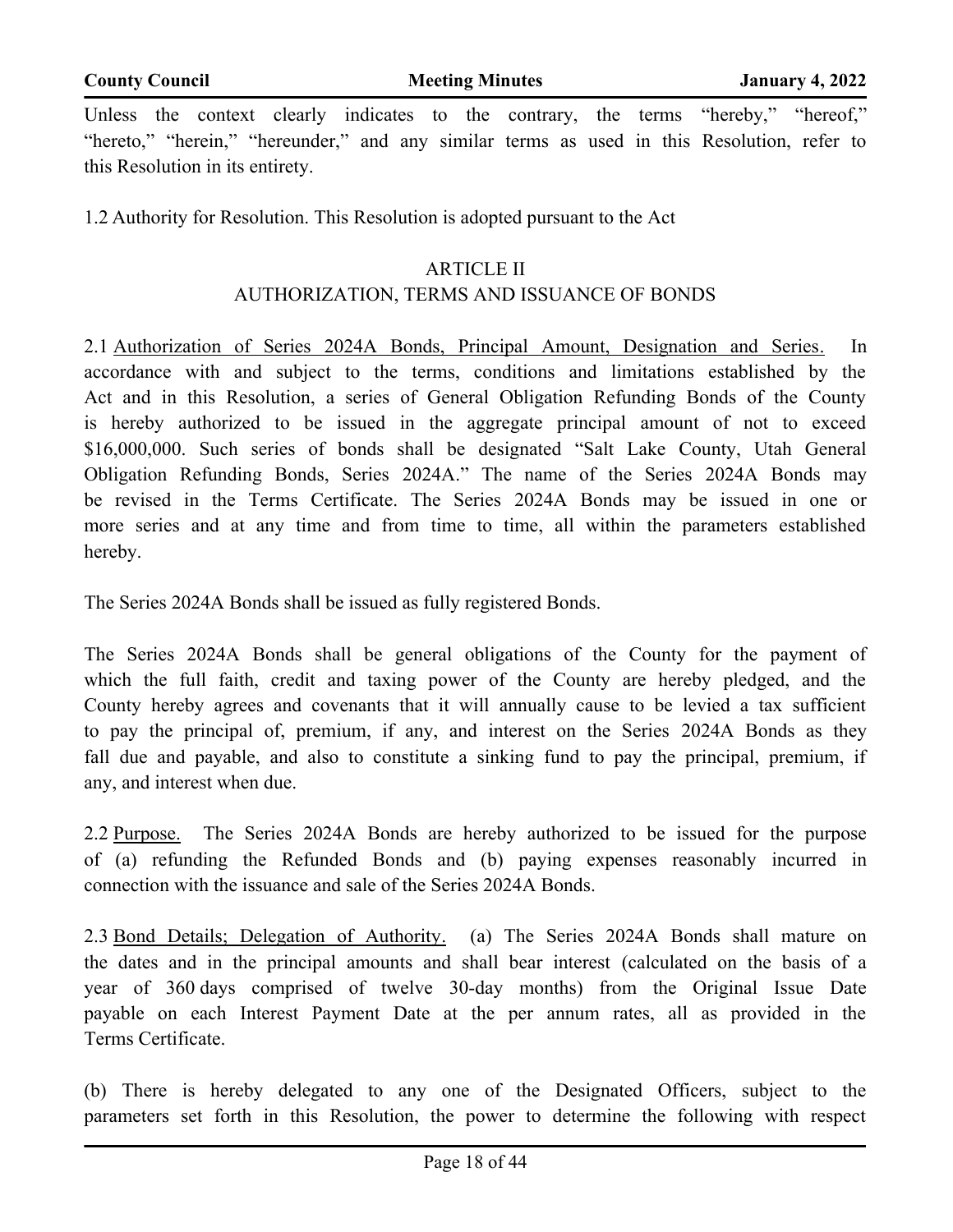to the Series 2024A Bonds, and the Designated Officers are hereby authorized to make such determinations:

(i) the principal amount of the bonds necessary to accomplish the purpose of the Series 2024A Bonds set forth in Section 2.2 herein; provided, however, that the aggregate principal amount of the Series 2024A Bonds shall not exceed \$16,000,000;

(ii) the maturity date or dates and principal amount of each maturity of the Series 2024A Bonds to be issued; provided, however, that the final maturity of all Series 2024A Bonds shall not be later than sixteen (16) years;

(iii) the interest rate or rates of the Series 2024A Bonds; provided, however, that the interest rate or rates to be borne by any Series 2024A Bond shall not exceed 5.0% per annum;

(iv) the sale of the Series 2024A Bonds (as more fully described in Section 2.9 hereof) to the Purchaser and the purchase price to be paid by the Purchaser for the Series 2024A Bonds; provided, however, that the discount from par of the Series 2024A Bonds shall not exceed two percent (2.0%);

(v) whether the Series 2024A Bonds shall be subject to redemption prior to maturity; (vi) the Paying Agent, Escrow Agent and Bond Registrar; and

(vii) any other provisions deemed advisable by the Designated Officer not materially in conflict with the provisions of this Resolution.

Upon award of the Series 2024A Bonds to the Purchaser, the Designated Officer shall make the determinations provided above, and shall execute the Terms Certificate containing such terms and provisions on behalf of the County, which execution shall be conclusive evidence as to the matters stated therein.

(c) Each Series 2024A Bond shall accrue interest from the Interest Payment Date next preceding the date on which it is authenticated, unless (i) it is authenticated before the first Interest Payment Date following the Original Issue Date, in which case interest shall accrue from the Original Issue Date, or (ii) it is authenticated upon an Interest Payment Date, in which case interest shall accrue from such Interest Payment Date; provided, however, that if at the time of authentication of any Series 2024A Bond interest is in default, interest shall accrue from the date to which interest has been paid. The Series 2024A Bonds shall bear interest on overdue principal at the aforesaid respective rates.

2.4 Denominations and Numbers. The Series 2024A Bonds shall be issued as fully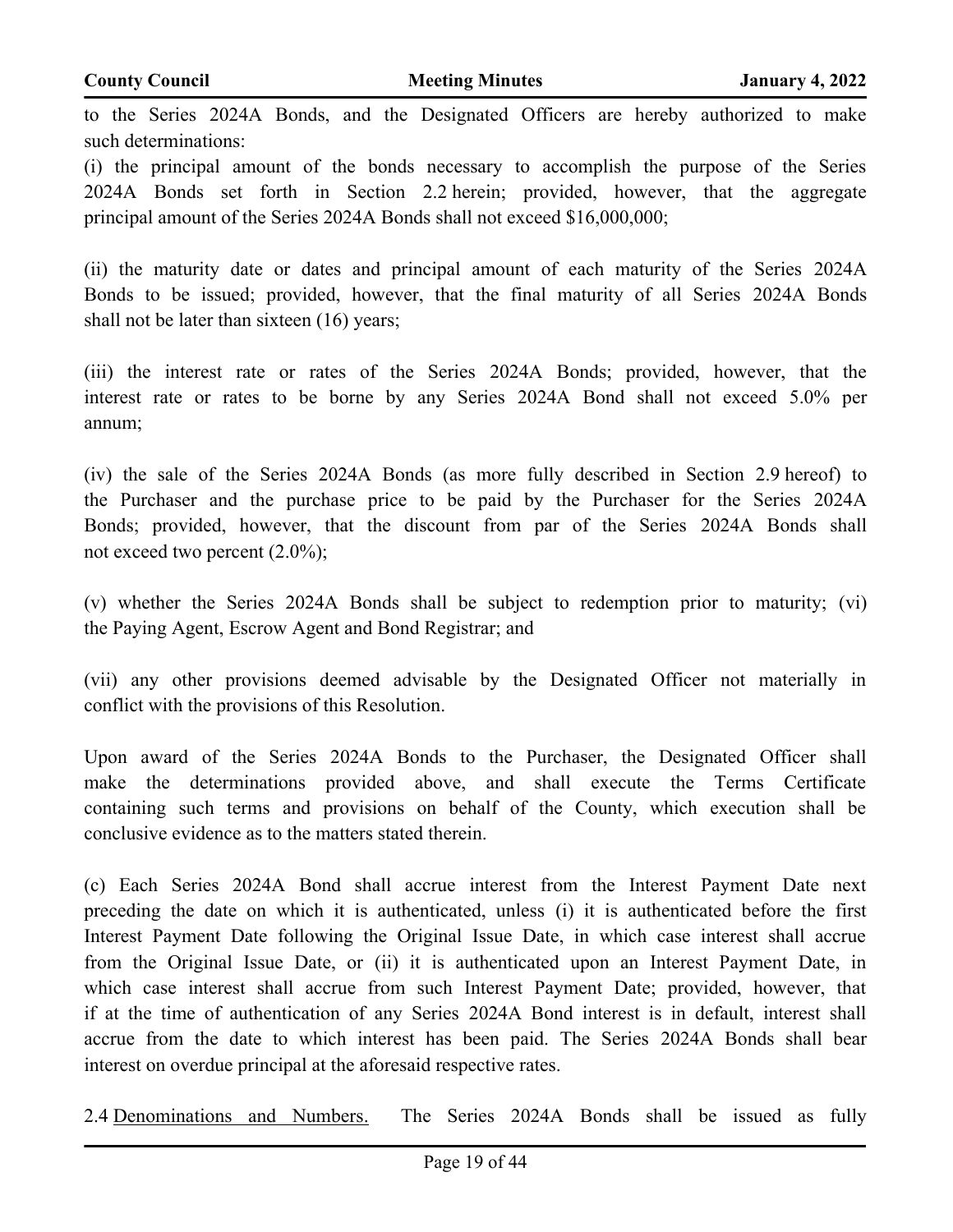registered bonds, without coupons, in the denomination of \$5,000, or any integral multiple of \$5,000 in excess thereof unless otherwise specified in the Terms Certificate. The Series 2024A Bonds shall be numbered with the letter prefix "R" and shall be numbered from one (1) consecutively upwards in order of issuance.

2.5 Paying Agent and Bond Registrar. The County hereby appoints Bank of New York Mellon Trust Company as Paying Agent and Bond Registrar under the terms and conditions of this Resolution unless otherwise provided in the Terms Certificate. The County may remove any Paying Agent and any Bond Registrar and appoint a successor or successors thereto. The County shall submit to the Paying Agent or Bond Registrar, as the case may be, a notice of such removal at least 30 days prior to the effective date of such removal and shall specify the date on which such removal shall take effect. Such removal shall take effect on the date that each successor Paying Agent and Bond Registrar shall 4880-0883-2007, v. 1 8 signify its acceptance of the duties and obligations imposed upon it by this Resolution by executing and delivering to the County a written acceptance thereof.

The principal of, premium, if any, and interest on the Series 2024A Bonds shall be payable in any coin or currency of the United States of America which, at the respective dates of payment thereof, is legal tender for the payment of public and private debts. Principal of and premium, if any, on the Series 2024A Bonds shall be payable when due to the Registered Owner of each Series 2024A Bond at the principal office of the Paying Agent. Payment of interest on each Series 2024A Bond shall be made by check or draft mailed to the Person which, as of the Record Date, is the Registered Owner of the Series 2024A Bond, at the address of such Registered Owner as it appears on the registration books of the County kept by the Bond Registrar, or at such other address as is furnished to the Bond Registrar in writing by such Owner on or prior to the Record Date.

#### 2.6 Redemption of Series 2024A Bonds.

(a) The Series 2024A Bonds may be non-callable at the option of the County or subject to redemption prior to maturity, at the option of the County, all as specified in the Terms Certificate. If the Terms Certificate specifies that the Series 2024A Bonds are subject to optional redemption, the Series 2024A Bonds shall be callable on the date specified therein (the "First Redemption Date"), and on any date thereafter, prior to maturity, in whole or in part, from such maturities or parts thereof as shall be selected by the County, and by lot within each maturity if less than the full amount of any maturity is to be redeemed, upon not less than 30 days prior notice, at a redemption price equal to 100% of the principal amount of the Series 2024A Bonds to be redeemed, plus accrued interest thereon to the date fixed for redemption. Series 2024A Bonds maturing prior to the First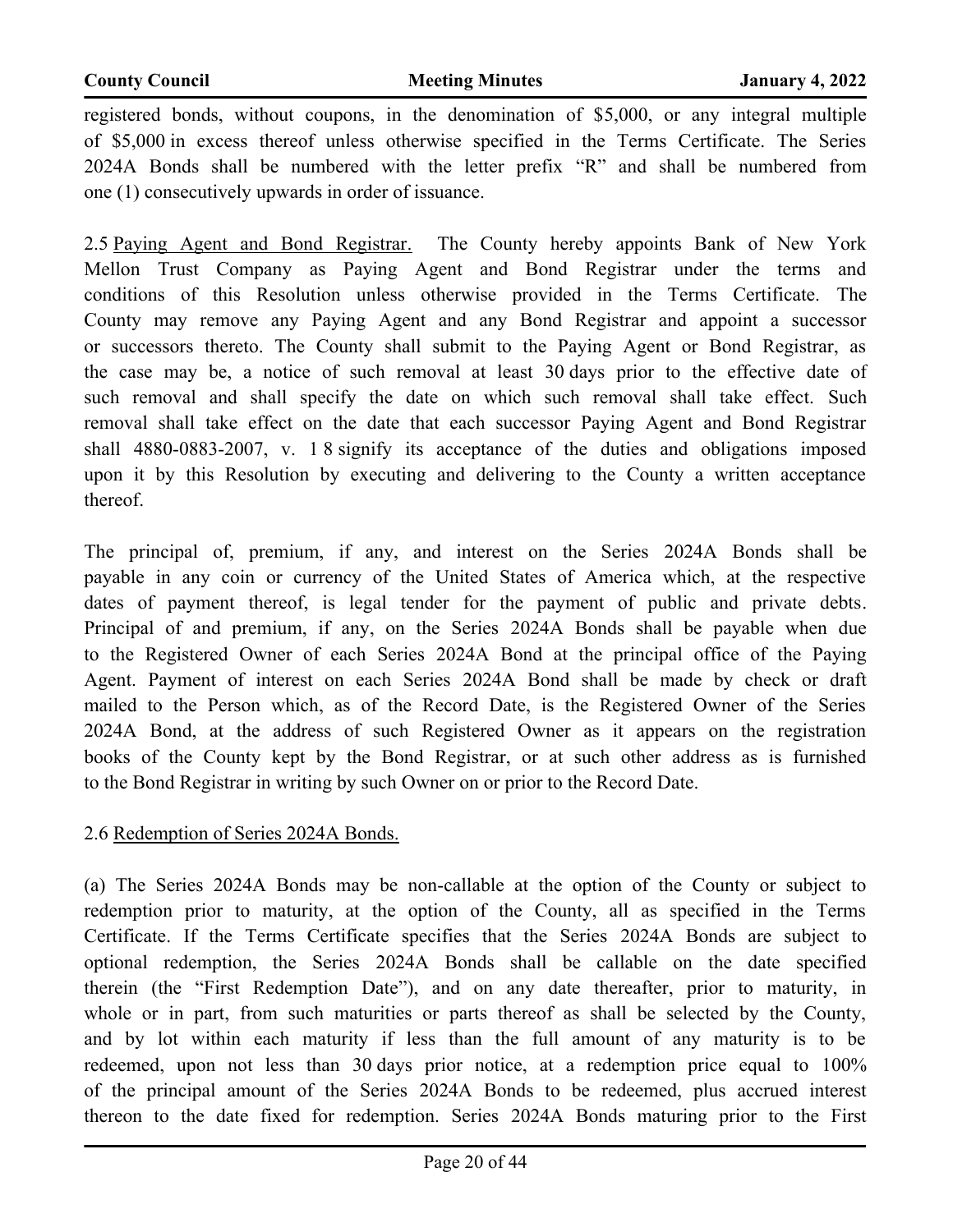Redemption Date are not subject to optional redemption.

(b) The Series 2024A Bonds may be subject to mandatory redemption by operation of sinking fund installments as provided in the Terms Certificate. If the Series 2024A Bonds are subject to mandatory sinking fund redemption and less than all of the Series 2024A Bonds then outstanding are redeemed in a manner other than pursuant to a mandatory sinking fund redemption, the principal amount so redeemed shall be credited at 100% of the principal amount thereof by the Bond Registrar against the obligation of the County on such mandatory sinking fund redemption dates for the Series 2024A Bonds in such order as directed by the County.

If fewer than all of the Series 2024A Bonds of any maturity are called for redemption, the Series 2024A Bonds to be redeemed shall be selected by lot by the Bond Registrar, in such manner as the Bond Registrar may deem fair and appropriate, each \$5,000 or principal amount of the Series 2024A Bonds being counted as one Series 2024A Bond for this purpose. If a portion of a Series 2024A Bond shall be called for redemption, a new Series 2024A Bond in principal amount equal to the unredeemed portion thereof shall be issued to the registered owner upon presentation and surrender thereof.

#### 2.7 Notice of Redemption.

(a) In the event any Series 2024A Bonds are to be redeemed, the County shall cause notice of such redemption to be given as provided in this Section 2.7. Notice of redemption shall be given by the Bond Registrar by first class mail, postage prepaid, not less than thirty (30) nor more than sixty (60) days prior to the redemption date, to each Registered Owner of the Series 2024A Bonds to be redeemed, at the address shown on the registration books of the County maintained by the Bond Registrar on the Record Date specified in the notice of redemption, which Record Date shall be not less than fifteen (15) calendar days before the mailing of such notice, or at such other address as is furnished to the Bond Registrar in writing by such Registered Owner on or prior to such Record Date. Each notice of redemption shall state (i) the identification numbers, as established hereunder and the CUSIP numbers, if any, of the Series 2024A Bonds being redeemed, provided that any such notice shall state that no representation is made as to the correctness of CUSIP numbers either as printed on such Series 2024A Bonds or as contained in the notice of redemption and that reliance may be placed only on the identification numbers contained in the notice or printed on such Series 2024A Bonds; (ii) any other descriptive information needed to identify accurately the Series 2024A Bonds being redeemed, including, but not limited to, the original issuance date and maturity date of, and interest rate on, such Series 2024A Bonds; (iii) the Record Date; (iv) the redemption date; (v) the redemption price; (vi) the place of redemption; (vii) the total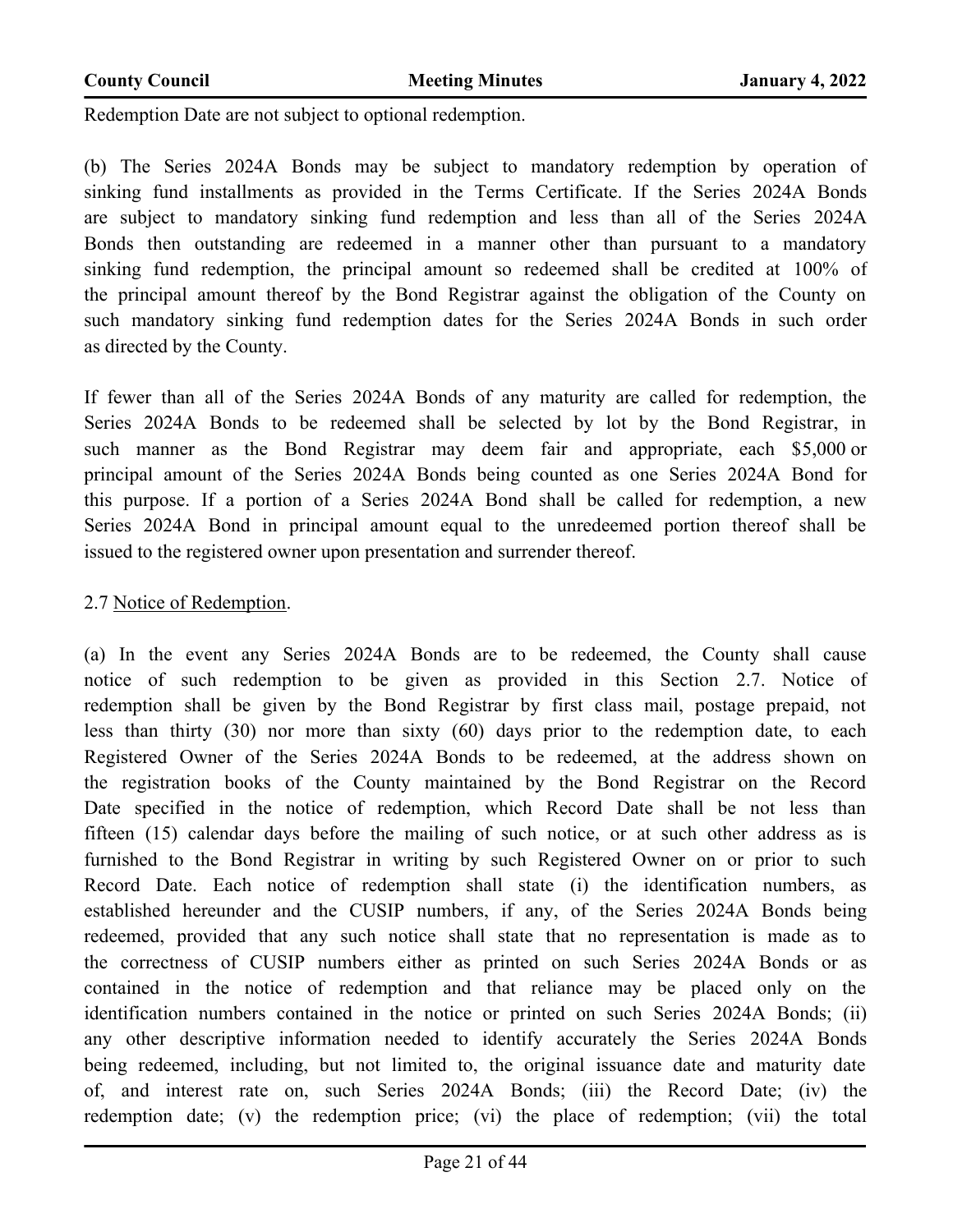principal amount of Series 2024A Bonds to be redeemed; (viii) if less than all, the distinctive numbers of the Series 2024A Bonds or portions of Series 2024A Bonds to be redeemed and, if less than all of any Series 2024A Bond, the principal amount of each Series 2024A Bond that is to be redeemed; and (ix) that the interest on the Series 2024A Bonds or portion of Series 2024A Bonds in such notice designated for redemption shall cease to accrue from and after such redemption date and that on said date there will become due and payable on each of said Series 2024A Bonds or portions of Series 2024A Bonds the redemption price thereof and interest accrued thereon to the redemption date. Any notice mailed as provided in this Section shall be conclusively presumed to have been duly given, whether or not the Registered Owner receives such notice. Failure to give such notice or any defect therein with respect to any Series 2024A Bond shall not affect the validity of the proceedings for redemption with respect to any other Series 2024A Bond.

(b) In addition to the foregoing notice, further notice of redemption shall be given by the Bond Registrar by posting such notice electronically to the MSRB's EMMA website. Such further notice shall contain the information required in the immediately preceding paragraph. Failure to give all or any portion of such further notice shall not in any manner defeat the effectiveness of a call for redemption.

Each notice of optional redemption may further state that such redemption shall be conditional upon the receipt by the Paying Agent, on or prior to the date fixed for such redemption, of moneys sufficient to pay the principal of, premium, if any, and interest on such Series 2024A Bonds to be redeemed and that if such moneys shall not have been so received said notice shall be of no force and effect and the County shall not be required to redeem such Series 2024A Bonds. If such condition is included in the notice of redemption and if sufficient moneys have not been deposited on the date fixed for redemption, then a notice stating sufficient moneys were not deposited and that no redemption occurred on that date shall be sent within a reasonable time thereafter, in like manner, to the registered owners of each Series 2024A Bond which was sent the notice of redemption.

If notice of redemption shall have been given as described above and the foregoing condition, if any, shall have been met, the Series 2024A Bonds or portions thereof specified in said notice shall become due and payable at the applicable redemption price on the redemption date therein designated, and if, on the redemption date, moneys for the payment of the redemption price of all the Series 2024A Bonds to be redeemed, together with interest to the redemption date, shall be available for such payment on said date, then from and after the redemption date, interest on such Series 2024A Bonds shall cease to accrue and become payable.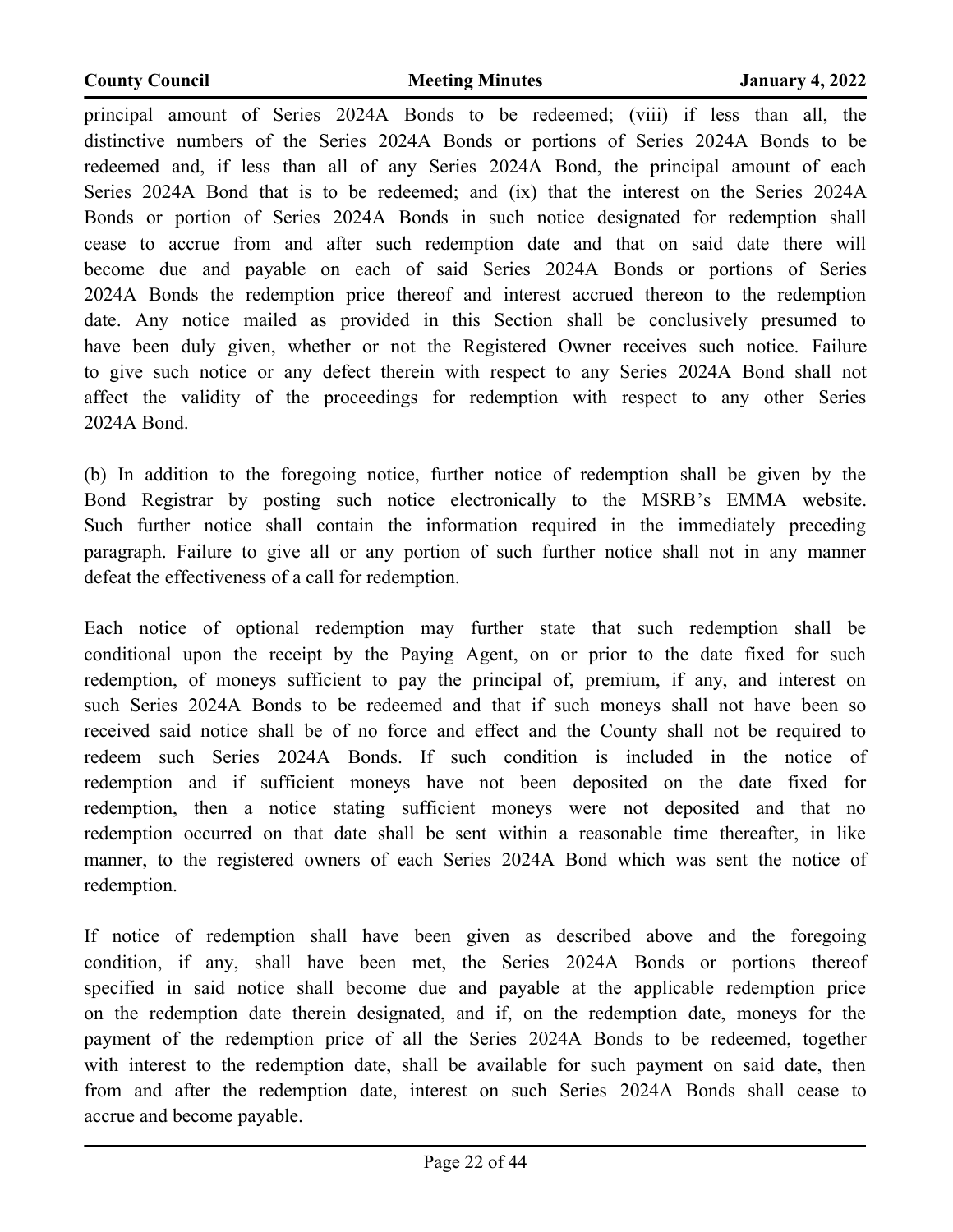2.8 Partially Redeemed Series 2024A Bonds. In case any Series 2024A Bond shall be redeemed in part only, upon the presentation of such Series 2024A Bond for such partial redemption, the County shall execute and the Bond Registrar shall authenticate and shall deliver or cause to be delivered to or upon the written order of the Registered Owner thereof, at the expense of the County, a Series 2024A Bond or Series 2024A Bonds of the same series, interest rate and maturity, in aggregate principal amount equal to the unredeemed portion of such registered Series 2024A Bond. A portion of any Series 2024A Bond of a denomination of more than the minimum authorized denomination to be redeemed will be in the principal amount of the minimum authorized denomination or an integral multiple thereof and in selecting portions of such Series 2024A Bonds for redemption, each such Series 2024A Bond shall be treated as representing that number of Series 2024A Bonds of such denomination which is obtained by dividing the principal amount of such Series 2024A Bonds by the minimum authorized denomination.

2.9 Sale of Series 2024A Bonds. The sale of the Series 2024A Bonds is hereby approved and the Series 2024A Bonds shall be sold to the Purchaser at an aggregate price as shall be determined pursuant to the authority delegated under Section 2.3 hereof, on the terms and conditions to be set forth in the Terms Certificate, and upon receipt of the Purchaser's bid to purchase the Series 2024A Bonds on the basis of the representations therein set forth. The County hereby ratifies, confirms and approves all actions heretofore taken on behalf of the County by officials of the County in connection with the sale of the Series 2024A Bonds.

2.10 Escrow Agreement. The Mayor is hereby authorized, empowered and directed to execute and deliver, and the County Clerk to seal, countersign and attest, the Escrow Agreement, in substantially the same form as now before the County and attached hereto as Exhibit C, or with such changes therein as the Mayor shall approve, his or her execution thereof to constitute conclusive evidence of approval of such changes. When the Escrow Agreement is executed and delivered on behalf of the County as herein provided, the Escrow Agreement will be binding on the County and the officers, employees and agents of the County, and the officers, employees and agents of the County are hereby authorized, empowered and directed to do all such acts and things and to execute all such documents as may be necessary to carry out and comply with the provisions of the Escrow Agreement as executed. Notwithstanding any other provision of this Resolution, the sole remedies for failure to comply with the Escrow Agreement shall be the ability of the beneficial owner of any Series 2024A Bond to seek mandamus or specific performance by court order, to cause the County to comply with its obligations under the Escrow Agreement.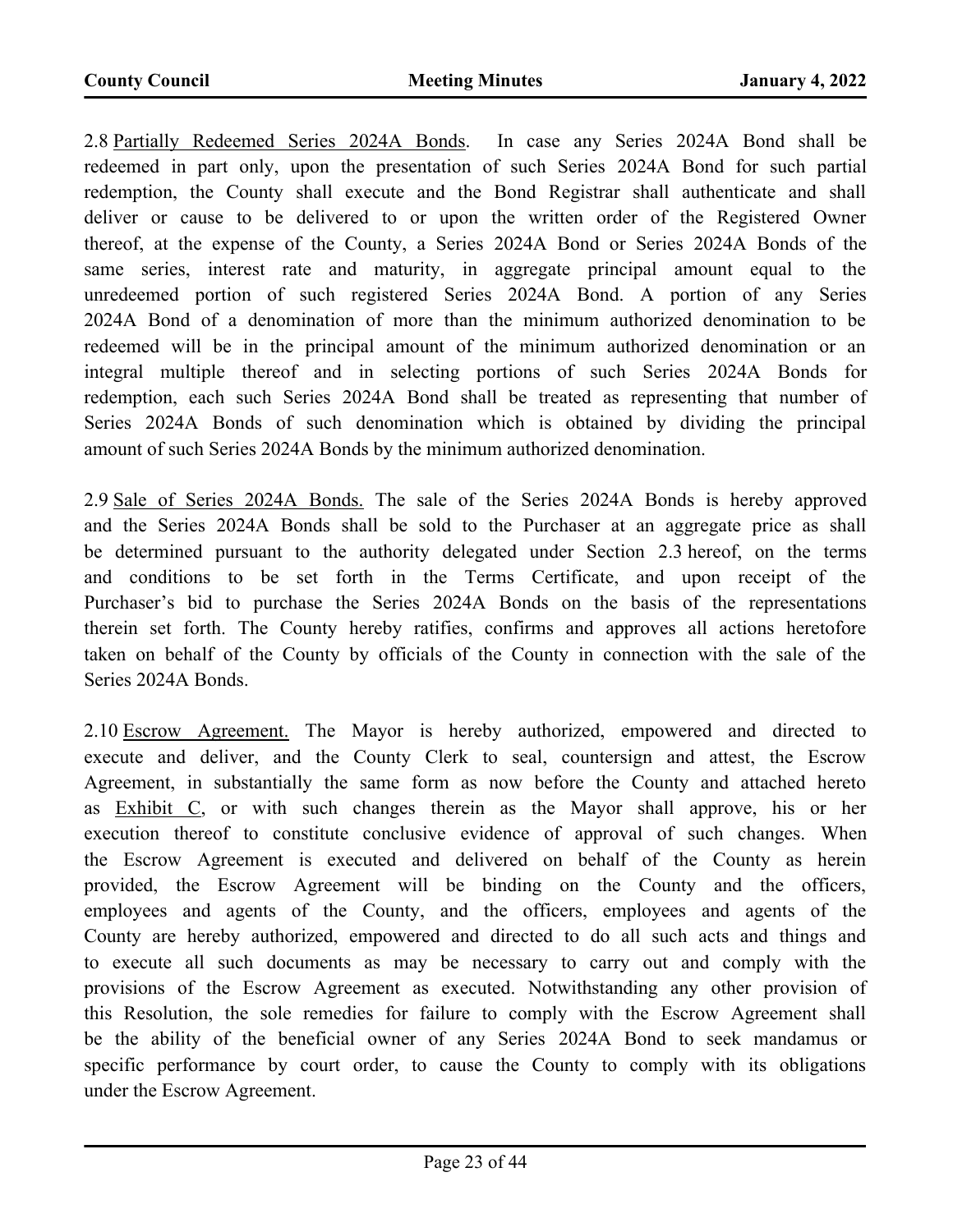2.11 Execution of Bonds. The Series 2024A Bonds shall be executed on behalf of the County by the Mayor and attested by the County Clerk (the signatures of the Mayor and County Clerk being either manual and/or by facsimile), and the seal of the County or a facsimile thereof shall be impressed or imprinted thereon. The use of such facsimile signatures of the Mayor and County Clerk and such facsimile of the seal of the County on the Series 2024A Bonds is hereby authorized, approved and adopted by the County as the authorized and authentic execution, attestation and sealing of the Series 2024A Bonds by said officials. The Series 2024A Bonds shall then be delivered to the Bond Registrar for manual authentication by it. The Certificate of Authentication shall be substantially in the form provided in Section 5.1 hereof. Only such of the Series 2024A Bonds as shall bear thereon a Certificate of Authentication, manually executed by the Bond Registrar, shall be valid or obligatory for any purpose or entitled to the benefits of this Resolution, and such certificate of the Bond Registrar shall be conclusive evidence that the Series 2024A Bonds so certified have been duly registered and delivered under, and are entitled to the benefits of this Resolution and that the Registered Owner thereof is entitled to the benefits of this Resolution. The Certificate of Authentication of the Bond Registrar on any Series 2024A Bond shall be deemed to have been executed by it if (i) such Series 2024A Bond is signed by the Bond Registrar, but it shall not be necessary that the same officer sign the Certificate of Authentication on all of the Series 2024A Bonds issued hereunder or that all of the Series 2024A Bonds hereunder be certified as registered by the same Bond Registrar, and (ii) the date of authentication of the Series 2024A Bond is inserted in the place provided therefor on the Certificate of Authentication.

The Mayor and County Clerk are authorized to execute, attest, countersign and seal from time to time, in the manner described above, Series 2024A Bonds (the "Exchange Bonds") to be issued and delivered for the purpose of effecting transfers and exchanges of Bonds pursuant to Article III hereof. At the time of the execution, attestation and sealing of the Exchange Bonds by the County, the payee, principal amount, CUSIP number, if any, maturity and interest rate shall be in blank. Upon any transfer or exchange of Series 2024A Bonds pursuant to Article III hereof, the Bond Registrar shall cause to be inserted in appropriate Exchange Bonds the appropriate payee, principal amount, CUSIP number, if any, maturity and interest rate. The Bond Registrar is hereby authorized and directed to hold the Exchange Bonds, and to complete, certify as to registration and authenticate and deliver the Exchange Bonds, for the purpose of effecting transfers and exchanges of Series 2024A Bonds; provided, however, that any Exchange Bonds registered, authenticated and delivered by the Bond Registrar shall bear the same series, maturity and interest rate as Series 2024A Bonds delivered to the Bond Registrar for exchange or transfer, and shall bear the name of such payee as the Registered Owner requesting an exchange or transfer 4880-0883-2007, v. 1 12 shall designate; and provided further that upon the delivery of any Exchange Bonds by the Bond Registrar a like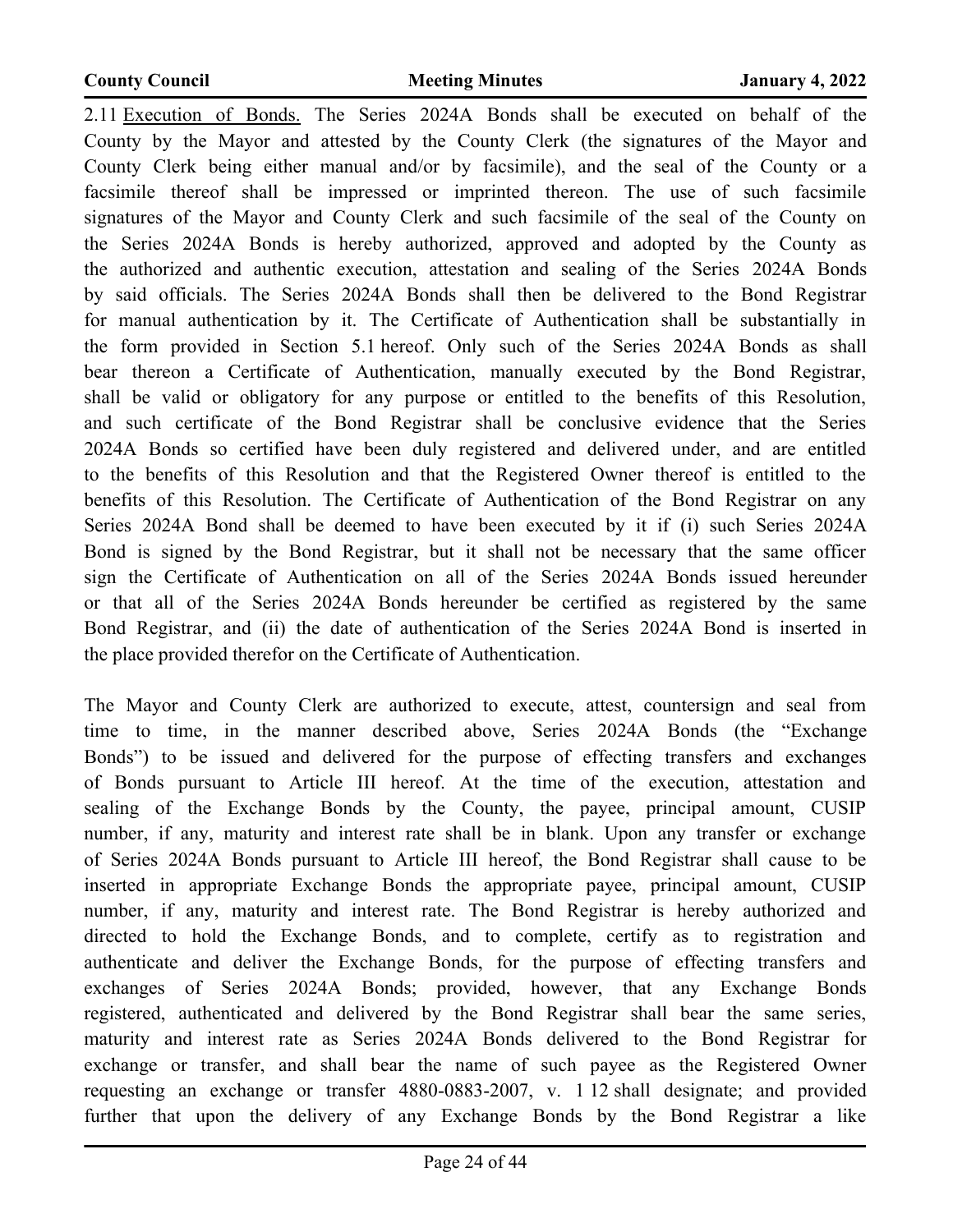principal amount of Series 2024A Bonds submitted for transfer or exchange, and of like series and having like maturities and interest rates, shall be canceled. The execution, attestation and sealing by the County and delivery to the Bond Registrar of any Exchange Bond shall constitute full and due authorization of such Series 2024A Bond containing such payee, principal amount, CUSIP number, if any, maturity and interest rate as the Bond Registrar shall cause to be inserted, and the Bond Registrar shall thereby be authorized to authenticate and deliver such Exchange Bond in accordance with the provisions hereof.

In case any officer whose signature or a facsimile of whose signature shall appear on any Series 2024A Bond (including any Exchange Bond) shall cease to be such officer before the issuance or delivery of such Series 2024A Bond, such signature or such facsimile shall nevertheless be valid and sufficient for all purposes, the same as if such officer had remained in office until such issuance or delivery, respectively.

2.12 Delivery of Bonds; Application of Proceeds. The Series 2024A Bonds shall be delivered to the Purchaser at such time and place as provided in the Terms Certificate. The Mayor is hereby authorized and instructed to make delivery of the Series 2024A Bonds to the Purchaser, and to receive payment therefor in accordance with the terms of the Terms Certificate, and to deposit the proceeds of sale as follows (details to be included in the Terms Certificate):

(a) into the escrow fund as defined in the Escrow Agreement; and

(b) into a separate account used to pay the costs of issuance of the Series 2024A Bonds, provided that any moneys remaining in such account sixty (60) days subsequent to the date of the initial delivery of the Series 2024A Bonds shall be deposited into the Escrow Fund.

2.13 Further Authority. The Mayor, the Chief Financial Officer, the Treasurer, the County Clerk and such other officials of the County as may be required, are hereby authorized and directed to execute all certificates, documents, and other instruments, including any agreement or term sheet evidencing terms of the Series 2024A Bonds, and make such elections under the Code as may be necessary or advisable to provide for the issuance, sale, registration, and delivery of the Series 2024A Bonds and to comply with applicable provisions of the Code; provided, however, that all terms shall be within the parameters set forth in Section 2.3 hereof.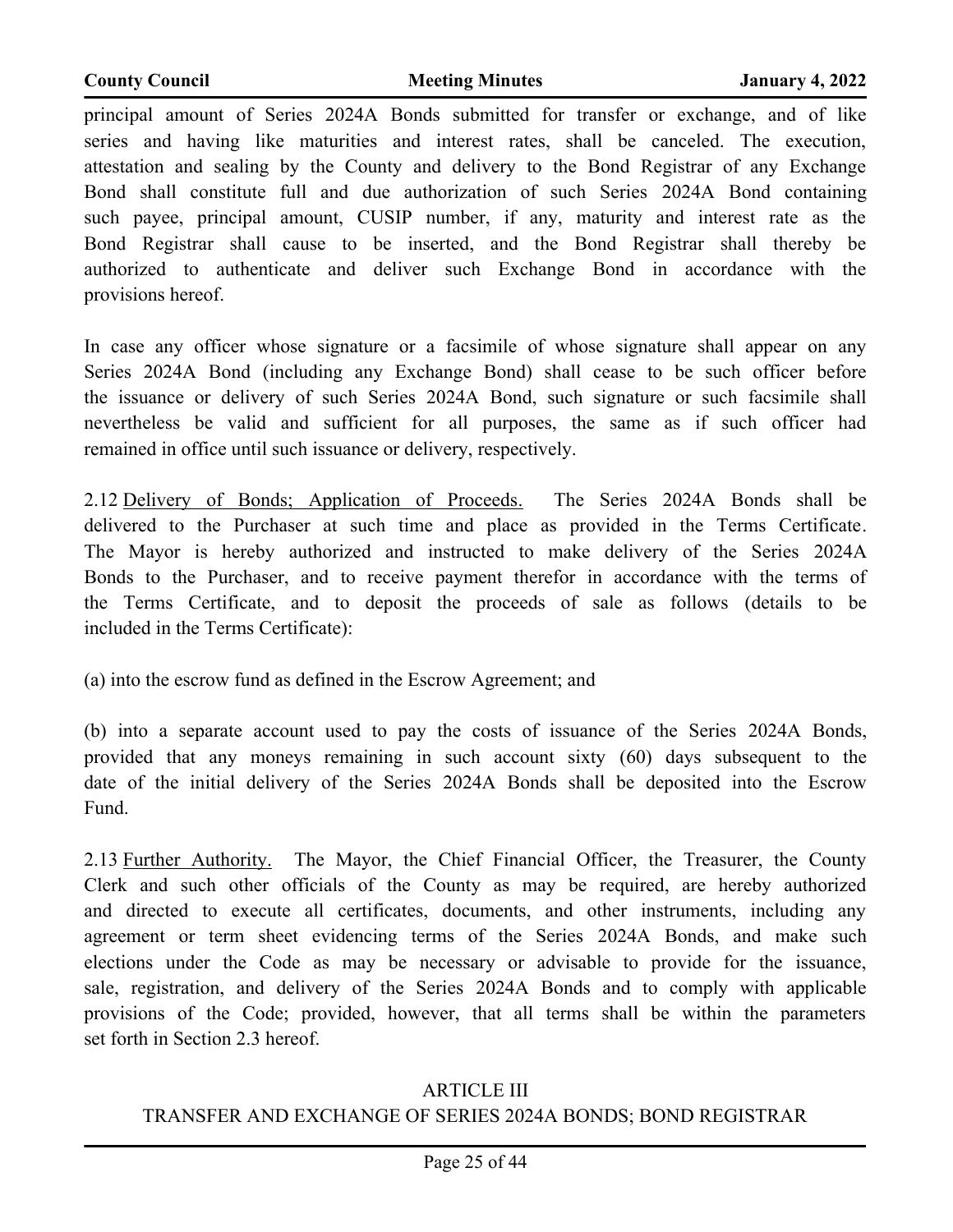#### 3.1 Transfer of Series 2024A Bonds.

(a) Any Series 2024A Bond may, in accordance with its terms, be transferred, upon the registration books kept by the Bond Registrar pursuant to Section 3.3 hereof, by the person in whose name it is registered, in person or by his duly authorized attorney, upon surrender of such Series 2024A Bond for cancellation, accompanied by delivery of a written instrument of transfer in a form approved by the Bond Registrar, duly executed. No transfer shall be effective until entered on the registration books kept by the Bond Registrar. The County, the Bond Registrar and the Paying Agent may treat and consider the person in whose name each Series 2024A Bond is registered in the registration books kept by the Bond Registrar as the holder and absolute owner thereof for the purpose of receiving payment of, or on account of, the principal or redemption price thereof and interest due thereon and for all other purposes whatsoever.

(b) Whenever any Series 2024A Bond or Series 2024A Bonds shall be surrendered for transfer, the Bond Registrar shall authenticate and deliver a new fully registered Series 2024A Bond or Series 2024A Bonds (which may be an Exchange Series 2024A Bond or Series 2024A Bonds pursuant to Section 2.12 hereof) of the same series, designation, maturity and interest rate and of authorized denominations duly executed by the County, for a like aggregate principal amount. The Bond Registrar shall require the payment by the Registered Owner requesting such transfer of any tax or other governmental charge required to be paid with respect to such transfer. With respect to each Series 2024A Bond, no such transfer shall be required to be made (i) with respect to any Interest Payment Date after the Record Date to and including such Interest Payment Date, or (ii) with respect to any redemption of any Series 2024A Bond, after such Record Date as shall be specified by the Bond Registrar in the notice of redemption, provided that such Record Date shall not be less than 15 calendar days before the mailing of such notice of redemption.

(c) The County shall not be required to register the transfer of or exchange any Series 2024A Bond selected for redemption in whole or in part, except the unredeemed portion of Series 2024A Bonds being redeemed in part.

3.2 Exchange of Series 2024A Bonds. Series 2024A Bonds may be exchanged at the office of the Bond Registrar for a like aggregate principal amount of fully registered Series 2024A Bonds (which may be an Exchange Bond or Bonds pursuant to Section 2.12 hereof) of the same series, designation, maturity and interest rate of other authorized denominations. The Bond Registrar shall require the payment by the Registered Owner requesting such exchange of any tax or other governmental charge required to be paid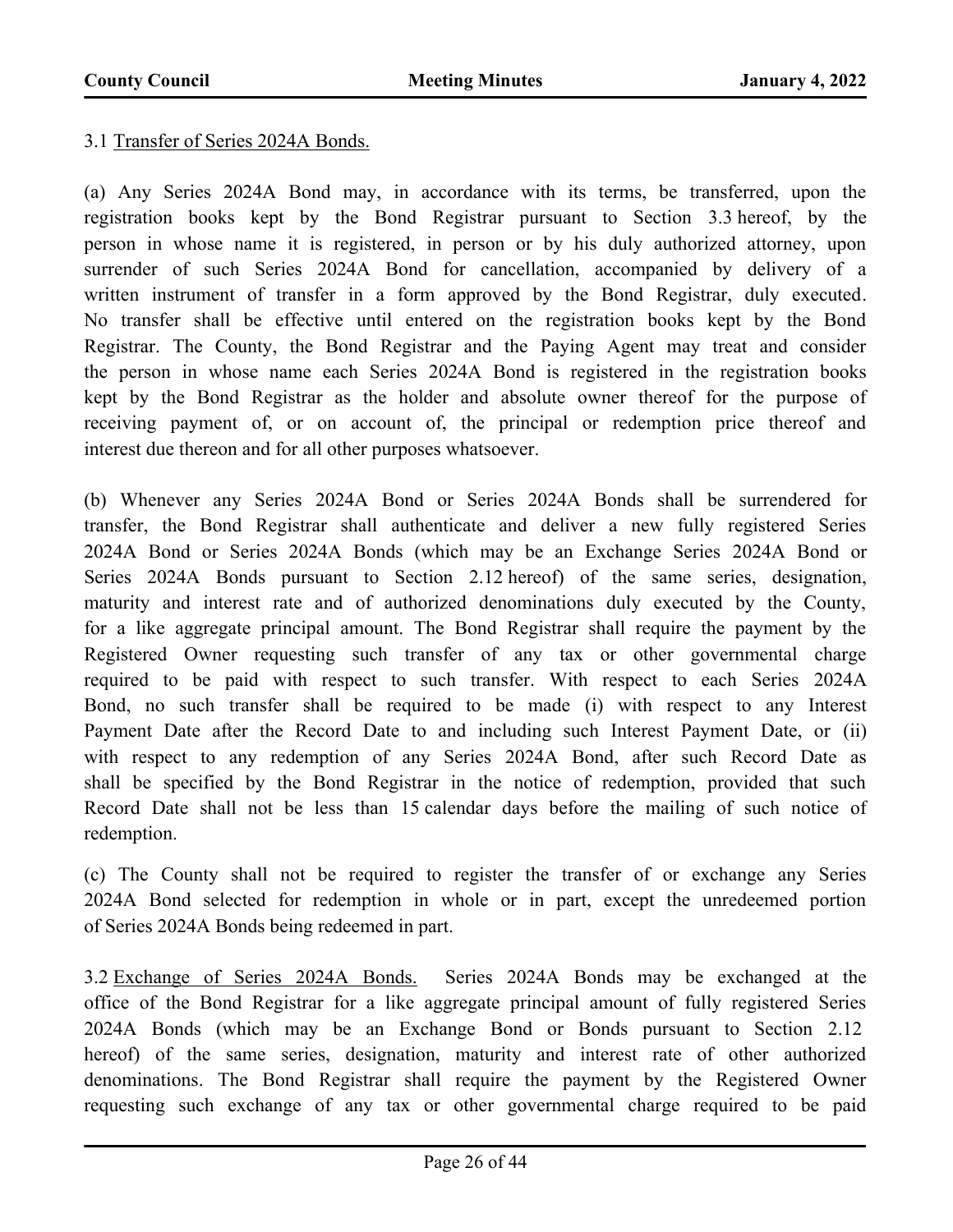with respect to such exchange. With respect to each Series 2024A Bond, no such exchange shall be required to be made (i) with respect to any Interest Payment Date after the Record Date to and including such Interest Payment Date, or (ii) with respect to any redemption of any Series 2024A Bond, after such Record Date as shall be specified by the Bond Registrar in the notice of redemption, provided that such Record Date shall not be less than 15 calendar days before the mailing of such notice of redemption.

3.3 Bond Registration Books. This Resolution shall constitute a system of registration within the meaning and for all purposes of the Registered Public Obligations Act, Title 15, Chapter 7, Utah Code Annotated 1953, as amended. The Bond Registrar shall keep or cause to be kept, at its office, sufficient books for the registration and transfer of the Series 2024A Bonds, which shall at all times be open to inspection by the County, and upon presentation for such purpose, the Bond Registrar shall, under such reasonable regulations as it may prescribe, register or transfer or cause to be registered or transferred, on said books, Series 2024A Bonds as herein provided.

3.4 List of Registered Owners. The Bond Registrar shall maintain a list of the names and addresses of the Owners of all Series 2024A Bonds and upon any transfer shall add the name and address of the new Registered Owner and eliminate the name and address of the transferor Registered Owner.

3.5 Duties of Bond Registrar. The obligations and duties of the Bond Registrar hereunder include the following:

(a) to act as bond registrar, authenticating agent, paying agent, and transfer agent as provided herein;

(b) to maintain a list of Registered Owners as set forth herein and to furnish such list to the County upon request, but otherwise to keep such list confidential;

(c) to give notice of redemption of Series 2024A Bonds as provided herein;

(d) to cancel and/or destroy Series 2024A Bonds which have been paid at maturity or redemption or submitted for exchange or transfer;

(e) to furnish the County at least annually a certificate with respect to Series 2024A Bonds canceled and/or destroyed; and

(f) to furnish the County at least annually an audit confirmation of Series 2024A Bonds paid, Series 2024A Bonds outstanding and payments made with respect to interest on the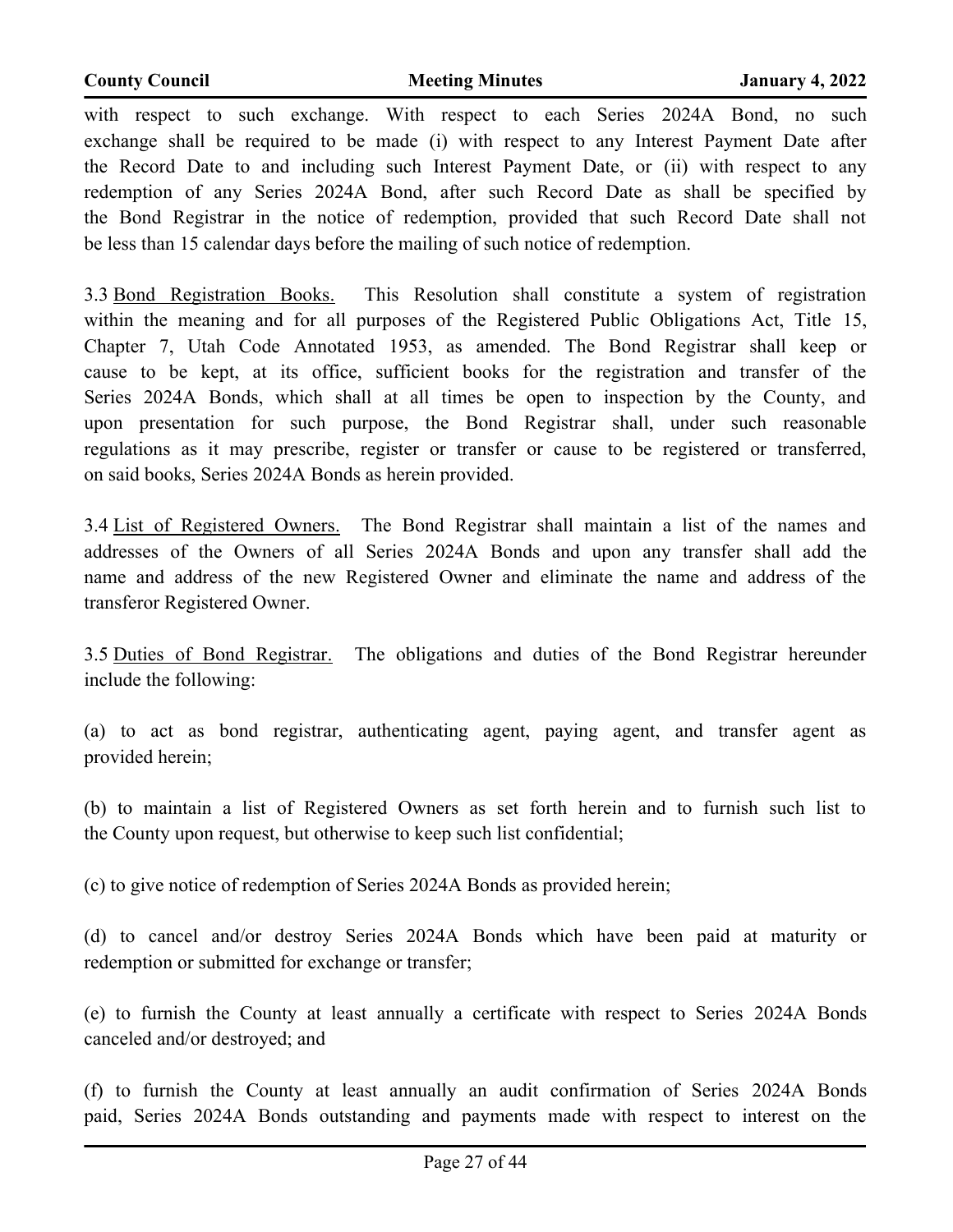Series 2024A Bonds.

#### ARTICLE IV COVENANTS AND UNDERTAKINGS

4.1 Covenants of County. All covenants, statements, representations and agreements contained in the Series 2024A Bonds, and all recitals and representations in this Resolution are hereby considered and understood and it is hereby resolved that all said covenants, statements, representations and agreements of the County, are the covenants, statements, representations and agreements of the County.

4.2 Levy of Taxes. The County covenants and agrees to establish a Bond Fund which Fund shall be a segregated account held and administered by the County and designated the "Salt Lake County, Utah General Obligation Refunding Bonds, Series 2024A Bond Fund" (the "Bond Fund"), to pay the interest falling due on the Series 2024A Bonds as the same becomes due and also to provide for the payment of the principal of the Series 2024A Bonds at maturity or by prior redemption. There shall be levied on all taxable property in the County in addition to all other taxes, a direct annual tax sufficient to pay the interest on the Series 2024A Bonds and to pay and retire the Series 2024A Bonds. Said taxes shall be deposited in the Bond Fund and applied solely for the purpose of the payment of said interest and principal on the Series 2024A Bonds, respectively, and for no other purpose whatsoever until the indebtedness so contracted under this Resolution, principal and interest, shall have been fully paid, satisfied and discharged, but nothing herein contained shall be so construed as to prevent the County from applying any other funds that may be in the County's treasury and available for that purpose to the payment of said interest and principal as the same respectively mature, and the levy or levies herein provided for may thereupon to that extent be diminished, and the sums herein provided for to meet the interest on the Series 2024A Bonds and to discharge the principal thereof when due, are hereby appropriated for that purpose and the required amount for each year shall be included by the County in its annual budget and its statement and estimate as certified in each year. Principal or interest falling due at any time when there shall not be available from the proceeds of said levies money sufficient for the payment thereof shall, to the extent of such deficiency, be paid from other funds of the County available for such purpose, and such other funds reimbursed when the proceeds of said levies become available. The County shall transfer from the Bond Fund to the Paying Agent at least one day prior to each principal and/or interest payment date or redemption date on the Series 2024A Bonds, sufficient moneys to pay all principal and interest falling due on said payment or redemption date. The County has established the Bond Fund primarily to achieve a proper matching of revenues and debt service on the Series 2024A Bonds. The Bond Fund shall be depleted at least once each year by the County except for a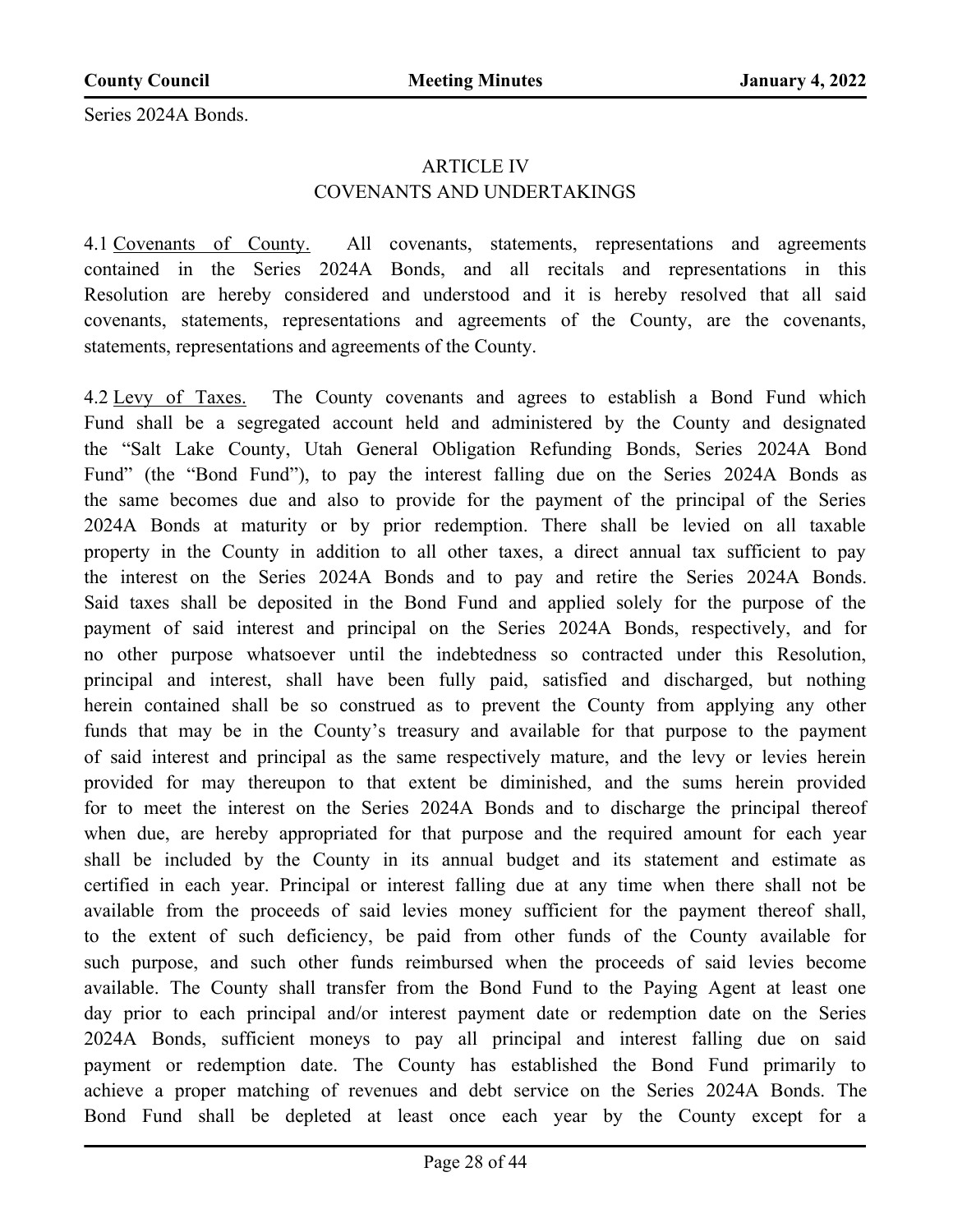reasonable carryover amount not to exceed the greater of one year's earnings on the Bond Fund or one-twelfth of the annual debt service on the Series 2024A Bonds.

4.3 Bonds in Registered Form. The County recognizes that Section 149 of the Code requires the Series 2024A Bonds to be issued and to remain in fully registered form in order that interest thereon be excludible from gross income for federal income tax purposes under laws in force at the time the Series 2024A Bonds are delivered. In this connection, the County agrees that it will not take any action to permit the Series 2024A Bonds to be issued in, or converted into, bearer or coupon form.

4.4 Tax Covenants. The County further covenants and agrees to and for the benefit of the Bondholders that the County (i) will not take any action that would cause interest on the Series 2024A Bonds to become subject to federal income taxation, (ii) will not omit to take or cause to be taken, in timely manner, any action, which omission would cause the interest on the Series 2024A Bonds to become subject to federal income taxation, and (iii) will, to the extent possible, comply with any other requirements of federal tax law applicable to the Series 2024A Bonds in order to preserve the exemption from federal income taxation of interest on the Series 2024A Bonds. Pursuant to this covenant, the County obligates itself to comply throughout the term of the Series 2024A Bonds with the requirements of Section 148 of the Code and the regulations proposed or promulgated thereunder, as the same presently exist, or may from time to time hereafter be amended, supplemented or revised.

#### ARTICLE V

#### FORM OF BONDS

5.1 Form of Series 2024A Bonds. Each Series 2024A Bond shall be in substantially the following form, with such insertions or variations as to any redemption or amortization provisions and such other insertions or omissions, endorsements and variations as may be required:

#### [FORM OF BOND]

Registered Registered

## **UNITED STATES OF AMERICA STATE OF UTAH SALT LAKE COUNTY, UTAH GENERAL OBLIGATION REFUNDING BOND SERIES 2024A**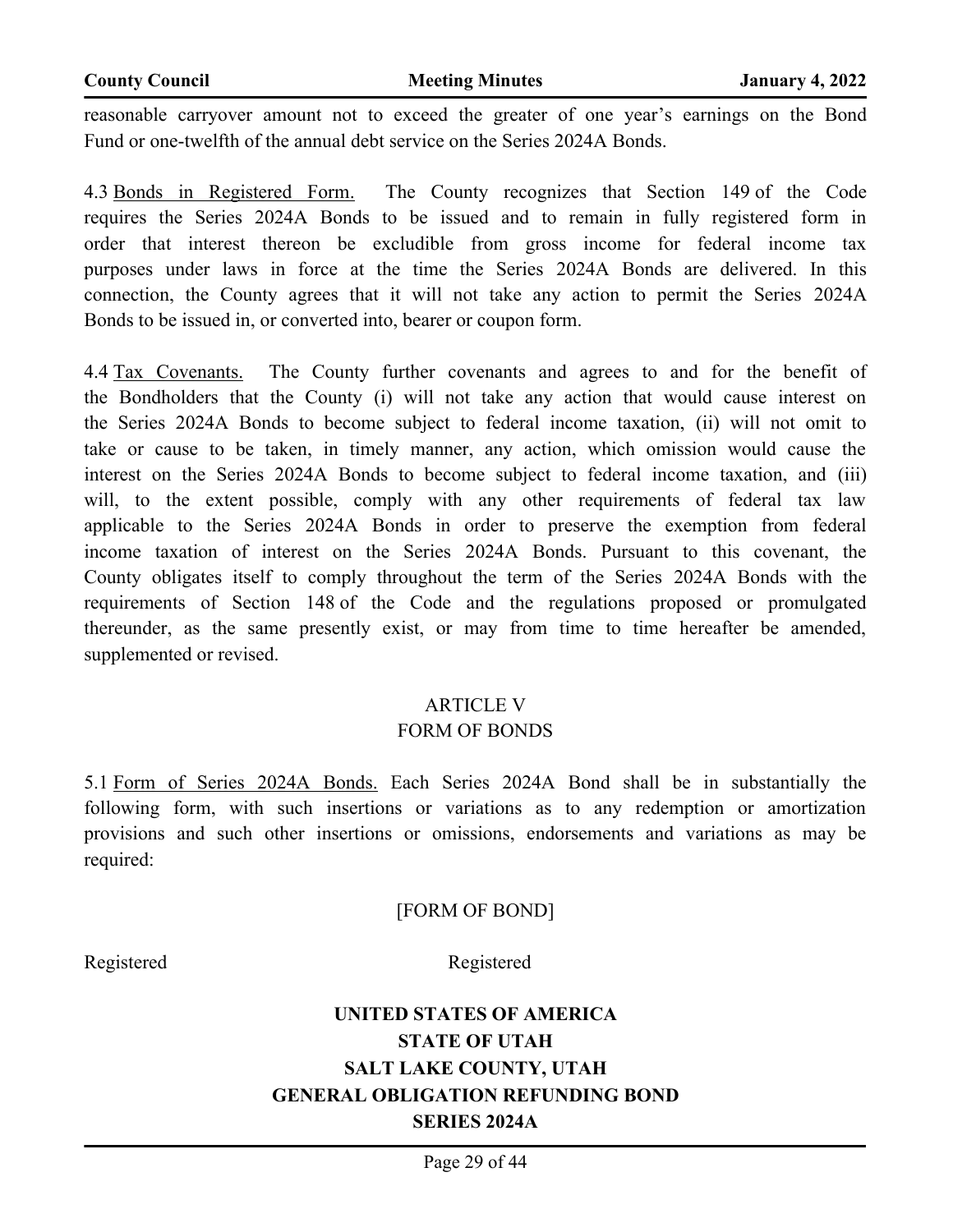| <b>County Council</b>                 |                              | <b>Meeting Minutes</b>        |              | <b>January 4, 2022</b> |
|---------------------------------------|------------------------------|-------------------------------|--------------|------------------------|
| Number R-                             |                              | \$                            |              |                        |
| <b>Interest Rate</b><br>$\frac{0}{0}$ | <b>Maturity Date</b><br>, 20 | Original Issue Date<br>, 2024 | <b>CUSIP</b> |                        |
| Registered Owner:                     |                              |                               |              |                        |
| Principal Amount:                     |                              |                               | DOLLARS****  |                        |

Salt Lake County, Utah (the "County"), a duly organized and existing political subdivision of the State of Utah, acknowledges itself indebted and for value received hereby promises to pay to the Registered Owner identified above, or registered assigns, on the Maturity Date identified above (subject to redemption prior to maturity, as provided herein), upon presentation and surrender hereof, the Principal Amount identified above, and to pay the Registered Owner hereof interest on the balance of said Principal Amount from time to time remaining unpaid at the Interest Rate per annum identified above (calculated on the basis of a year of 360 days comprised of twelve 30-day months), which interest shall be payable on and and of each year, commencing , 20 (each an "Interest Payment Date"), until all of the principal shall have been paid.

Interest on this Bond shall accrue from the Interest Payment Date next preceding the date on which it is authenticated, unless (i) it is authenticated before the first Interest Payment Date following the Original Issue Date identified above, in which case interest shall accrue from the Original Issue Date, or (ii) it is authenticated on an Interest Payment Date, in which case interest shall accrue from such Interest Payment Date; provided, however, that if interest on the hereinafter defined Series 2024A Bonds shall be in default, interest on the Series 2024A Bonds issued in exchange for Series 2024A Bonds surrendered for transfer or exchange shall be payable from the date to which interest has been paid in full on the Series 2024A Bonds surrendered. This Series 2024A Bond shall bear interest on overdue principal at the Interest Rate. Principal and interest on this Series 2024A Bond are payable in any coin or currency of the United States of America which at the time of payment is legal tender for the payment of public and private debts. Principal of this Series 2024A Bond shall be payable upon surrender of this Series 2024A Bond at the corporate trust office of The Bank of New York Mellon Trust Company, N.A., as Paying Agent, and payment of the semiannual interest hereon shall be made by check or draft mailed to the person who is the Registered Owner of record hereof as of the fifteenth day immediately preceding each Interest Payment Date or if such day is not a regular Business Day of the Bond Registrar, the next preceding day which is a regular Business Day of the Bond Registrar at the address of such Registered Owner as it appears on the registration books kept by the hereinafter defined Bond Registrar, or at such other address as is furnished in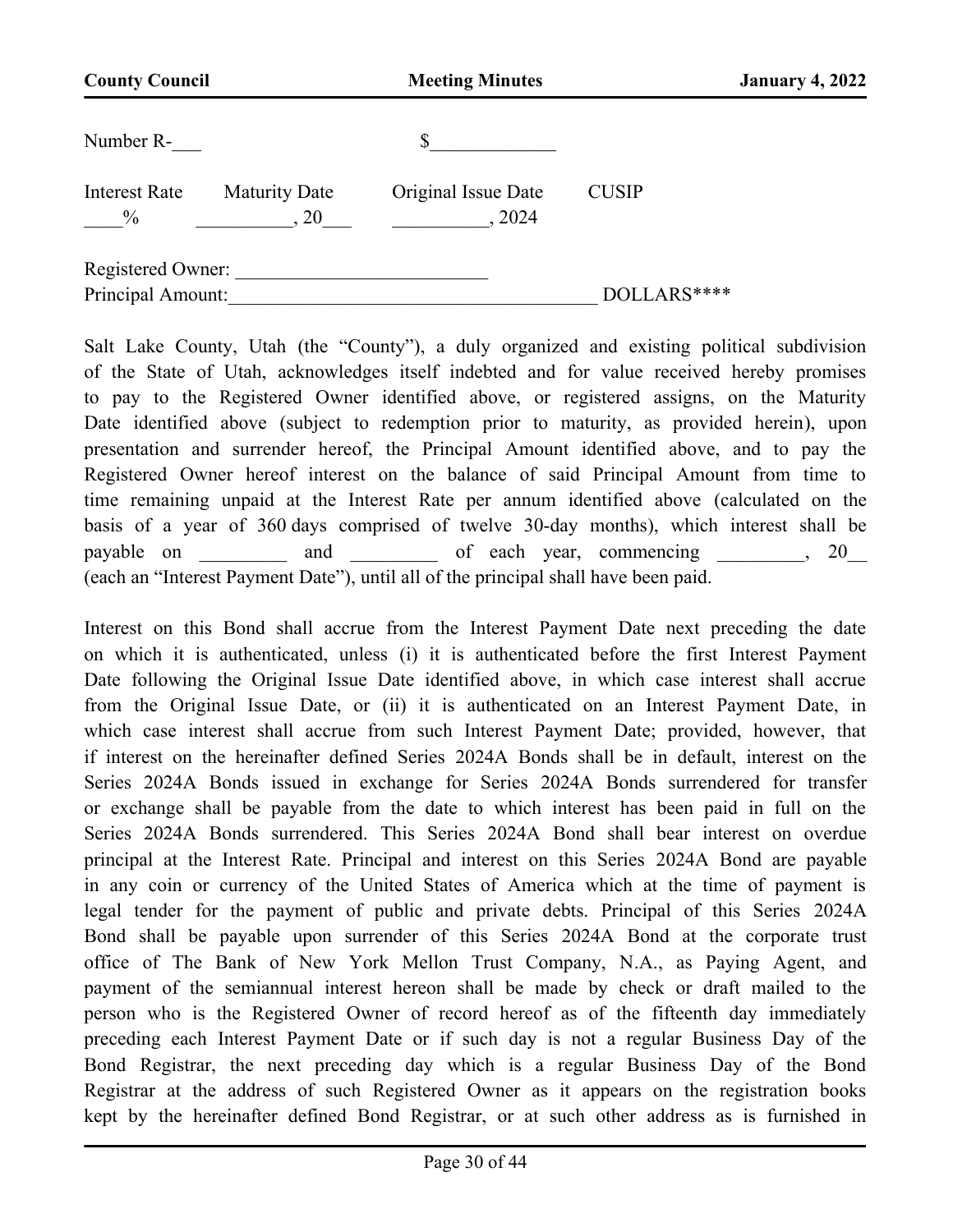writing by such Registered Owner to the Bond Registrar as provided in the hereinafter defined Resolution.

This Series 2024A Bond is one of the General Obligation Refunding Bonds, Series 2024A of the County (the "Series 2024A Bonds") limited to the aggregate principal amount of \$\_\_\_\_\_\_\_ and issued pursuant to (a) the Utah Refunding Bond Act, Title 11, Chapter 14, Utah Code Annotated 1953, as amended (the "Act"), and (b) a resolution of the County Council adopted on January 4, 2022 (the "Resolution"). The Series 2024A Bonds are authorized to be issued for the purpose of (a) refunding a portion of the outstanding general obligation bonds of the County and (b) paying expenses reasonably incurred in connection with the issuance and sale of the Series 2024A Bonds.

The Bank of New York Mellon Trust Company, N.A. is the initial bond registrar and paying agent with respect to the Series 2024A Bonds. Said bond registrar and paying agent, together with any successor bond registrar or paying agent, respectively, is referred to herein as the "Bond Registrar" and the "Paying Agent."

The County covenants and is by law required to levy annually a sufficient tax to constitute a Bond Fund to pay the interest on this Series 2024A Bond as it falls due and also to provide for the payment of the principal hereof as the same falls due; provided, however, that the County may apply other funds available to the County to the payment of said principal and interest in which case the levy herein described may to that extent be diminished.

This Series 2024A Bond is transferable, as provided in the Resolution, only upon the books of the County kept for that purpose at the principal office of the Bond Registrar, by the Registered Owner hereof in person or by his attorney duly authorized in writing, upon surrender hereof together with a written instrument of transfer satisfactory to the Bond Registrar, duly executed by the Registered Owner or such duly authorized attorney, and thereupon the County shall issue in the name of the transferee a new registered Series 2024A Bond or Series 2024A Bonds of authorized denominations of the same aggregate principal amount, series, designation, maturity and interest rate as the surrendered Series 2024A Bond, all as provided in the Resolution and upon the payment of the charges therein prescribed. No transfer of this Series 2024A Bond shall be effective until entered on the registration books kept by the Bond Registrar. The County, the Bond Registrar and the Paying Agent may treat and consider the person in whose name this Series 2024A Bond is registered on the registration books kept by the Bond Registrar as the holder and absolute owner hereof for the purpose of receiving payment of, or on account of, the principal hereof and interest due hereon and for all other purposes whatsoever, and neither the County, nor the Bond Registrar nor the Paying Agent shall be affected by any notice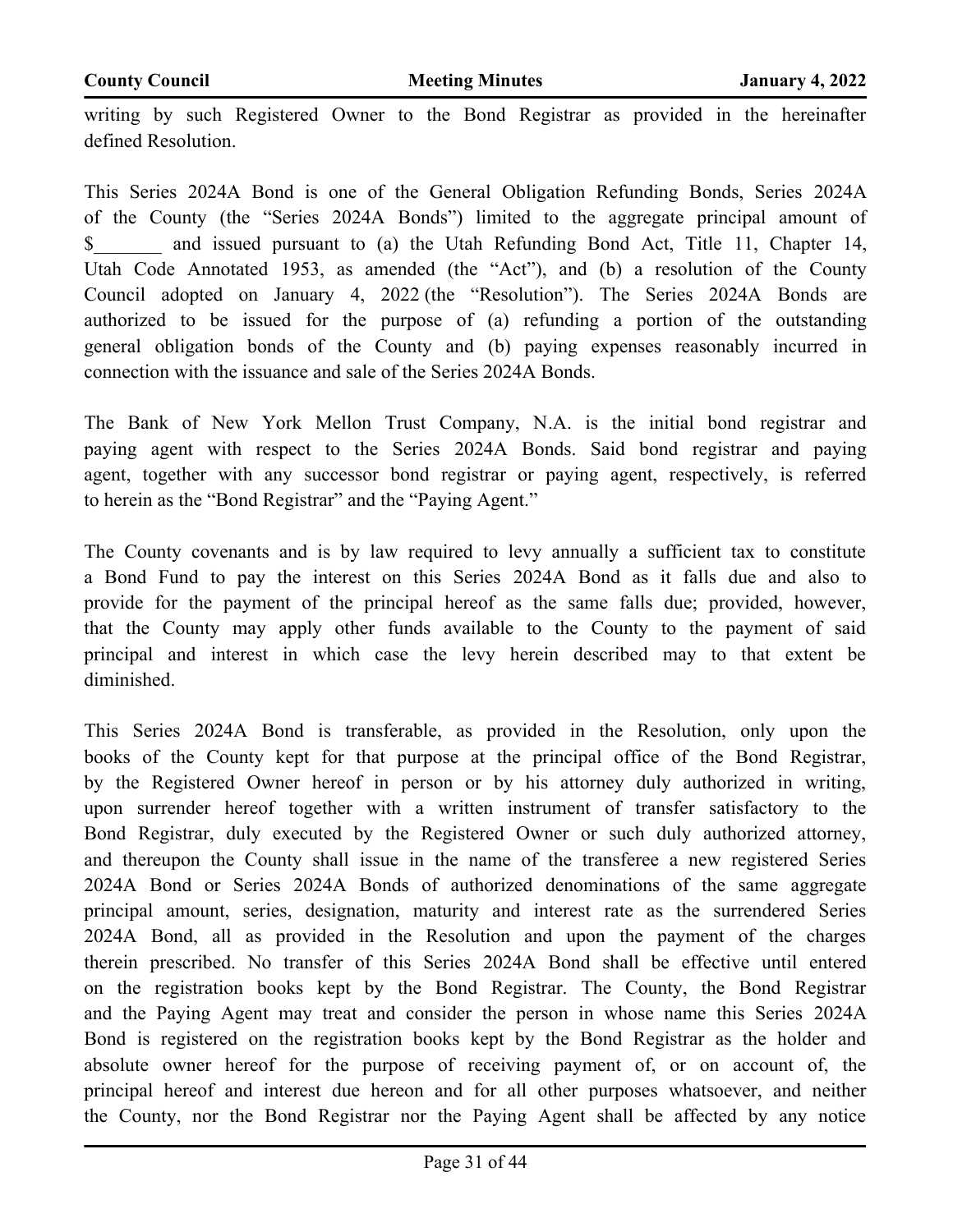to the contrary.

The County is not required to transfer or exchange any Series 2024A Bond (a) after the Record Date with respect to any Interest Payment Date to and including such Interest Payment Date, and (b) with respect to any redemption of any Series 2024A Bond, after such Record Date as shall be specified by the Bond Registrar in the notice of redemption, provided that such Record Date shall not be less than 15 calendar days before the mailing of such notice of redemption.

The Series 2024A Bonds are issuable solely in the form of fully registered Bonds without coupons in the denomination of \$5,000 or any integral multiple thereof.

[The Series 2024A Bonds shall be subject to redemption prior to maturity, at the election of the County, on \_\_\_\_\_\_\_\_\_\_\_ (the "First Redemption Date") and on any date thereafter, prior to maturity, in whole or in part, from such maturities or parts thereof as shall be selected by the County, and by lot within each maturity if less than the full amount of any maturity is to be redeemed, upon not less than 30 days prior notice, at a redemption price equal to 100% of the principal amount of the Series 2024A Bonds to be redeemed, plus accrued interest thereon to the date fixed for redemption. Series 2024A Bonds maturing prior to the First Redemption Date are not subject to optional redemption.

The Series 2024A Bonds are subject to mandatory redemption by operation of sinking fund installments at a redemption price equal to 100% of the principal amount thereof plus accrued interest, if any, to the redemption date, on the dates and in the principal amounts as follows:



Notice of redemption shall be given by the Bond Registrar by first class mail, postage prepaid, not less than thirty (30) nor more than sixty (60) days prior to the redemption date, to each Registered Owner of the Series 2024A Bonds to be redeemed, at the address shown on the registration books of the County maintained by the Bond Registrar, all as provided in the Resolution.

If notice of redemption shall have been given as described above, the Series 2024A Bonds or portions thereof specified in said notice shall become due and payable at the applicable redemption price on the redemption date therein designated, and if, on the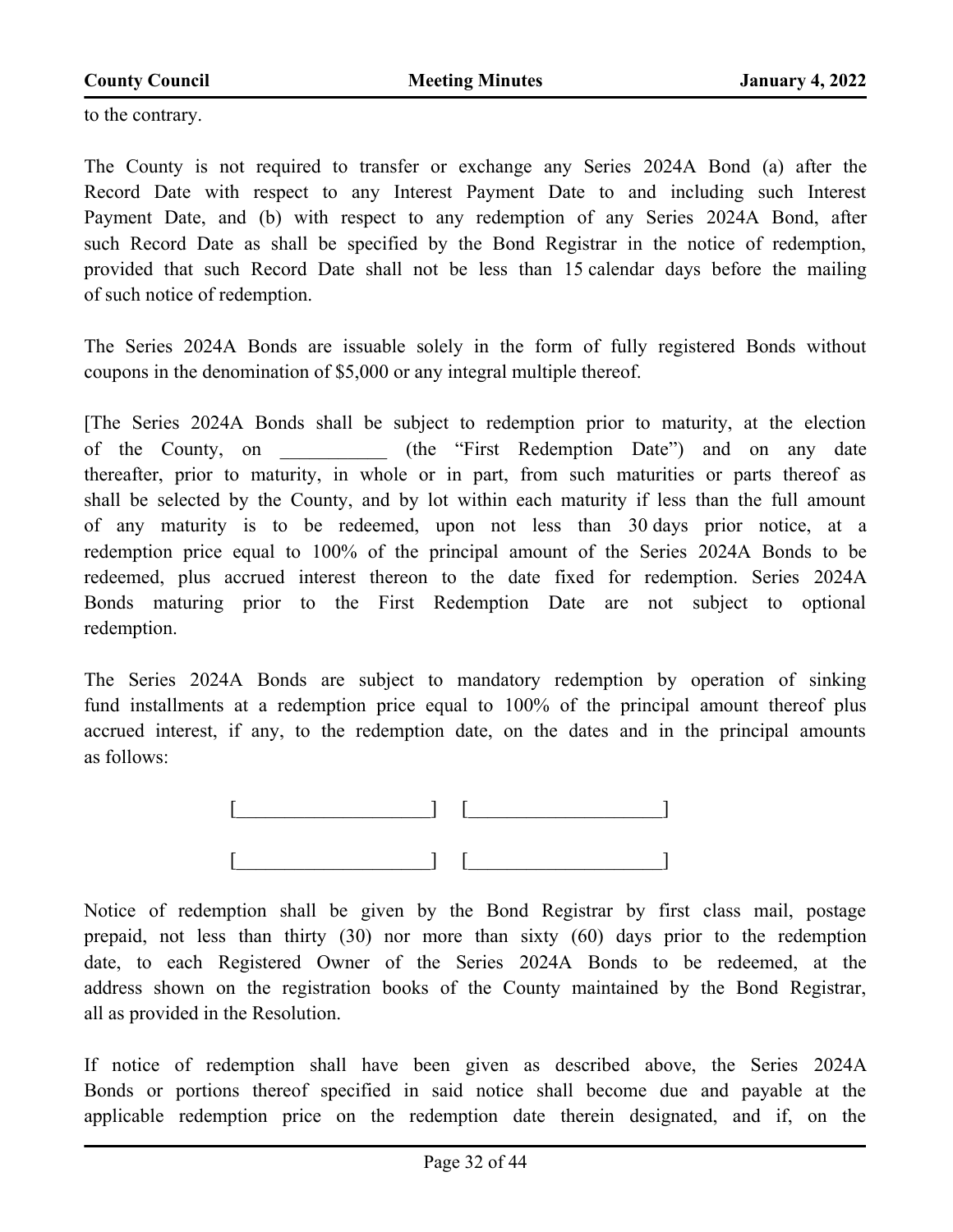redemption date, moneys for the payment of the redemption price of all the Series 2024A Bonds to be redeemed, together with interest to the redemption date, shall be available for such payment on said date, then from and after the redemption date interest on such Series 2024A Bonds shall cease to accrue and become payable.

In case any Series 2024A Bond shall be redeemed in part only, upon the presentation of such Series 2024A Bond for such partial redemption, the County shall execute and the Bond Registrar shall authenticate and shall deliver or cause to be delivered to or upon the written order of the Registered Owner thereof, at the expense of the County, a Series 2024A Bond or Series 2024A Bonds of the same series, interest rate and maturity, in aggregate principal amount equal to the unredeemed portion of such registered Bond. A portion of any Series 2024A Bond of a denomination of more than \$5,000 to be redeemed will be in the principal amount of \$5,000 or an integral multiple thereof and in selecting portions of such Series 2024A Bonds for redemption, each such Series 2024A Bond shall be treated as representing that number of Series 2024A Bonds of \$5,000 denomination which is obtained by dividing the principal amount of such Series 2024A Bonds by \$5,000.

This Series 2024A Bond and the issue of Series 2024A Bonds of which it is a part are issued in conformity with and after full compliance with the Constitution of the State of Utah and pursuant to the provisions of the Act and all other laws applicable thereto. It is hereby certified and recited that all conditions, acts and things required by the Constitution or statutes of the State of Utah and by the Act and the Resolution to exist, to have happened or to have been performed precedent to or in connection with the issuance of this Series 2024A Bond exist, have happened and have been performed and that the issue of Series 2024A Bonds, together with all other indebtedness of the County, is within every debt and other limit prescribed by said Constitution and statutes, and that the full faith and credit of the County are hereby irrevocably pledged to the punctual payment of the principal of and interest on this Series 2024A Bond, according to its terms.

This Series 2024A Bond shall not be valid until the Certificate of Authentication hereon shall have been manually signed by the Bond Registrar.

IN WITNESS WHEREOF, SALT LAKE COUNTY, UTAH, has caused this Series 2024A Bond to be signed in its name and on its behalf by its Mayor and attested and countersigned by its County Clerk (the signatures of said Mayor and County Clerk being by facsimile or manual signature), and has caused its corporate seal to be affixed hereto.

#### SALT LAKE COUNTY, UTAH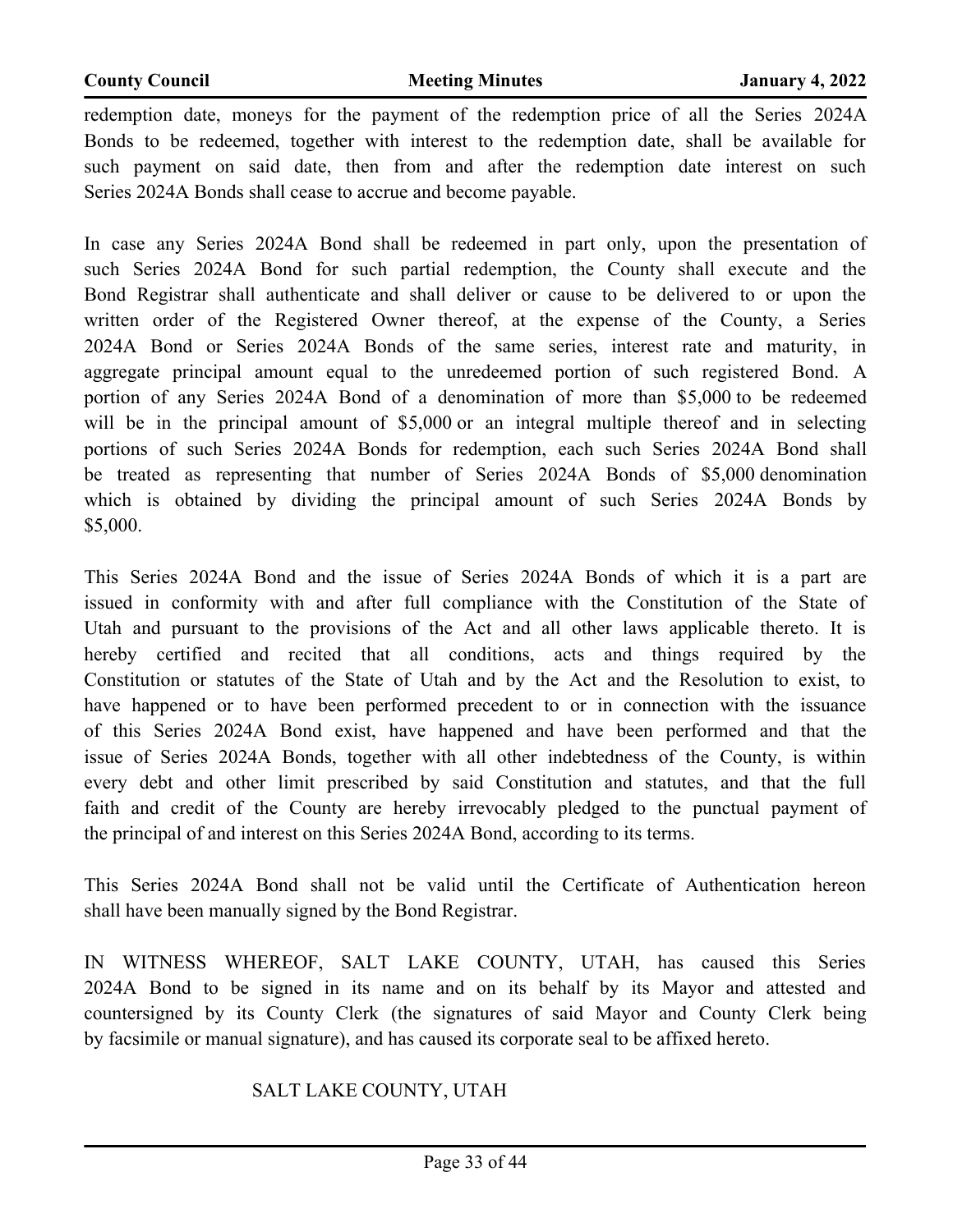(SEAL)

(Do Not Sign) Mayor ATTEST AND COUNTERSIGN:

(Do Not Sign) County Clerk

#### CERTIFICATE OF AUTHENTICATION

This Series 2024A Bond is one of the Series 2024A Bonds described in the within mentioned Resolution and is one of the General Obligation Refunding Bonds, Series 2024A of Salt Lake County, Utah.

as Bond Registrar

By: \_\_\_\_\_\_\_\_\_\_\_\_\_\_\_\_\_\_\_\_\_\_\_\_\_\_\_

 $\overline{\phantom{a}}$ 

Date of Registration and Authentication:

ABBREVIATIONS

The following abbreviations, when used in the inscription on the face of the within Series 2024A Bond, shall be construed as though they were written out in full according to applicable laws or regulations.

TEN COM - as tenants in common TEN ENT - as tenants by the entireties JT TEN - as joint tenants with right of survivorship and not as tenants in common

| UNIF GIFT MIN ACT                    |         |
|--------------------------------------|---------|
|                                      | (Cust.) |
| Custodian for                        |         |
| (Minor)                              |         |
| Under Uniform Gifts to Minors Act of |         |
| (State)                              |         |

Additional abbreviations may also be used though not in the above list.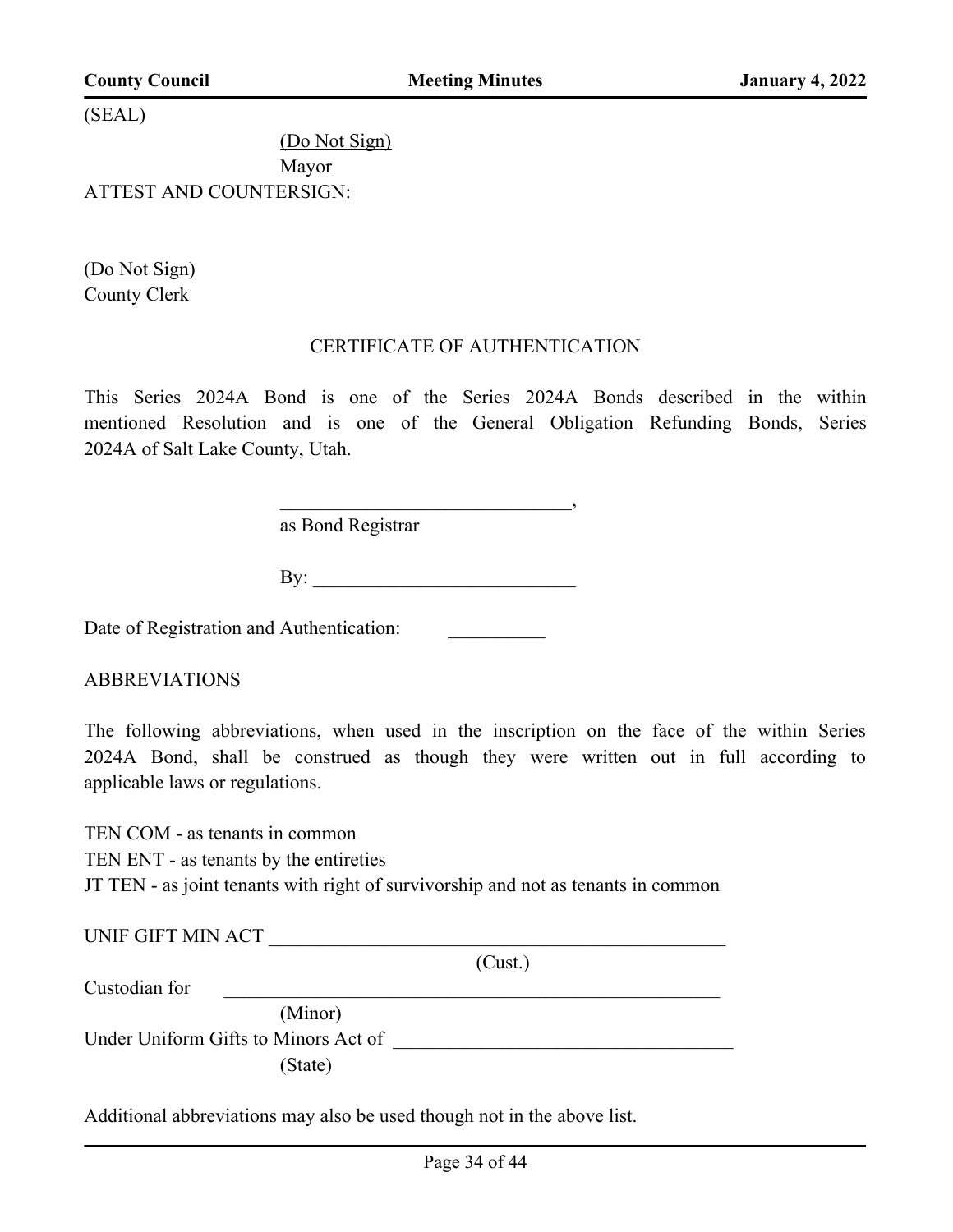#### ASSIGNMENT

FOR VALUE RECEIVED, \_\_\_\_\_\_\_\_\_\_\_\_\_\_\_\_\_\_\_\_\_\_\_\_\_\_\_\_\_\_\_\_\_\_\_\_\_\_\_\_\_\_, the

undersigned sells, assigns and transfers unto:

(Social Security or Other Identifying Number of Assignee)

(Please Print or Typewrite Name and Address of Assignee) the within Series 2024A Bond and hereby irrevocably constitutes and appoints

attorney to register the transfer of said Series 2024A Bond on the books kept for registration thereof, with full power of substitution in the premises.

Dated:

Signature:

NOTICE: The signature on this assignment must correspond with the name(s) of the Registered owner as it appears upon the face of the within Series 2024A Bond in every particular without alteration or enlargement or any change whatsoever.

NOTICE: Signature(s) must be guaranteed by an "eligible guarantor institution" that is a member of or a participant in a "signature guarantee program" (e.g., the Securities Transfer Agents Medallion Program, the Stock Exchange Medallion Program or the New York Stock Exchange, Inc. Medallion Signature Program).

### ARTICLE VI **MISCELLANEOUS**

6.1 Changes to Forms. The form of Series 2024A Bonds and the other documents authorized and approved hereby are authorized and approved with such additions, modifications, deletions and changes thereto as may be deemed necessary or appropriate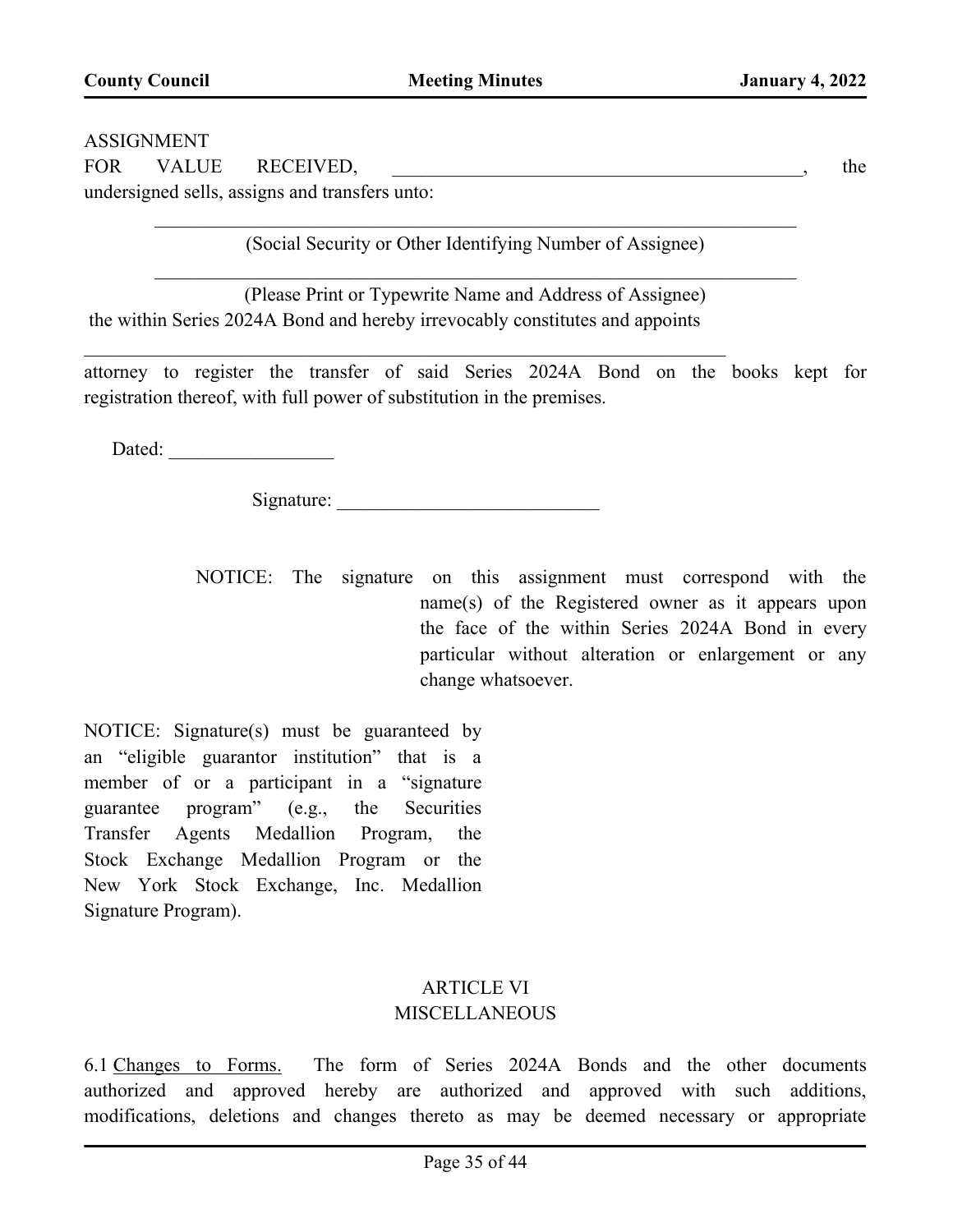and approved by the Mayor and/or County Clerk or a Designated Officer, whose execution or approval thereof on behalf of the County shall conclusively establish such necessity, appropriateness and approval with respect to all such additions, modifications, deletions and changes incorporated therein.

6.2 Notice of Bonds to be Issued. In accordance with the provisions of the Act, the County will cause a "Notice of Bonds to be Issued" to be (a) published one (1) time in the Deseret News, a newspaper of general circulation in the County, (b) posted on the Utah Public Notice Website (http://pmn.utah.gov), and (c) posted on the Utah Legal Notices website (www.utahlegals.com) created under Section 45-1-101, Utah Code Annotated 1953, as amended, and shall cause a copy of this Resolution to be kept on file in the County's office in Salt Lake City, Utah, for public examination during the regular business hours of the County until at least thirty (30) days from and after the date of publication thereof. The "Notice of Bonds to be Issued" is in substantially the form set forth in Exhibit D attached hereto.

6.3 Ratification. All proceedings, resolutions and actions of the County and its officers taken in connection with the sale and issuance of the Series 2024A Bonds are hereby ratified, confirmed and approved.

6.4 Severability. It is hereby declared that all parts of this Resolution are severable, and if any section, paragraph, clause or provision of this Resolution shall, for any reason, be held to be invalid or unenforceable, the invalidity or unenforceability of any such section, paragraph, clause or provision shall not affect the remaining provisions of this Resolution.

6.5 Conflict. All resolutions, orders and regulations or parts thereof heretofore adopted or passed which are in conflict with any of the provisions of this Resolution are, to the extent of such conflict, hereby repealed. This repealer shall not be construed so as to revive any resolution, order, regulation or part thereof heretofore repealed.

6.6 Captions. The headings herein are for convenience of reference only and in no way define, limit or describe the scope or intent of any provisions or sections of this Resolution.

6.7 Certification of Fulfillment of Conditions. The County hereby finds and certifies that upon the execution of the Terms Certificate, all conditions precedent to the issuance of the Series 2024A Bonds will have been satisfied and fulfilled. 4880-0883-2007, v. 1 27

6.8 Maintenance of Records; Copies. A copy of this Resolution and every amendatory or supplemental resolution or other official action relating to the Series 2024A Bonds shall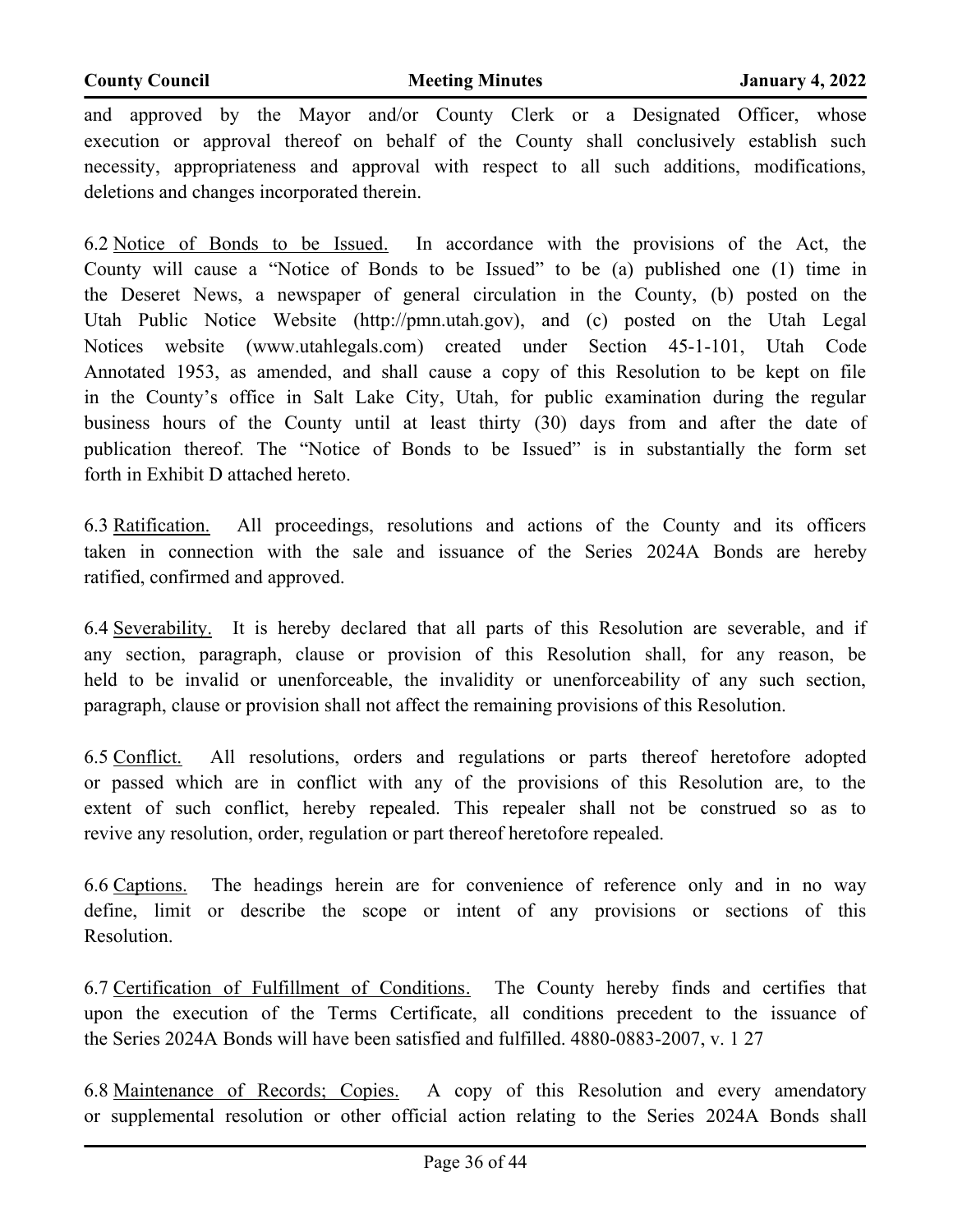6.9 Effective Date. This Resolution shall take effect immediately upon its approval and adoption.

6.10 Resolution Irrepealable. Upon the execution of the Terms Certificate, this Resolution shall be and remain irrepealable until the principal of, premium, if any, and interest on the Series 2024A Bonds are paid in accordance with the terms and provisions hereof.

APPROVED and ADOPTED this 4th day of January 2022

### SALT LAKE COUNTY COUNCIL

ATTEST:

#### By /s/ LAURIE STRINGHAM Chair

By /s/ SHERRIE SWENSEN County Clerk

A motion was made by Council Member Bradshaw, seconded by Council Member Snelgrove, that this agenda item be approved. The motion carried by a unanimous vote.

#### **7. RATIFICATION OF DISCUSSION ITEM ACTIONS IN COUNCIL WORK SESSION**

A motion was made by Council Member Bradshaw, seconded by Council Member Snelgrove, that the consent agenda be ratified. The motion carried by a unanimous vote.

### **7.1 Election of 2022 Council Leadership** [21-1457](http://slco.legistar.com/gateway.aspx?m=l&id=/matter.aspx?key=7211)

**Attachments:** [Staff Report](http://slco.legistar.com/gateway.aspx?M=F&ID=e5e79049-94b4-4940-bf73-437ae4725a83.pdf)

The vote on this consent item was ratified.

#### **7.2 Board of Health Advisory Board Appointment(s):** [21-1445](http://slco.legistar.com/gateway.aspx?m=l&id=/matter.aspx?key=7199)

be kept on file with the County Clerk in Salt Lake City, Utah, where the same shall be made available for inspection by any Registered Owner of the Series 2024A Bonds, or his, its or their agents for so long as any of the Series 2024A Bonds remain outstanding and unpaid. Upon payment of the reasonable cost for preparing the same, a certified copy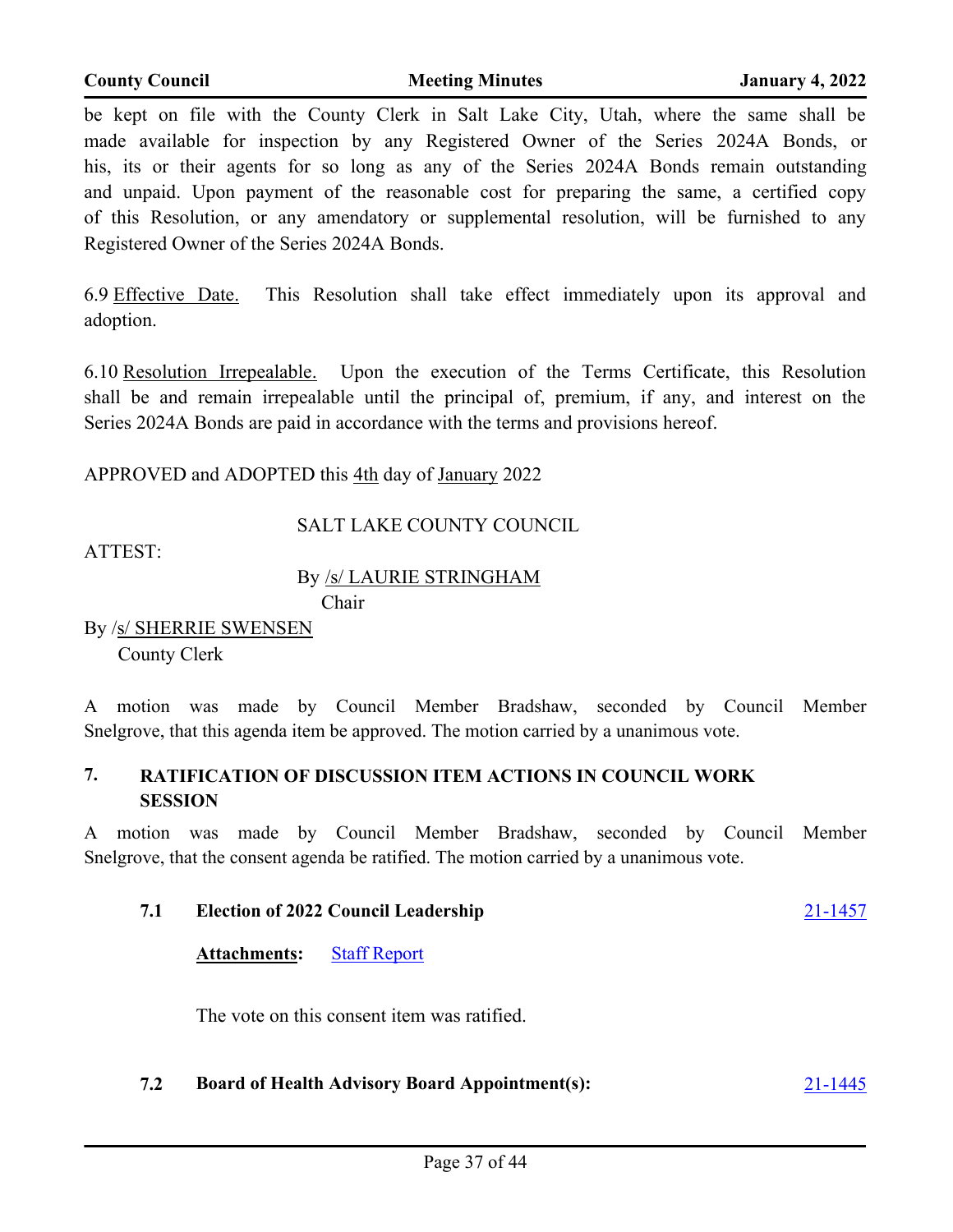#### **Stacey Bank, MD, District 4 Kencee Graves, MD, District 4**

| <b>Attachments:</b> | <b>Staff Report</b>                       |
|---------------------|-------------------------------------------|
|                     | <b>Board of Health Board Appointments</b> |

The vote on this consent item was ratified.

#### **7.3 Update on Salt Lake County's Coordinated Response to COVID-19** [21-1444](http://slco.legistar.com/gateway.aspx?m=l&id=/matter.aspx?key=7198)

**Attachments:** [Staff Report](http://slco.legistar.com/gateway.aspx?M=F&ID=798c1072-28f4-4e27-a540-a8ba26003b0e.pdf)

The vote on this consent item was ratified.

#### **7.4 Approval of Updates to Salt Lake County Human Resources Policy 5-100, Pay and Employment Practices** [21-1456](http://slco.legistar.com/gateway.aspx?m=l&id=/matter.aspx?key=7210)

| <b>Attachments:</b> | <b>Staff Report</b>             |  |
|---------------------|---------------------------------|--|
|                     | 5-100 Pay Practices ZLL 21Dec21 |  |

A motion was made by Council Member DeBry, seconded by Council Member Theodore, to ratify this item, and to direct the Council's fiscal staff to audit all incentives in excess of \$3,000, which would paid out in 2021. The motion carried by the following vote:

- Chair Stringham, Council Member Snelgrove, Council Member Alvord, Council Member Winder Newton, Council Member DeBry, and Council Member Theodore **Aye:**
- Council Member Bradley, Council Member Bradshaw, and Council Member Granato **Nay:**

#### **7.5 Utah Department of Transportation State Safety Oversight (SSO) Program Report and Invoice** [21-1439](http://slco.legistar.com/gateway.aspx?m=l&id=/matter.aspx?key=7193)

| <b>Attachments:</b> | <b>Staff Report</b>                                    |
|---------------------|--------------------------------------------------------|
|                     | UDOT#1631 State Safety Oversight Contract              |
|                     | <b>UDOT SSO Program Report to SL County - FFY 2021</b> |
|                     | Match Request Letter to SL County - 4FA20 - Dec 2021   |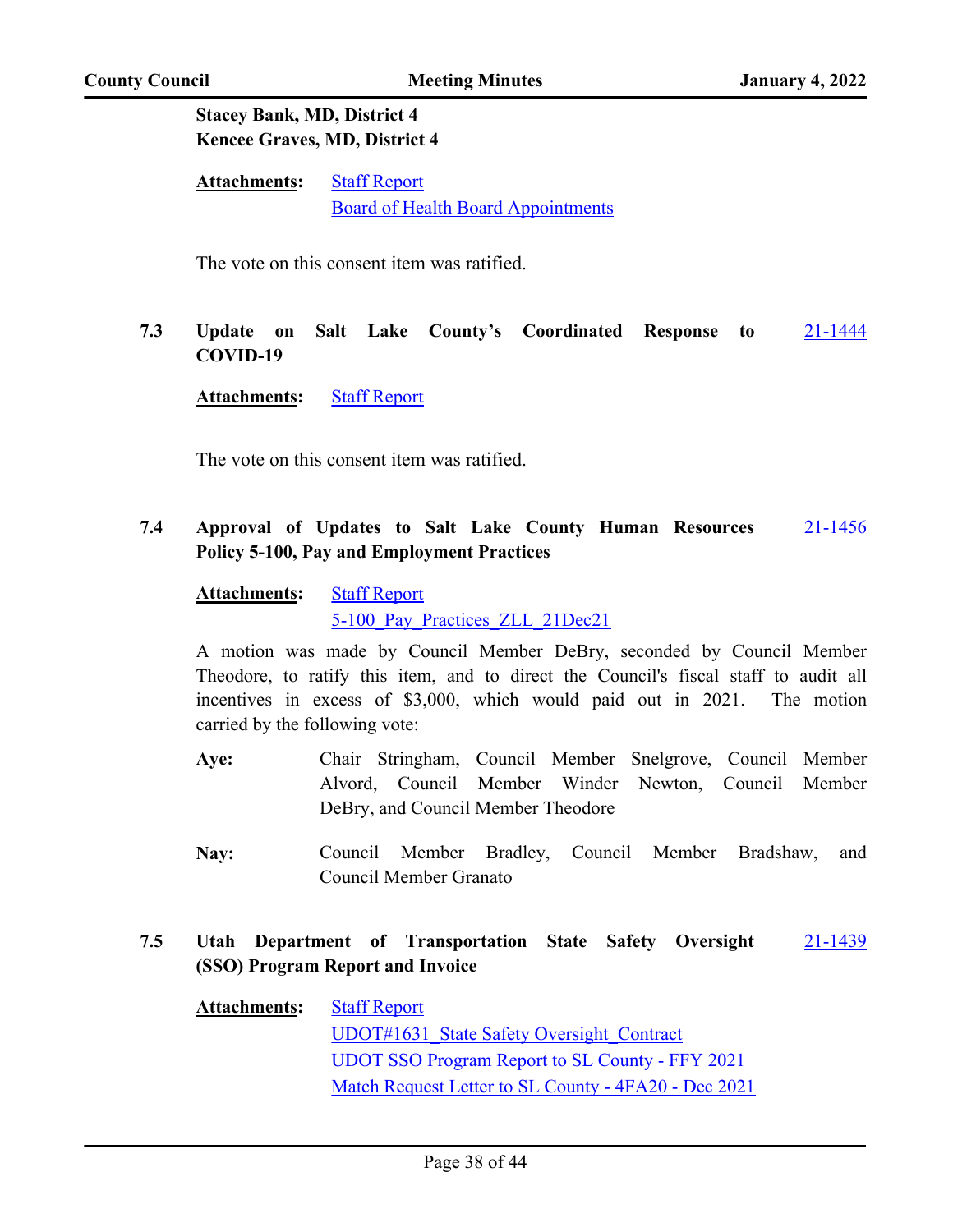The vote on this consent item was ratified.

**7.6 Approval of Clark Planetarium 2022 Discounts and Promotional Waivers** [21-1442](http://slco.legistar.com/gateway.aspx?m=l&id=/matter.aspx?key=7196)

**Attachments:** [Staff Report](http://slco.legistar.com/gateway.aspx?M=F&ID=2803dcc7-e624-4154-afc2-590aa713a322.pdf) [Clark Planetarium 2022 Discounts & Promotions](http://slco.legistar.com/gateway.aspx?M=F&ID=518777ba-db93-4a3f-86e4-de7911c0212a.pdf)

The vote on this consent item was ratified.

#### **8. RATIFICATION OF CONSENT ITEM ACTIONS IN COUNCIL WORK SESSION**

**8.1 A Resolution of the Salt Lake County Council Approving a Lease Agreement between Salt Lake County and Fullmer Legacy Foundation** [21-1447](http://slco.legistar.com/gateway.aspx?m=l&id=/matter.aspx?key=7201)

| <b>Attachments:</b> | <b>Staff Report</b>                                         |
|---------------------|-------------------------------------------------------------|
|                     | <b>Resolution - Lease with Fullmer Legacy Foundation at</b> |
|                     | Equestrian Park (12.20.21) - AATF                           |
|                     | Lease Agreement For Fullmer Boxing (final 12.28.21) -       |
|                     | Signature - AATF                                            |

#### RESOLUTION NO. 5932

### A RESOLUTION OF THE SALT LAKE COUNTY COUNCIL APPROVING A LEASE AGREEMENT BETWEEN SALT LAKE COUNTY AND FULLMER LEGACY FOUNDATION

#### RECITALS

A. The Salt Lake County owns certain real property located at approximately 11059 South 2200 West, South Jordan, Utah (the "County Property"). A portion of the Property is occupied by a building approximately 3,800 square feet in size (the "Building") and a designated parking area adjacent to the Building.

B. Fullmer Legacy Foundation ("Fullmer"), a Utah non-profit corporation, has been using the Building and the associated parking area for boxing and other activities that it provides for the benefit of the community.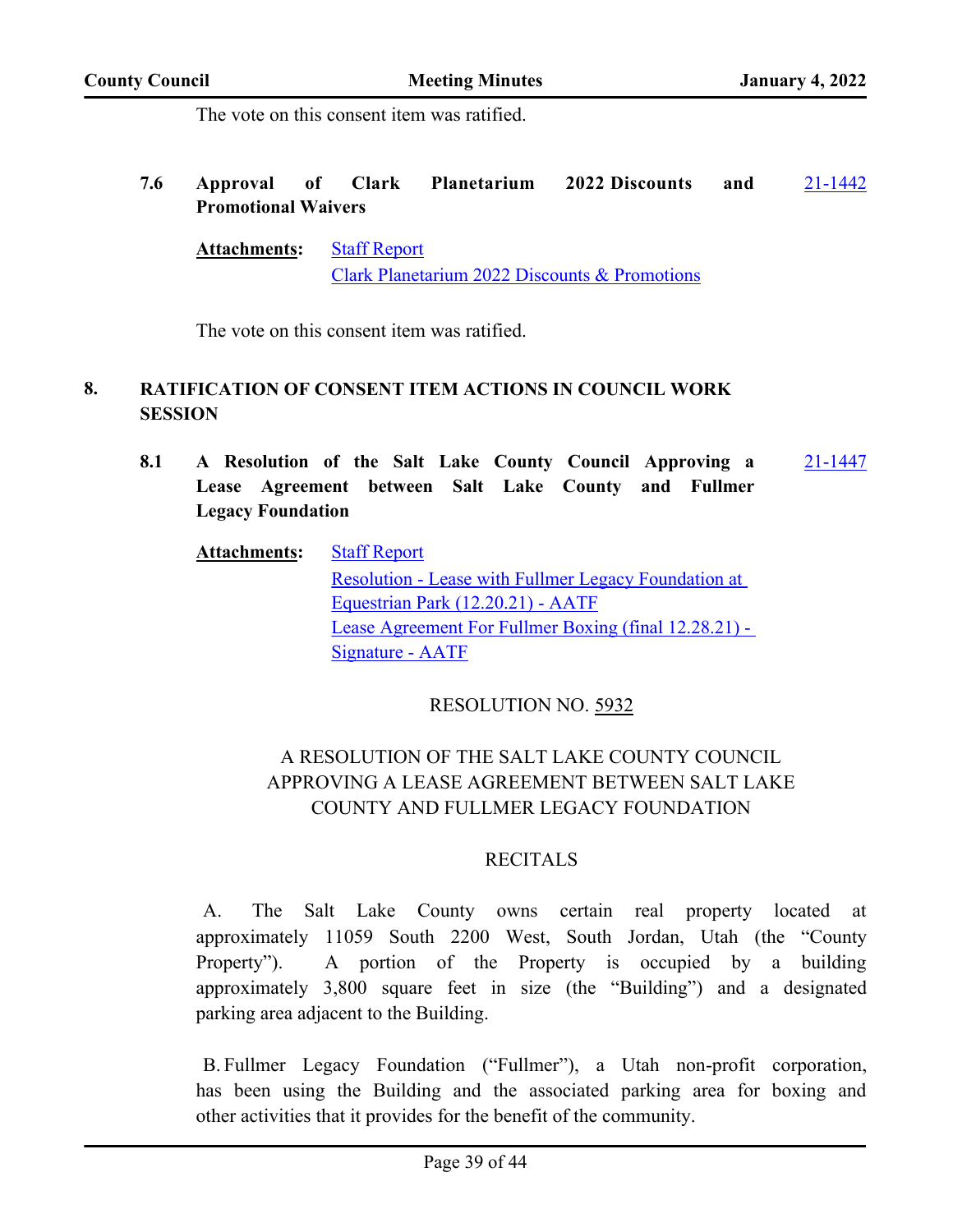C. Fullmer would like to enter into a lease for the Building and associated parking area from the County, and the County is willing to enter into a lease with Fullmer on the terms and conditions set forth in the Lease Agreement attached hereto as Exhibit A.

D. Pursuant to Section 17-50-303(3)(a) of the Utah Code, it has been determined that the Lease with Fullmer will contribute to the safety, health, comfort, and convenience of county residents.

E. It has been determined that the best interests of Salt Lake County will be served by leasing the Building and associated parking area to Fullmer as provided in the Lease Agreement.

NOW, THEREFORE, it is hereby resolved by the Salt Lake County Council for the reasons stated in the Recitals that the Lease Agreement between Salt Lake County and Fullmer is hereby approved, and that the Mayor is authorized to execute said Lease Agreement.

APPROVED and ADOPTED this 4th day of January, 2022

#### SALT LAKE COUNTY COUNCIL

ATTEST:

#### By /s/ LAURIE STRINGHAM Chair

By /s/ SHERRIE SWENSEN County Clerk

The vote on this consent item was ratified.

**8.2 A Resolution of the Salt Lake County Council Approving and Authorizing Execution of a Funding Agreement between Salt Lake County and Utah Open Lands Conservation Association to Fund the Purchase of Real Property** [21-1452](http://slco.legistar.com/gateway.aspx?m=l&id=/matter.aspx?key=7206)

**Attachments:** [Staff Report](http://slco.legistar.com/gateway.aspx?M=F&ID=ac0f9115-908d-4a99-89fb-3a8a750975b9.pdf) [Final Resolution for Funding Agreement with Utah Open](http://slco.legistar.com/gateway.aspx?M=F&ID=a8412514-b15a-4abf-82ba-aef8d25263c9.pdf)  Lands for Rogers Killyons Property AATF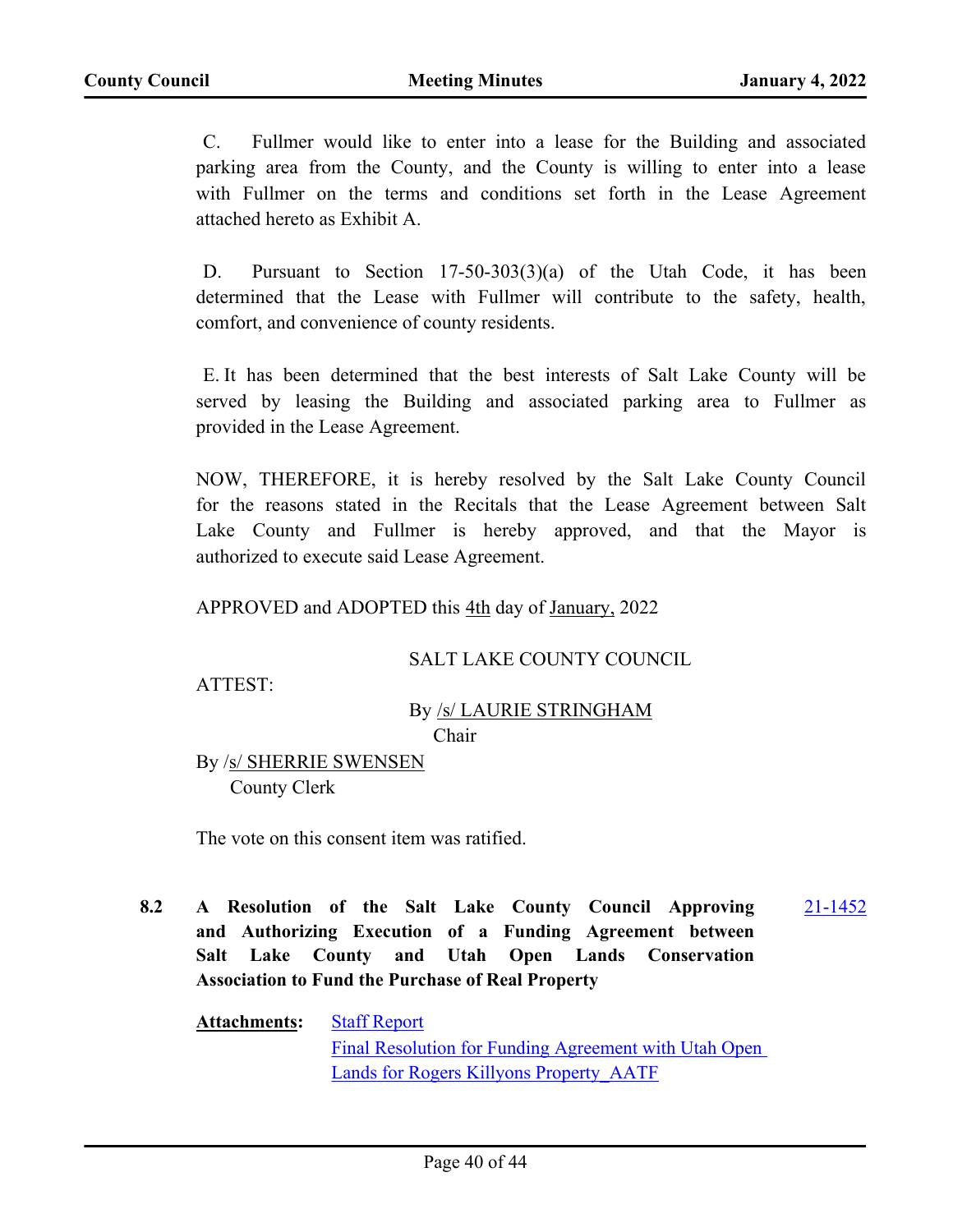#### RESOLUTION NO. 5933

A RESOLUTION OF THE SALT LAKE COUNTY COUNCIL APPROVING AND AUTHORIZING EXECUTION OF FUNDING AGREEMENT BETWEEN SALT LAKE COUNTY AND UTAH OPEN LANDS CONSERVATION ASSOCIATION TO FUND THE PURCHASE OF REAL PROPERTY

#### RECITALS

A. The County and Utah Open Lands have jointly been working to acquire a parcel of undeveloped real property, known as Parcel No. 10-27- 252-001, located in Emigration Canyon, approximately 7 miles northeast of Salt Lake City, on the east side of Salt Lake County at approximately 1304 N. Killyons Canyon, Emigration Canyon, Utah 84108 (the "Property")..

B. On November 12, 2021, the Salt Lake County Open Space Advisory Board met to recommend that the County acquire the Property..

C. Based upon that recommendation, Utah Open Space made an offer to purchase the Property from Vince and Karen Rogers (the "Rogers") for \$155,000 ("Purchase Price"), which was accepted by the Rogers.

D. Utah Open Space has secured \$80,000 to purchase the Property and the County needs to contribute the remaining \$75,000 toward the Purchase Price to complete the transaction.

E. In exchange for the County's contribution, Utah Open Lands has agreed to convey the Property to the County.

F. The County and Utah Open Lands have prepared a Funding Agreement memorializing the terms and conditions of their agreement.

G. The County Council believes that the terms and conditions of the Agreement will contribute to the prosperity, moral well-being, peace, and comfort of Salt Lake County residents.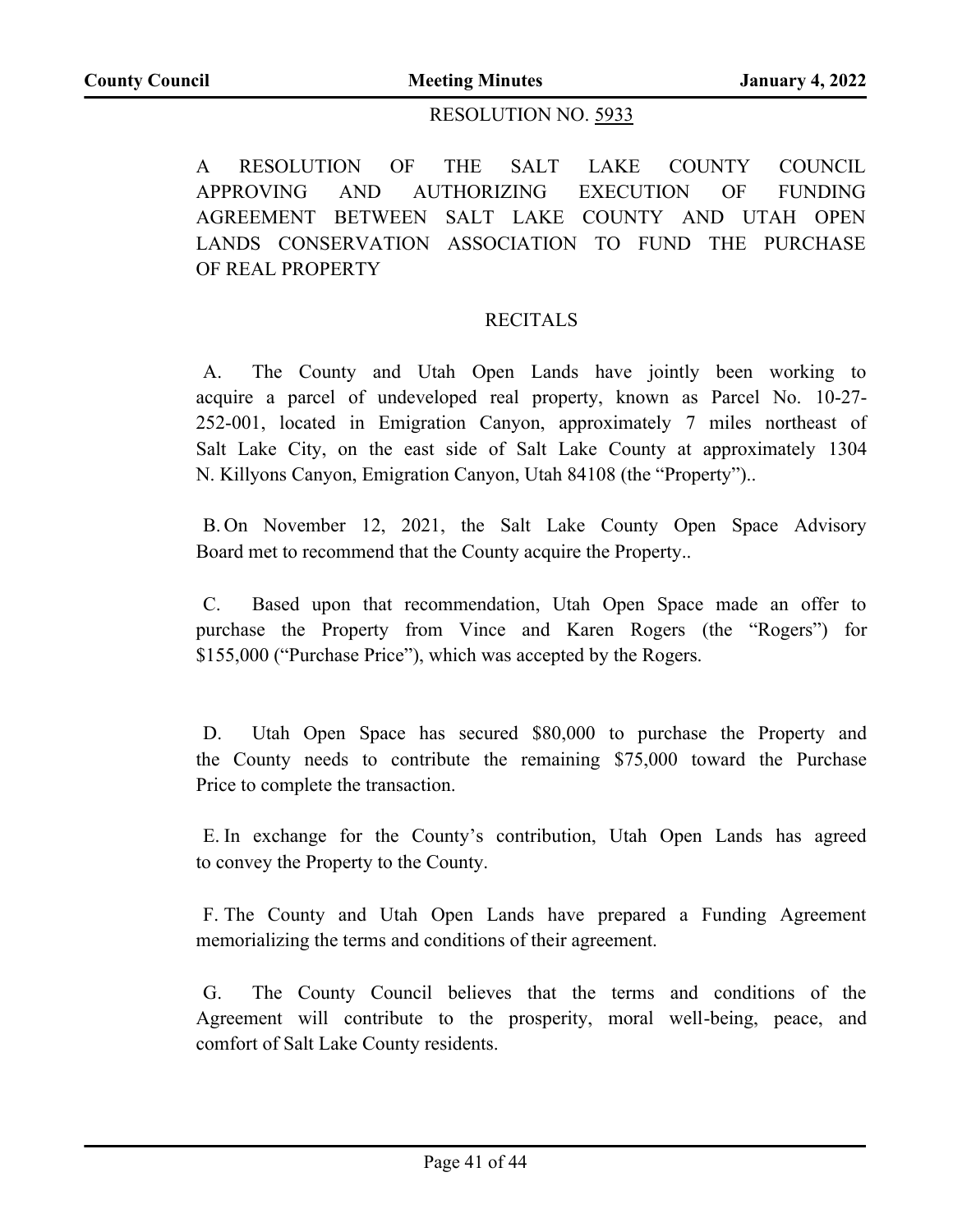NOW, THEREFORE, IT IS HEREBY RESOLVED by the Salt Lake County Council that the attached Agreement is approved in substantially the form attached hereto as Exhibit 1, and that the Mayor is authorized to execute the same.

APPROVED and ADOPTED this 4th day of January, 2022

### SALT LAKE COUNTY COUNCIL

ATTEST:

#### By /s/ LAURIE STRINGHAM

Chair

By /s/ SHERRIE SWENSEN County Clerk

The vote on this consent item was ratified.

#### **9. TAX LETTERS**

#### **9.1 Tax Administration's Tax Relief Letters** [21-1434](http://slco.legistar.com/gateway.aspx?m=l&id=/matter.aspx?key=7188)

**Attachments:** [Staff Report](http://slco.legistar.com/gateway.aspx?M=F&ID=769e06bd-1d40-42c8-bb18-f4038a762fe9.pdf) [2021 Timely Tax Relief \(7.1\)](http://slco.legistar.com/gateway.aspx?M=F&ID=30e4b3af-73f1-458d-9b68-dea819f4388a.pdf) [2021 Late Tax Relief \(7.2\)](http://slco.legistar.com/gateway.aspx?M=F&ID=34c44ed9-4f21-4524-ac19-81e1dd4545c6.pdf) [2021 Veteran Exemptions \(7.3\)](http://slco.legistar.com/gateway.aspx?M=F&ID=02117ff3-9f2a-4ed0-8a83-a387b89f8008.pdf) [Other Years Veteran Exemptions Filed \(7.3a\)](http://slco.legistar.com/gateway.aspx?M=F&ID=b1eba2ab-c6a7-4534-81d4-6b91172a4c10.pdf) [Other Years Active-Duty Exemptions Filed \(7.4a\)](http://slco.legistar.com/gateway.aspx?M=F&ID=e8e4b73d-a93c-45c7-a605-4f41c515e8cc.pdf)

A motion was made by Council Member Bradshaw, seconded by Council Member Snelgrove, that this agenda item be approved. The motion carried by a unanimous vote.

#### **9.2 Assessor Tax Letters** [21-1436](http://slco.legistar.com/gateway.aspx?m=l&id=/matter.aspx?key=7190)

| <b>Attachments:</b> | <b>Staff Report</b>   |
|---------------------|-----------------------|
|                     | 32-08-400-002         |
|                     | $32 - 05 - 151 - 008$ |
|                     | 15-11-454-026         |

A motion was made by Council Member Bradshaw, seconded by Council Member Snelgrove, that this agenda item be approved. The motion carried by a unanimous vote.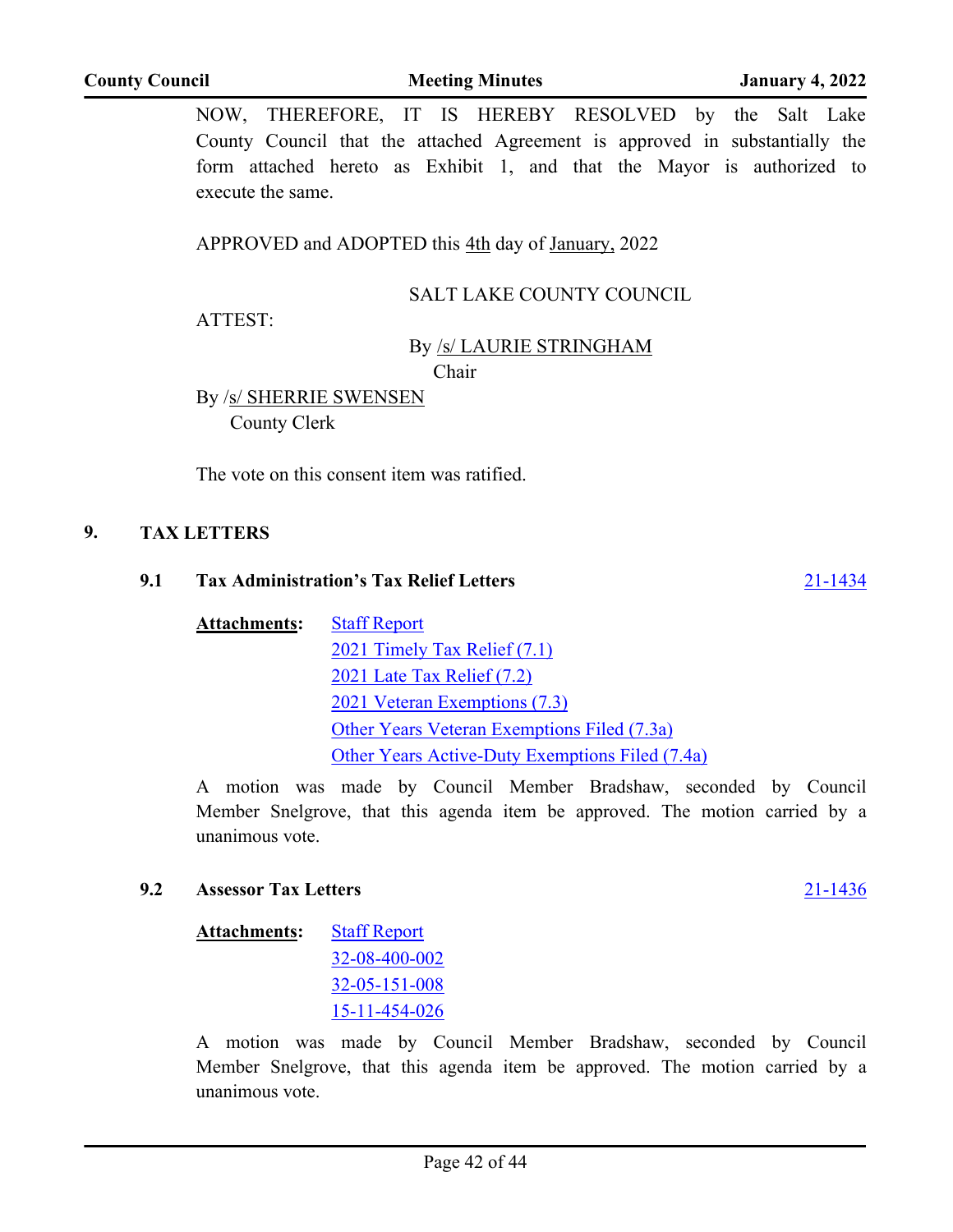#### **9.3 Assessor Tax Letters to Abate Delinquent Property Tax** [21-1437](http://slco.legistar.com/gateway.aspx?m=l&id=/matter.aspx?key=7191)

| <b>Attachments:</b> | <b>Staff Report</b> |
|---------------------|---------------------|
|                     | 08-33-251-003-6117  |
|                     | 21-30-400-007-6007  |
|                     | 21-30-400-011-6007  |

A motion was made by Council Member Bradshaw, seconded by Council Member Snelgrove, that this agenda item be approved. The motion carried by a unanimous vote.

#### **9.4 Tax Administration's Waiver and Refund of Penalty and Interest Requests** [21-1443](http://slco.legistar.com/gateway.aspx?m=l&id=/matter.aspx?key=7197)

#### **Attachments:** [Staff Report](http://slco.legistar.com/gateway.aspx?M=F&ID=05de16bd-6e79-4ebb-892c-edce44f81d82.pdf) [Waiver Requests](http://slco.legistar.com/gateway.aspx?M=F&ID=80e02b6f-e601-4319-982c-9aa702aafdc3.pdf)

A motion was made by Council Member Bradshaw, seconded by Council Member Snelgrove, that this agenda item be approved. The motion carried by a unanimous vote.

#### **10. LETTERS FROM OTHER OFFICES**

#### **11. PRIVATE BUSINESS DISCLOSURES**

#### **12. APPROVAL OF MINUTES**

#### **12.1 Approval of December 07, 2021 Council Budget Minutes** [21-1431](http://slco.legistar.com/gateway.aspx?m=l&id=/matter.aspx?key=7185)

#### **Attachments:** [120721 - Budget Minutes](http://slco.legistar.com/gateway.aspx?M=F&ID=1c0fea87-7a97-4942-ad06-d2ea13371559.pdf)

A motion was made by Council Member Bradshaw, seconded by Council Member Snelgrove, that this agenda item be approved. The motion carried by a unanimous vote.

#### **12.2 Approval of December 10, 2021 Council Minutes** [21-1432](http://slco.legistar.com/gateway.aspx?m=l&id=/matter.aspx?key=7186)

#### **Attachments:** [121021 - Council Minutes](http://slco.legistar.com/gateway.aspx?M=F&ID=868659ed-5565-4acc-8b7b-3ff03bc1eddf.pdf)

A motion was made by Council Member Bradshaw, seconded by Council Member Snelgrove, that this agenda item be approved. The motion carried by a unanimous vote.

#### **ADJOURN**

THERE BEING NO FURTHER BUSINESS to come before the Council at this time, the